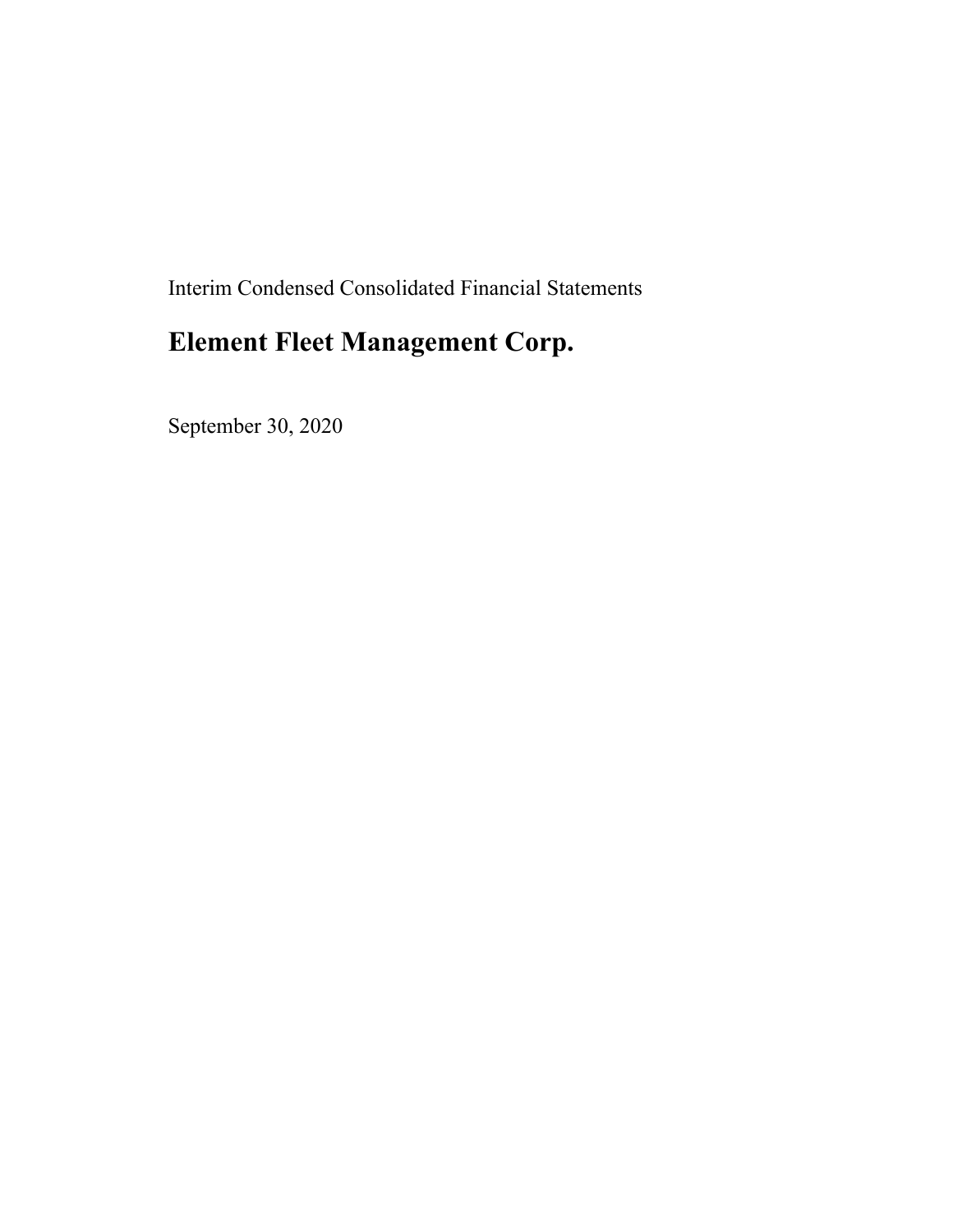#### **INTERIM CONDENSED CONSOLIDATED STATEMENTS OF FINANCIAL POSITION**

(unaudited, in thousands of Canadian dollars)

|                                                     | As at                 | As at                |
|-----------------------------------------------------|-----------------------|----------------------|
|                                                     | September 30,<br>2020 | December 31.<br>2019 |
|                                                     | \$                    | \$                   |
| <b>ASSETS</b>                                       |                       |                      |
| Cash                                                | 75,633                | 24,224               |
| Restricted funds (note 6)                           | 488,250               | 434,128              |
| Finance receivables (note 3 and 16)                 | 10,145,518            | 11,986,974           |
| Equipment under operating leases (note 4)           | 2,022,871             | 2,101,367            |
| Accounts receivable and other assets                | 208,161               | 219,676              |
| Derivative financial instruments (note 16)          | 63,665                | 41,396               |
| Property, equipment and leasehold improvements, net | 121,978               | 141,626              |
| Intangible assets, net                              | 825,089               | 793,279              |
| Deferred tax assets                                 | 485,269               | 440,952              |
| Goodwill                                            | 1,275,435             | 1,245,981            |
|                                                     | 15,711,869            | 17,429,603           |
| <b>LIABILITIES AND SHAREHOLDERS' EQUITY</b>         |                       |                      |
| <b>Liabilities</b>                                  |                       |                      |
| Accounts payable and accrued liabilities            | 911,719               | 924,936              |
| Derivative financial instruments (note 16)          | 88,962                | 39,145               |
| Borrowings (note 6)                                 | 10,735,285            | 11,892,861           |
| Convertible debentures (note 7 and 16)              | 153,113               | 711,791              |
| Deferred tax liabilities                            | 88,233                | 48,225               |
|                                                     | 11,977,312            | 13,616,958           |
| Shareholders' equity (note 8)                       | 3,734,557             | 3,812,645            |
|                                                     | 15,711,869            | 17,429,603           |

*See accompanying notes*

On behalf of the Board:

Dimo  $\frac{1}{2}$ 

↬

Director Director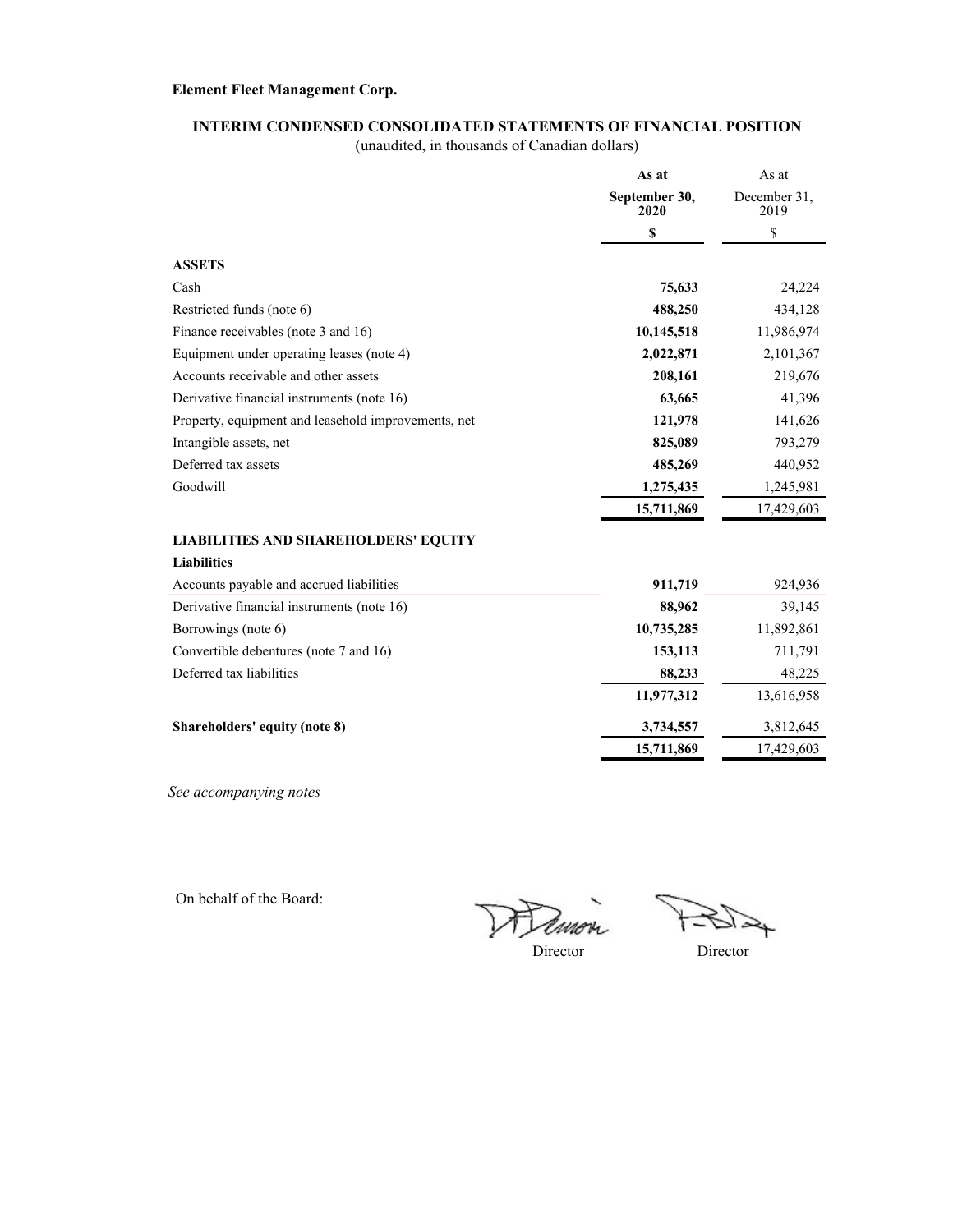#### **INTERIM CONDENSED CONSOLIDATED STATEMENTS OF OPERATIONS**

(unaudited, in thousands of Canadian dollars, except for per share amounts)

|                                                           | Three-month<br>period ended | Three-month<br>period ended |
|-----------------------------------------------------------|-----------------------------|-----------------------------|
|                                                           | September 30,<br>2020       | September 30,<br>2019       |
|                                                           | \$                          | \$                          |
| <b>NET REVENUE</b>                                        |                             |                             |
| Interest income, net (note 10)                            | 122,100                     | 157,633                     |
| Rental revenue and other (note 10)                        | 159,381                     | 183,270                     |
| Depreciation of equipment under operating leases (note 4) | (104,908)                   | (118, 767)                  |
|                                                           | 176,573                     | 222,136                     |
| Interest expense                                          | 73,301                      | 121,605                     |
| Net financing revenue                                     | 103,272                     | 100,531                     |
| Fleet service revenue (note 10)                           | 135,488                     | 133,034                     |
| Direct costs of fixed rate service contracts (note 10)    | (10,754)                    | (10, 853)                   |
| Servicing income, net                                     | 124,734                     | 122,181                     |
| Syndication revenue, net (note 10)                        | 15,246                      | 23,084                      |
| Net revenue                                               | 243,252                     | 245,796                     |
| <b>OPERATING EXPENSES</b>                                 |                             |                             |
| Salaries, wages and benefits                              | 74,910                      | 79,904                      |
| General and administrative expenses                       | 28,789                      | 27,765                      |
| Depreciation and amortization (note 15)                   | 10,568                      | 10,477                      |
| Amortization of convertible debenture discount (note 7)   | 843                         | 2,504                       |
| Share-based compensation (note 9)                         | 5,591                       | 4,360                       |
|                                                           | 120,701                     | 125,010                     |
| <b>OTHER EXPENSES</b>                                     |                             |                             |
| Amortization of intangible assets from acquisitions       | 9,338                       | 8,948                       |
| Restructuring and transformation costs (note 17)          | 24,213                      | 34,055                      |
| Loss on investments                                       | 710                         | 240                         |
| Income before income taxes from operations                | 88,290                      | 77,543                      |
| Provision for income taxes                                | 17,512                      | 7,398                       |
| Net income for the period                                 | 70,778                      | 70,145                      |
| Basic earnings per share (note 12)                        | 0.14<br>\$                  | \$<br>0.14                  |
| Diluted earnings per share (note 12)                      | 0.14<br>S                   | $\pmb{\mathbb{S}}$<br>0.13  |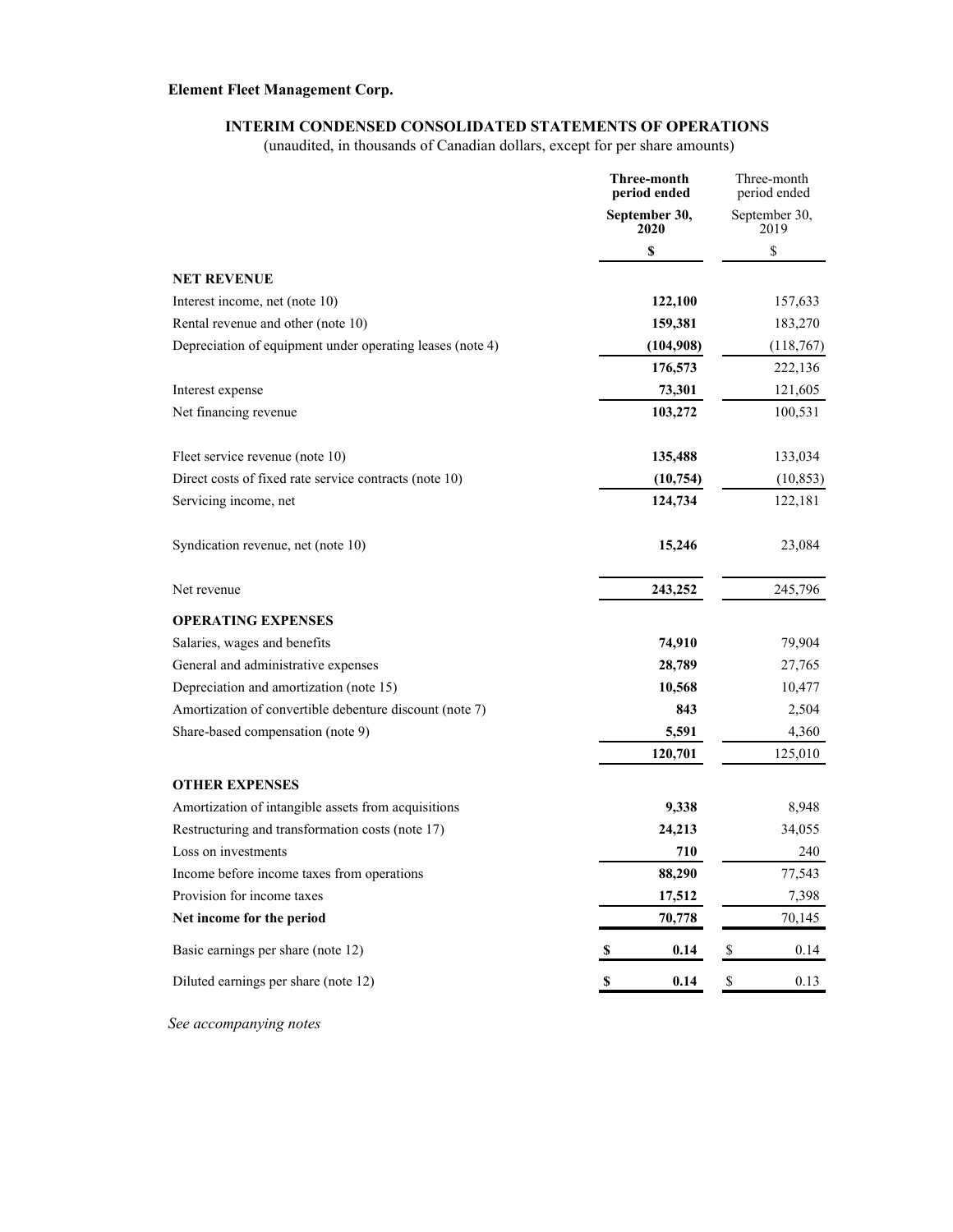#### **INTERIM CONDENSED CONSOLIDATED STATEMENTS OF OPERATIONS**

(unaudited, in thousands of Canadian dollars, except for per share amounts)

|                                                            | Nine-month<br>period ended | Nine-month<br>period ended        |  |
|------------------------------------------------------------|----------------------------|-----------------------------------|--|
|                                                            | September 30,<br>2020      | September 30,<br>2019             |  |
|                                                            | \$                         | \$                                |  |
| <b>NET REVENUE</b>                                         |                            |                                   |  |
| Interest income, net (note 10)                             | 403,490                    | 491,916                           |  |
| Rental revenue and other (note 10)                         | 481,833                    | 559,411                           |  |
| Depreciation of equipment under operating leases (notes 4) | (319,099)                  | (360, 893)                        |  |
|                                                            | 566,224                    | 690,434                           |  |
| Interest expense                                           | 266,992                    | 379,471                           |  |
| Net financing revenue                                      | 299,232                    | 310,963                           |  |
| Fleet service revenue (note 10)                            | 396,227                    | 398,384                           |  |
| Direct costs of fixed rate service contracts (note 10)     | (31, 131)                  | (33,793)                          |  |
| Servicing income, net                                      | 365,096                    | 364,591                           |  |
| Syndication revenue, net (note 10)                         | 51,666                     | 62,039                            |  |
| Net revenue                                                | 715,994                    | 737,593                           |  |
| <b>OPERATING EXPENSES</b>                                  |                            |                                   |  |
| Salaries, wages and benefits                               | 225,239                    | 244,551                           |  |
| General and administrative expenses                        | 89,170                     | 86,155                            |  |
| Depreciation and amortization (notes 15)                   | 32,134                     | 31,307                            |  |
| Amortization of convertible debenture discount (note 7)    | 5,401                      | 10,651                            |  |
| Share-based compensation (note 9)                          | 15,455                     | 14,940                            |  |
|                                                            | 367,399                    | 387,604                           |  |
| DISPOSITION OF 19 <sup>TH</sup> CAPITAL                    |                            |                                   |  |
| Gain on settlement of debt (note 5)                        | 38,580                     |                                   |  |
| Loss on sale of assets (note 5)                            | (52, 442)                  |                                   |  |
| Net loss on disposition                                    | (13, 862)                  |                                   |  |
| <b>OTHER EXPENSES</b>                                      |                            |                                   |  |
| Amortization of intangible assets from acquisitions        | 29,221                     | 27,236                            |  |
| Restructuring and transformation costs (note 17)           | 57,871                     | 62,742                            |  |
| Loss on investments                                        | 764                        | 1,332                             |  |
| Income before income taxes from operations                 | 246,877                    | 258,679                           |  |
| Provision for income taxes                                 | 38,147                     | 44,000                            |  |
| Net income for the period                                  | 208,730                    | 214,679                           |  |
| Basic earnings per share (note 12)                         | 0.40<br>\$                 | $\boldsymbol{\mathsf{S}}$<br>0.42 |  |
| Diluted earnings per share (note 12)                       | 0.40<br>\$                 | \$<br>0.41                        |  |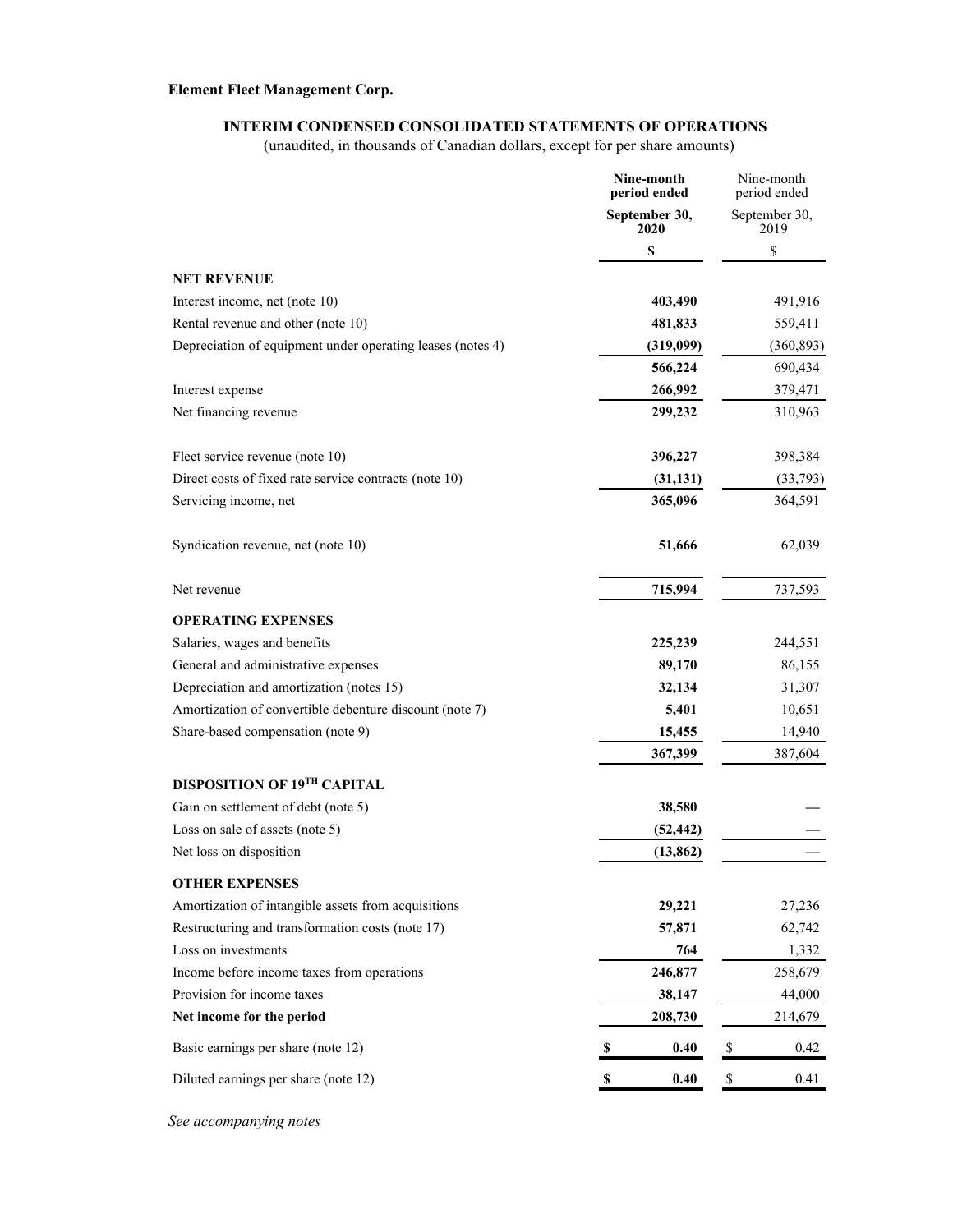### **INTERIM CONDENSED CONSOLIDATED STATEMENTS OF COMPREHENSIVE INCOME**

(unaudited, in thousands of Canadian dollars)

|                                                                | Three-month<br>period ended | Three-month<br>period ended |
|----------------------------------------------------------------|-----------------------------|-----------------------------|
|                                                                | September 30,<br>2020       | September 30,<br>2019       |
|                                                                | \$                          | \$                          |
| Net income for the period                                      | 70,778                      | 70,145                      |
| OTHER COMPREHENSIVE (LOSS) INCOME                              |                             |                             |
| Items that may be reclassified subsequently to profit or loss: |                             |                             |
| Cash flow and foreign exchange hedges (loss) gain              | (1,654)                     | 125                         |
| Net unrealized foreign exchange (loss) gain                    | (21,699)                    | 7,460                       |
|                                                                | (23, 353)                   | 7,585                       |
| Provision for income taxes                                     | 1,739                       | 46                          |
| <b>Total other comprehensive loss</b>                          | (25,092)                    | 7,539                       |
| Comprehensive income for the period                            | 45,686                      | 77,684                      |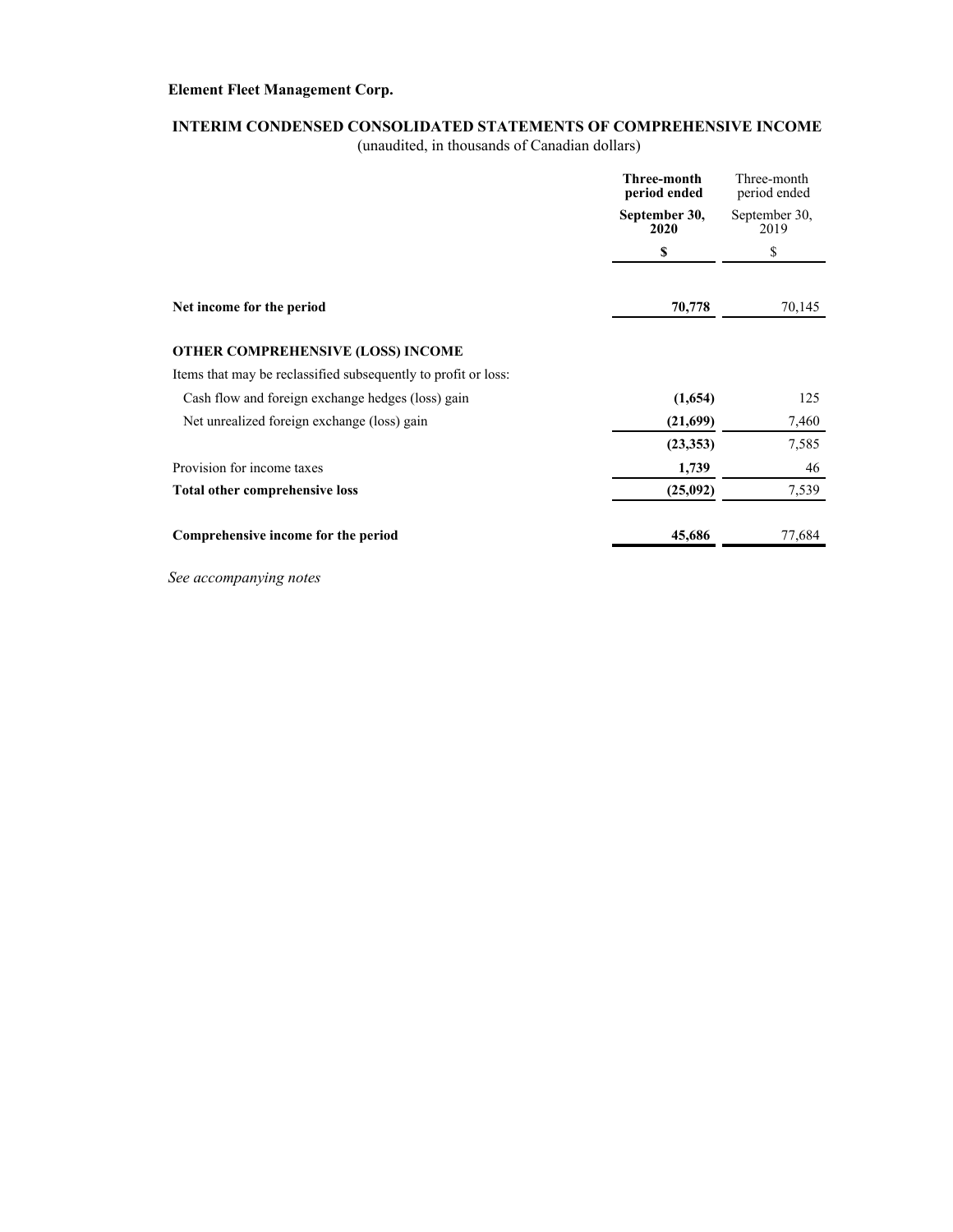### **INTERIM CONDENSED CONSOLIDATED STATEMENTS OF COMPREHENSIVE INCOME**

(unaudited, in thousands of Canadian dollars)

|                                                                | Nine-month<br>period ended   | Nine-month<br>period ended<br>September 30,<br>2019 |  |
|----------------------------------------------------------------|------------------------------|-----------------------------------------------------|--|
|                                                                | September 30,<br><b>2020</b> |                                                     |  |
|                                                                | \$                           | \$                                                  |  |
| Net income for the period                                      | 208,730                      | 214,679                                             |  |
| <b>OTHER COMPREHENSIVE LOSS</b>                                |                              |                                                     |  |
| Items that may be reclassified subsequently to profit or loss: |                              |                                                     |  |
| Cash flow and foreign exchange hedges loss                     | (43,292)                     | (2,110)                                             |  |
| Net unrealized foreign exchange loss                           | (14, 574)                    | (137, 813)                                          |  |
|                                                                | (57, 866)                    | (139, 923)                                          |  |
| Recovery of income taxes                                       | (9,373)                      | (2,071)                                             |  |
| Total other comprehensive loss                                 | (48, 493)                    | (137, 852)                                          |  |
| Comprehensive income for the period                            | 160,237                      | 76,827                                              |  |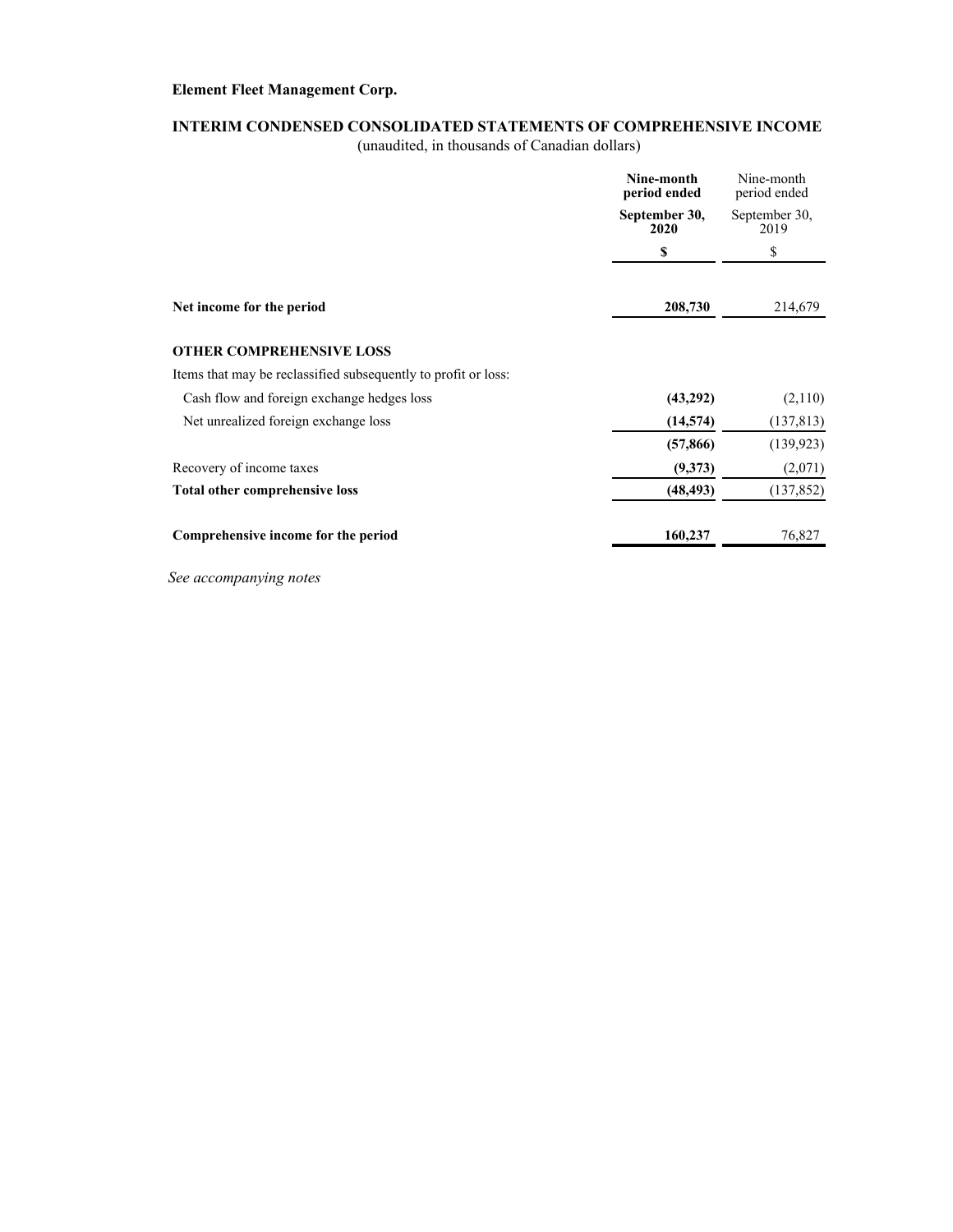#### **INTERIM CONDENSED CONSOLIDATED STATEMENTS OF CHANGES IN SHAREHOLDERS' EQUITY**

(unaudited, in thousands of Canadian dollars)

|                                                                        | <b>Common share</b><br>capital | <b>Preferred share</b><br>capital | <b>Equity component</b><br>of convertible<br>debentures | Contributed<br>surplus | <b>Retained earnings</b><br>(deficit) | <b>Accumulated other</b><br>comprehensive<br>income (loss) | Total shareholders'<br>equity |
|------------------------------------------------------------------------|--------------------------------|-----------------------------------|---------------------------------------------------------|------------------------|---------------------------------------|------------------------------------------------------------|-------------------------------|
|                                                                        |                                | \$                                | S                                                       |                        | \$                                    | \$                                                         | \$                            |
| Balance, December 31, 2019                                             | 3,127,714                      | 680,412                           | 59,603                                                  | 68,754                 | (217,900)                             | 94,062                                                     | 3,812,645                     |
| Comprehensive income (loss) for the period                             |                                |                                   |                                                         |                        | 208,730                               | (48, 493)                                                  | 160,237                       |
| Dividends - Preferred shares (note 8)                                  |                                |                                   |                                                         |                        | (32,717)                              |                                                            | (32,717)                      |
| Dividends - Common shares (note 8)                                     |                                |                                   |                                                         |                        | (59, 729)                             |                                                            | (59, 729)                     |
| Redemption of preferred shares (note 8)                                |                                | (168, 543)                        |                                                         |                        | (3,957)                               |                                                            | (172,500)                     |
| Options exercised (notes 8 and 9)                                      | 21,050                         |                                   |                                                         | (7,225)                |                                       |                                                            | 13,825                        |
| Issuance of shares, net of share issue costs (note 8)                  | 12,171                         |                                   |                                                         |                        |                                       |                                                            | 12,171                        |
| Employee stock option expense (note 9)                                 |                                |                                   |                                                         | 625                    |                                       | —                                                          | 625                           |
| Balance, September 30, 2020                                            | 3,160,935                      | 511,869                           | 59,603                                                  | 62,154                 | (105, 573)                            | 45,569                                                     | 3,734,557                     |
| Balance, December 31, 2018                                             | 3,092,010                      | 680,412                           | 46,200                                                  | 75,805                 | (175, 426)                            | 256,484                                                    | 3,975,485                     |
| Impact on adopting IFRS 16                                             |                                |                                   |                                                         |                        | 1,958                                 |                                                            | 1,958                         |
| Restated opening balance under IFRS 16                                 | 3,092,010                      | 680,412                           | 46,200                                                  | 75,805                 | (173, 468)                            | 256,484                                                    | 3,977,443                     |
| Comprehensive income (loss) for the period                             |                                |                                   |                                                         |                        | 214,679                               | (137, 852)                                                 | 76,827                        |
| Dividends - Preferred shares (note 8)                                  |                                |                                   |                                                         |                        | (33,399)                              |                                                            | (33,399)                      |
| Dividends - Common shares (note 8)                                     |                                |                                   |                                                         |                        | (58, 473)                             |                                                            | (58, 473)                     |
| Options exercised (notes 8 and 9)                                      | 10,977                         |                                   |                                                         | (7,647)                |                                       |                                                            | 3,330                         |
| Issuance of shares, net of share issue costs (note 8)                  | 6,577                          |                                   |                                                         |                        |                                       |                                                            | 6,577                         |
| Issuance of convertible debentures                                     |                                |                                   | 18,544                                                  |                        |                                       |                                                            | 18,544                        |
| Deferred income taxes on equity component of<br>convertible debentures |                                |                                   | (4, 812)                                                |                        |                                       |                                                            | (4, 812)                      |
| Employee stock option expense (note 9)                                 |                                |                                   |                                                         | 2,393                  |                                       |                                                            | 2,393                         |
| Balance, September 30, 2019                                            | 3,109,564                      | 680,412                           | 59,932                                                  | 70,551                 | (50,661)                              | 118,632                                                    | 3,988,430                     |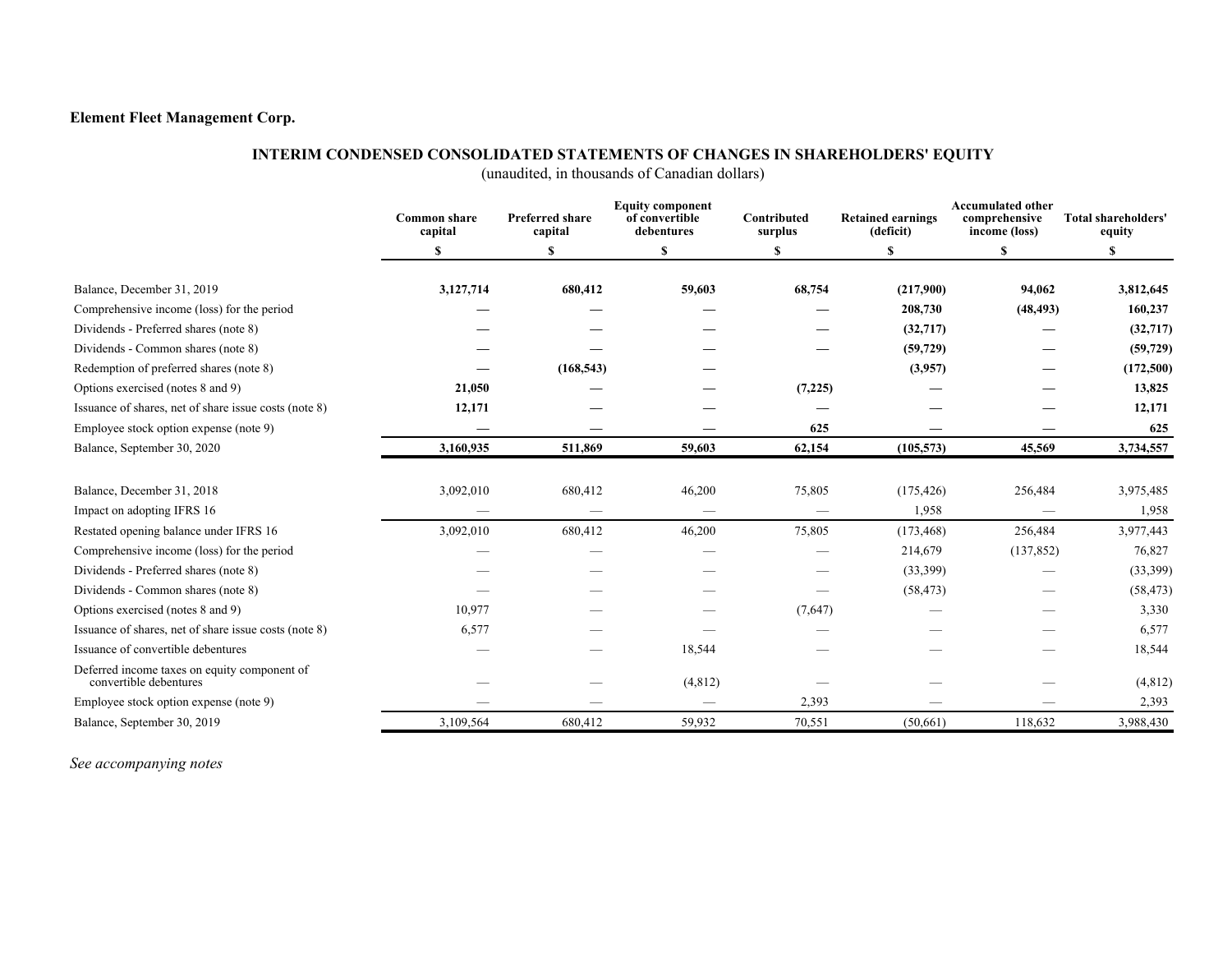#### **INTERIM CONDENSED CONSOLIDATED STATEMENTS OF CASH FLOWS**

(unaudited, in thousands of Canadian dollars)

|                                                                                                                                  | Nine-month<br>period ended | Nine-month period<br>ended |
|----------------------------------------------------------------------------------------------------------------------------------|----------------------------|----------------------------|
|                                                                                                                                  | September 30,<br>2020      | September 30,<br>2019      |
|                                                                                                                                  | \$                         | \$                         |
| <b>OPERATING ACTIVITIES</b>                                                                                                      |                            |                            |
| Net income for the period                                                                                                        | 208,730                    | 214,679                    |
| Items not affecting cash                                                                                                         |                            |                            |
| Share-based compensation (note 9)                                                                                                | 625                        | 2,393                      |
| Depreciation of property, equipment and leasehold improvements<br>Amortization of intangible assets, including from acquisitions | 21,362<br>39,993           | 20,441<br>38,102           |
| Amortization of deferred lease costs                                                                                             | 19,607                     | 23,064                     |
| Amortization of deferred financing costs                                                                                         | 28,873                     | 31,304                     |
| Depreciation of equipment under operating leases (note 4)                                                                        | 319,099                    | 360,893                    |
| Amortization of convertible debenture discount and deferred costs (note 7)                                                       | 8,522                      | 16,407                     |
| Disposal of intangible assets                                                                                                    | 1,089                      |                            |
| Loss on investments                                                                                                              | 764                        | 1,332                      |
| Loss on disposal of 19 <sup>th</sup> Capital, excluding fees<br>Impairment of fixed assets                                       | 7,504<br>4,113             |                            |
| Provision for credit losses                                                                                                      | 12,236                     | 1,399                      |
|                                                                                                                                  | 672,517                    | 710,014                    |
| Changes in non-cash operating assets and liabilities                                                                             |                            |                            |
| Investment in finance receivables                                                                                                | (3,959,822)                | (4, 771, 115)              |
| Repayments of finance receivables                                                                                                | 3,703,971                  | 3,354,904                  |
| Investment in equipment under operating leases                                                                                   | (647, 178)                 | (854, 885)                 |
| Proceeds on disposal of equipment under operating leases                                                                         | 219,174                    | 267,756                    |
| Syndications of finance receivables                                                                                              | 2,236,910                  | 1,950,405                  |
| Cash payments for interest portion of lease liability<br>Other non-cash operating assets and liabilities                         | (2,197)<br>(69, 125)       | (1, 871)<br>39,557         |
| Cash provided by operating activities                                                                                            | 2,154,250                  | 694,765                    |
|                                                                                                                                  |                            |                            |
| <b>INVESTING ACTIVITIES</b>                                                                                                      |                            |                            |
| Investments                                                                                                                      | (201)                      | (338)                      |
| Sale of ECAF I Holdings Ltd.<br>Sale of 19 <sup>th</sup> Capital Group LLC                                                       | 63,283                     | 97,476                     |
| Purchase of property, equipment and leasehold improvements                                                                       | (5,594)                    | (26,983)                   |
| Proceeds on disposals of property, equipment and leasehold improvements, and intangible assets                                   | 814                        | 28,034                     |
| Purchase of intangible assets                                                                                                    | (43,587)                   | (12, 630)                  |
| Decrease in notes receivable                                                                                                     | 1,063                      | 3,720                      |
| Cash provided by investing activities                                                                                            | 15,778                     | 89,279                     |
| <b>FINANCING ACTIVITIES</b>                                                                                                      |                            |                            |
| Cash payments for principal portion of lease liability                                                                           | (5,361)                    | (8,012)                    |
| (Increase) / decrease in restricted funds                                                                                        | (42,069)                   | 25,637                     |
| Increase in deferred financing costs                                                                                             | (17,626)                   | (21, 536)                  |
| Issuance of share capital, net                                                                                                   | 13,825                     | 9,907                      |
| Repayments of borrowings, net                                                                                                    | (1,741,867)                | (510, 554)                 |
| Settlement of 19 <sup>th</sup> Capital Group LLC debt                                                                            | (59, 479)                  |                            |
| Dividends paid<br>Issuance of senior notes                                                                                       | (79, 925)                  | (85,295)                   |
| Repayment of convertible debenture                                                                                               | 550,520<br>(567,200)       | (345,000)                  |
| Issuance of 2019 convertible debenture                                                                                           |                            | 172,500                    |
| Redemption of preferred shares                                                                                                   | (172, 500)                 |                            |
| Cash used in financing activities                                                                                                | (2,121,682)                | (762, 353)                 |
| Effects of foreign exchange rates on cash                                                                                        | 3,063                      | (2,489)                    |
| Net increase in cash during the period                                                                                           | 51,409                     | 19,202                     |
| Cash, beginning of the period                                                                                                    | 24,224                     | 21,999                     |
| Cash, end of the period                                                                                                          | 75,633                     | 41,201                     |
| Supplemental cash flow information:                                                                                              |                            |                            |
| Cash taxes paid                                                                                                                  | 33,983                     | 36,348                     |
| Cash interest paid                                                                                                               | 242,761                    | 347,284                    |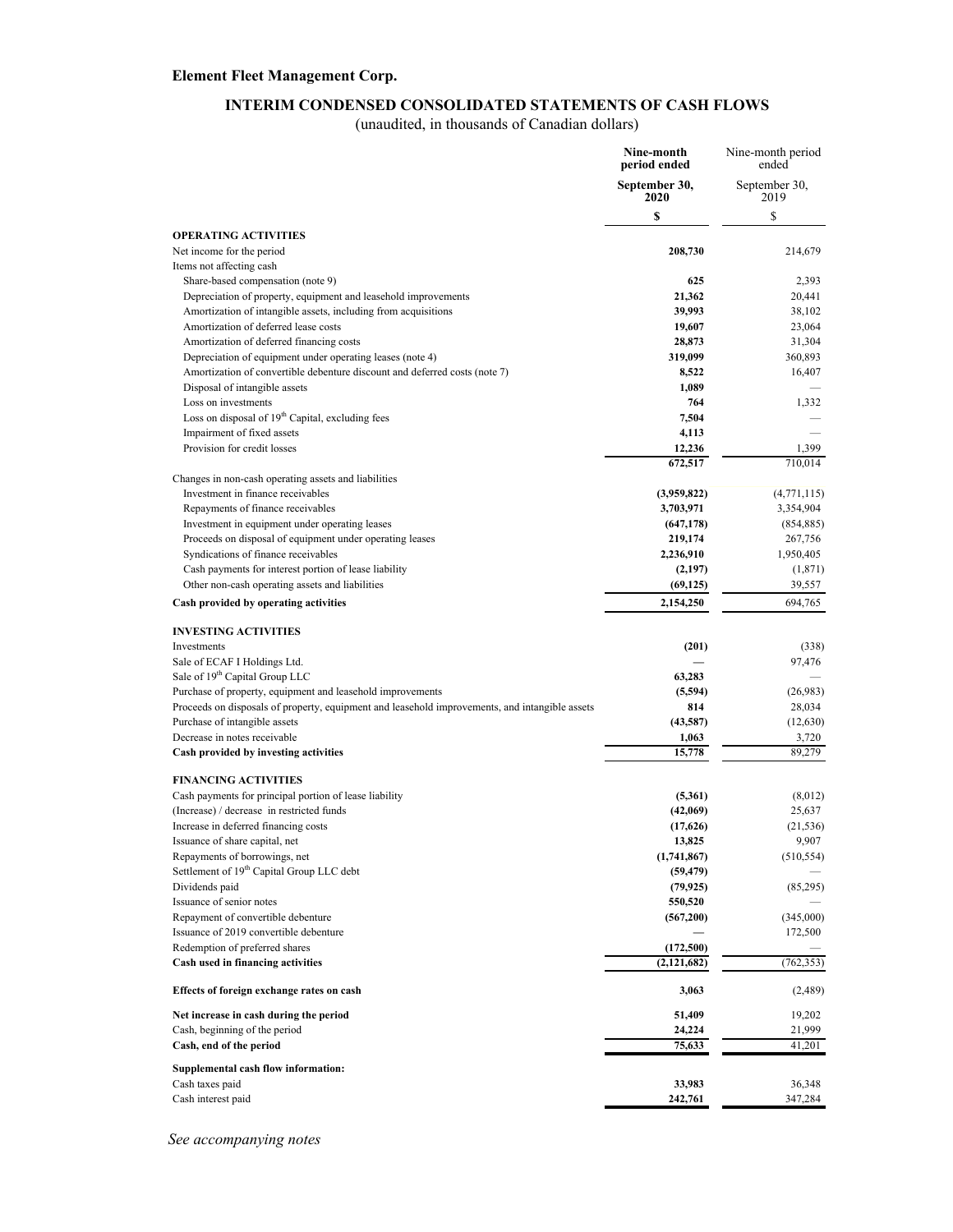(unaudited, in thousands of Canadian dollars, except where otherwise noted and per share amounts)

### **1. CORPORATE INFORMATION**

Element Fleet Management Corp. ("Element" or the "Company"), was incorporated under the *Business Corporations Act (Ontario)* on May 11, 2007 and commenced operations on that date. The registered office of the Company is 161 Bay Street, Suite 3600, Toronto, Ontario. The Company is a public corporation traded on the Toronto Stock Exchange (the "TSX") under the symbol "EFN".

Element is a publicly traded fleet management company with approximately \$15.7 billion in assets and operations in the United States ("US"), Canada, Mexico, Australia and New Zealand. Element is a leading global fleet management company, providing world-class services and financings for commercial vehicle and equipment fleets, reaching 50 countries worldwide through the Element-Arval Global Alliance. Element provides a comprehensive range of fleet services that span the total lifecycle, from vehicle acquisition and financing to program management and remarketing – helping more than 5,500 clients optimize their fleet performance and productivity.

### **2. SUMMARY OF SIGNIFICANT ACCOUNTING POLICIES**

### **Statement of compliance**

These unaudited interim condensed consolidated financial statements are prepared in accordance with International Financial Reporting Standards ("IFRS"), International Accounting Standard 34, *Interim Financial Reporting* ("IAS 34")*,* as issued by the International Accounting Standards Board ("IASB").

These unaudited interim condensed consolidated financial statements should be read in conjunction with the consolidated financial statements of the Company as at and for the year ended December 31, 2019, which include information necessary or useful in understanding the Company's business and financial statement presentation. The results reported in these unaudited interim condensed consolidated financial statements should not be regarded as necessarily indicative of results that may be expected for the entire year.

These unaudited interim condensed consolidated financial statements were authorized for issuance by the Board of Directors of the Company on October 27, 2020.

### **Accounting policies**

These unaudited interim condensed consolidated financial statements have been prepared in conformity with accounting polices disclosed in the consolidated financial statements for the year ended December 31, 2019, except as discussed below.

### **Change in presentation - elimination of Non-Core operating segment**

Following the sale of  $19<sup>th</sup>$  Capital Group LLC (" $19<sup>th</sup>$  Capital") on May 1, 2020, management no longer reviews the performance of the Non-Core segment separately from the Fleet Management segment. As a result, the Company modified its operating segments by eliminating the Non-Core segment effective Q2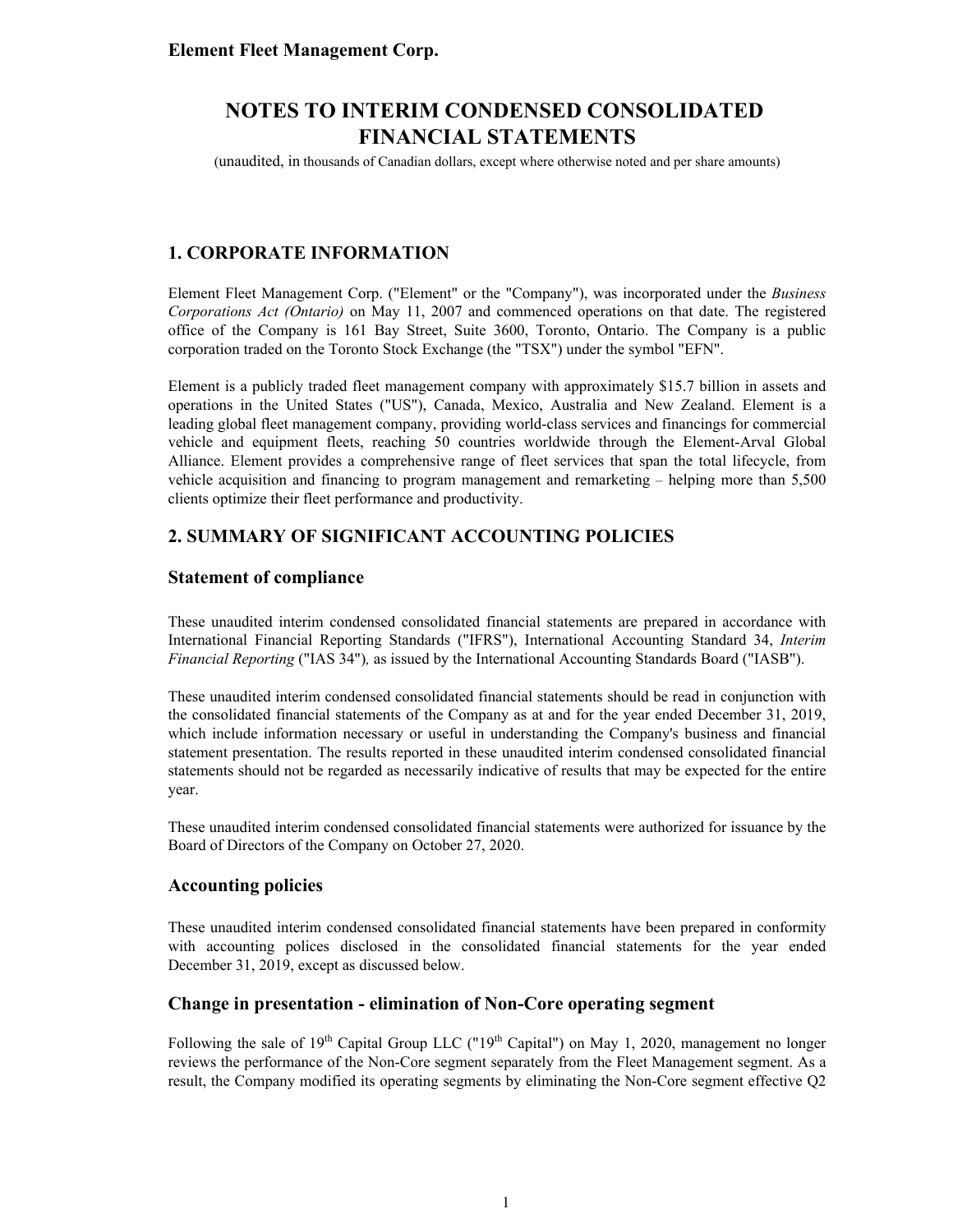(unaudited, in thousands of Canadian dollars, except where otherwise noted and per share amounts)

2020 and its results of operations and financial position will be presented as one segment. Prior period comparative information has been restated to conform to this presentation.

The Company will continue to present information by geographic location with no change.

#### **COVID-19**

The extent and duration of the impact of COVID-19 on communities and the economy continues to remain unclear. In the preparation of these unaudited interim condensed consolidated financial statements, the Company has incorporated the potential impact of COVID-19 into its estimates and assumptions that affect the carrying amounts of assets and liabilities and the reported amount of earnings for the reporting periods using the best available information as at September 30, 2020. Actual results could differ from those estimates. The estimates and assumptions that the Company considers critical and/or could be impacted by COVID-19 include those underlying the estimate of any expected credit losses on its net investment in finance receivables, other receivables, and determining the values of financial instruments for disclosure purposes.

#### **Interest Rate Benchmark Reform**

During the first quarter of 2020, the Company adopted amendments ("Amendments") to IFRS 9 *Financial Instruments*, IAS 39 *Financial Instruments: Recognition and Measurement* and IFRS 7 *Financial Instruments: Disclosures (Amendments)*, applicable from November 1, 2019. These Amendments modify certain hedge accounting requirements to provide relief from the effect of uncertainty caused by interest rate benchmark reform ("the IBOR Reform") prior to the transition to alternative interest rates. The adoption of the Amendments had no impact to our unaudited interim condensed consolidated financial statements.

The Company will cease to apply these Amendments as interbank offered rate ("IBOR") based cash flows transition to new risk-free rates or when the hedging relationships to which the relief is applied are discontinued.

#### **Hedge accounting**

The Company's accounting policies relating to hedge accounting are described in note 2 and note 20 of the Company's consolidated financial statements for the year ended December 31, 2019. The Company applies hedge accounting when designated hedging instruments are highly effective in offsetting changes in the fair value or cash flows of the hedged items at inception and on an ongoing basis. Retrospective assessments are performed to demonstrate that the relationship has been effective since designation of the hedge and prospective assessments to evaluate whether the hedge is expected to be effective over the remaining term of the hedge. While uncertainty due to the IBOR Reform exists, the Company's prospective effectiveness testing is based on existing hedged cash flows or hedged risks. Any ineffectiveness arising from retrospective testing is recognized in net income.

In addition to potential sources of ineffectiveness outlined in note 20 of the Company's consolidated financial statements for the year ended December 31, 2019, the Reform may result in ineffectiveness as the transition of hedged items and related hedging instruments from IBORs to new risk-free rates may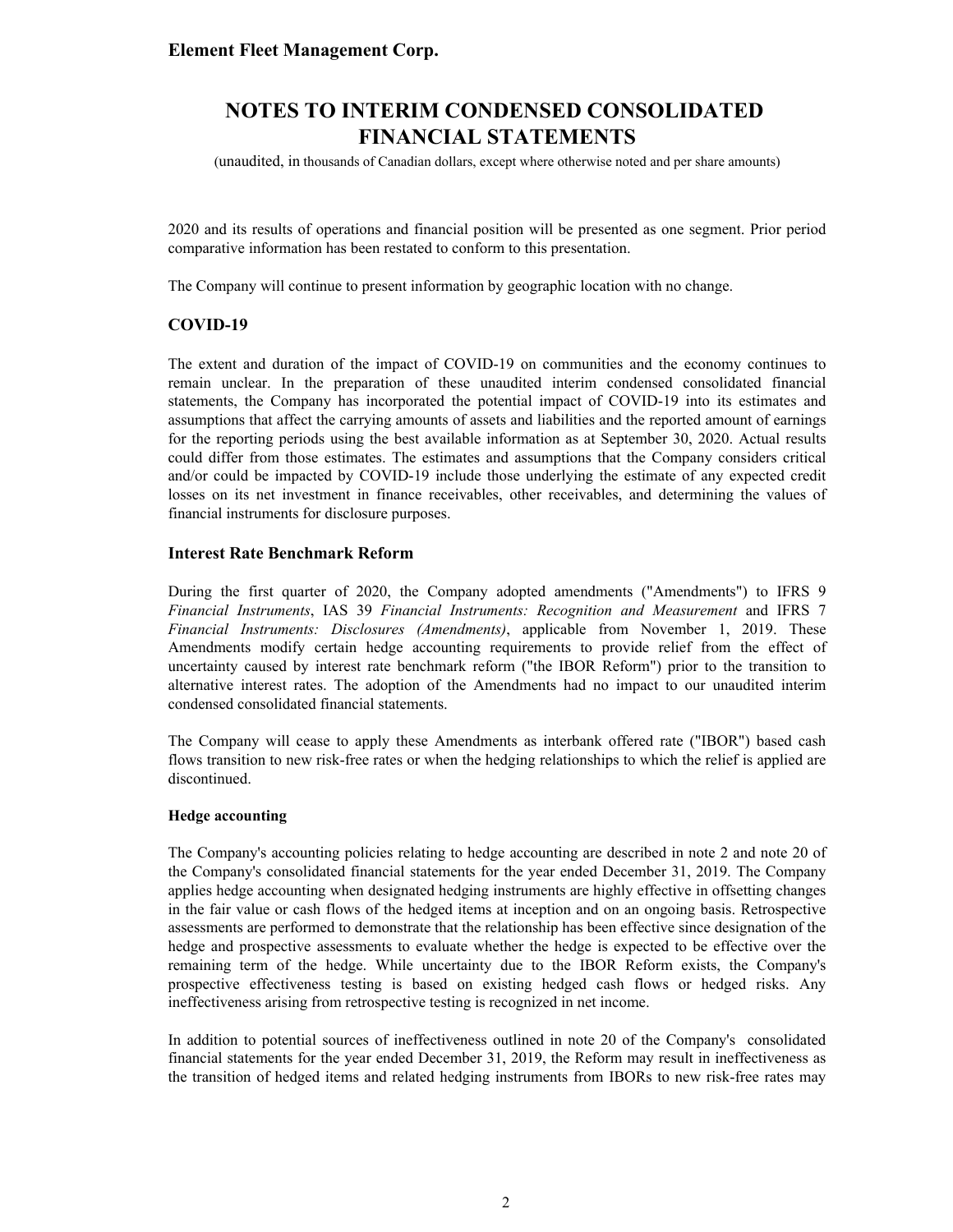(unaudited, in thousands of Canadian dollars, except where otherwise noted and per share amounts)

occur at different times. This may result in different impacts on the valuation or cash flow variability of hedged items and related hedging instruments.

#### **Cash flow hedges**

The Company applies hedge accounting for cash flow hedges when the cash flows giving rise to the risk being hedged have a high probability of occurring. While uncertainty due to the IBOR Reform exists, the Company applies the relief provided by the Amendments that the IBOR benchmarks, on which the highly probable hedged cash flows are based, are not altered as a result of the Reform. In addition, associated cash flow hedge reserves are not recycled into net income solely due to changes related to the transition from IBOR to new risk-free rates.

#### **Hedging relationships impacted by interest rate benchmark reform**

The following table presents the notional amount of the Company's hedging instruments which reference IBOR that will expire after 2021 and will be affected by the Reform. The notional amounts of the Company's hedging instruments also approximate the extent of the risk exposure the Company manages through hedging relationships:

|                         | As at September 30, 2020                 |
|-------------------------|------------------------------------------|
|                         | Notional/Principal amount <sup>(1)</sup> |
|                         | S                                        |
| Interest rate contracts |                                          |
| USD LIBOR               | 4,350,999                                |
|                         | 4,350,999                                |

1. Excludes interest rate contracts and non-derivative instruments which reference rates to multi-rate jurisdictions, including the Canadian Dollar Offered Rate ("CDOR"), Australian Bank Bill Swap Rates ("BBSW"), and New Zealand Bank Bill Rates ("BBR").

#### **Amendments to IAS 1 and IAS 8:** *Definition of Material*

The Company adopted the amendments to IAS 1 and IAS 8 effective January 1, 2020. The amendments provide a new definition of material that states "information is material if omitting, misstating or obscuring it could reasonably be expected to influence decisions that the primary users of general purpose financial statements make on the basis of those financial statements, which provide financial information about a specific reporting entity."

The amendments clarify that materiality will depend on the nature or magnitude of information, either individually or in combination with other information, in the context of the financial statements. A misstatement of information is material if it could reasonably be expected to influence decisions made by the primary users. These amendments had no impact on the interim condensed consolidated financial statements of, nor is there expected to be any future impact to the Company.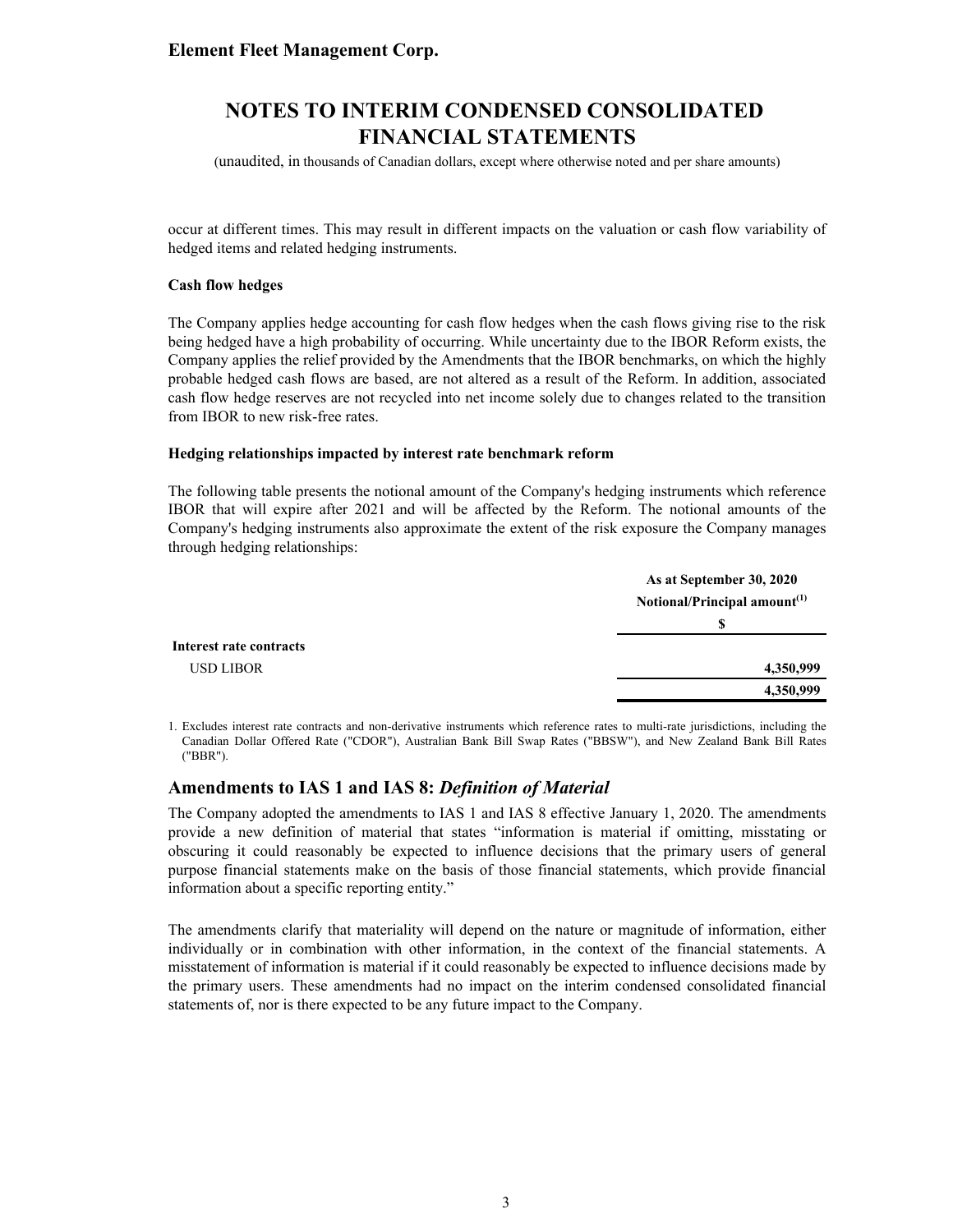(unaudited, in thousands of Canadian dollars, except where otherwise noted and per share amounts)

### **Future accounting changes**

In August 2020, the IASB published *Interest Rate Benchmark Reform - Phase 2: Amendments to IFRS 9, IAS 39, IFRS 7, IFRS 4, and IFRS 16* ("Phase 2 Amendments"). The Phase 2 Amendments are effective January 1, 2021. The Company is currently evaluating the impact of the Phase 2 Amendments on its financial reporting in relation to the IBOR Reform.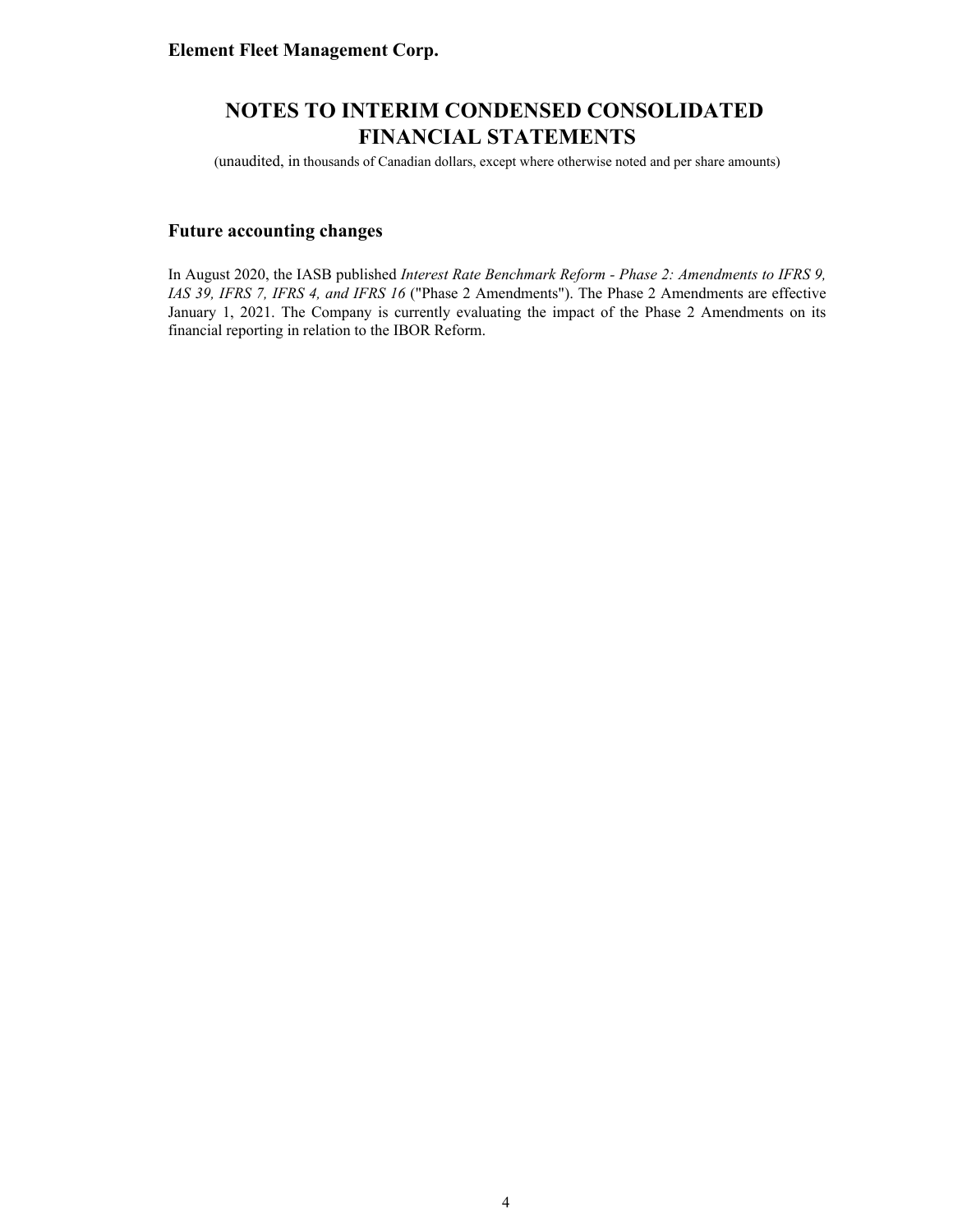(unaudited, in thousands of Canadian dollars, except where otherwise noted and per share amounts)

### **3. FINANCE RECEIVABLES**

The following tables present finance receivables based on the ultimate obligor's location:

|                                              | As at September 30, 2020 |                                     |           |              |  |
|----------------------------------------------|--------------------------|-------------------------------------|-----------|--------------|--|
|                                              | <b>US</b> and<br>Canada  | Australia and<br><b>New Zealand</b> | Mexico    | <b>Total</b> |  |
|                                              | \$                       | \$                                  | \$        | \$           |  |
| Minimum lease payments                       | 8,756,754                | 265,274                             | 257,779   | 9,279,807    |  |
| Unguaranteed residual values                 | 3,434                    | 60,135                              |           | 63,569       |  |
| Gross investment                             | 8,760,188                | 325,409                             | 257,779   | 9,343,376    |  |
| Unearned income                              | (576, 034)               | (39, 995)                           |           | (616, 029)   |  |
| <b>Net investment</b>                        | 8,184,154                | 285,414                             | 257,779   | 8,727,347    |  |
| Net realizable value of impaired receivables | 26,358                   | 7,949                               |           | 34,307       |  |
| Unamortized deferred costs and subsidies     | (101, 585)               |                                     |           | (101, 585)   |  |
| Prepaid lease payments and security deposits | (19, 446)                |                                     | (22, 197) | (41, 643)    |  |
| Interim funding                              | 792,461                  |                                     | 16,449    | 808,910      |  |
| Fleet management receivables                 | 344,745                  | 36,705                              | 18,169    | 399,619      |  |
| Other receivables                            | 213,150                  | 73,191                              | 51,051    | 337,392      |  |
| Allowance for credit losses (Subsection C)   | (15,084)                 | (2, 354)                            | (1, 391)  | (18, 829)    |  |
| <b>Total finance receivables</b>             | 9,424,753                | 400,905                             | 319,860   | 10,145,518   |  |
|                                              | As at December 31, 2019  |                                     |           |              |  |
|                                              | US and<br>Canada         | Australia and<br>New Zealand        | Mexico    | Total        |  |
|                                              | \$                       | \$                                  | \$        | \$           |  |
| Minimum lease payments                       | 10,047,261               | 258,465                             | 192,605   | 10,498,331   |  |
| Unguaranteed residual values                 | 1,150                    | 59,790                              |           | 60,940       |  |
| Gross investment                             | 10,048,411               | 318,255                             | 192,605   | 10,559,271   |  |
| Unearned income                              | (837, 163)               | (39,622)                            |           | (876, 785)   |  |
| Net investment                               | 9,211,248                | 278,633                             | 192,605   | 9,682,486    |  |
| Net realizable value of impaired receivables | 47,972                   | 5,560                               |           | 53,532       |  |
| Unamortized deferred costs and subsidies     | (107, 257)               |                                     |           | (107, 257)   |  |
| Prepaid lease payments and security deposits | (40, 431)                |                                     | (26, 436) | (66, 867)    |  |
| Interim funding                              | 1,311,256                |                                     | 110,351   | 1,421,607    |  |
| Fleet management receivables                 | 631,720                  | 38,222                              | 21,966    | 691,908      |  |
| Other receivables                            | 183,804                  | 77,254                              | 58,939    | 319,997      |  |
| Allowance for credit losses (Subsection C)   | (6,227)                  | (1, 192)                            | (1,013)   | (8, 432)     |  |
| Total finance receivables                    | 11,232,085               | 398,477                             | 356,412   | 11,986,974   |  |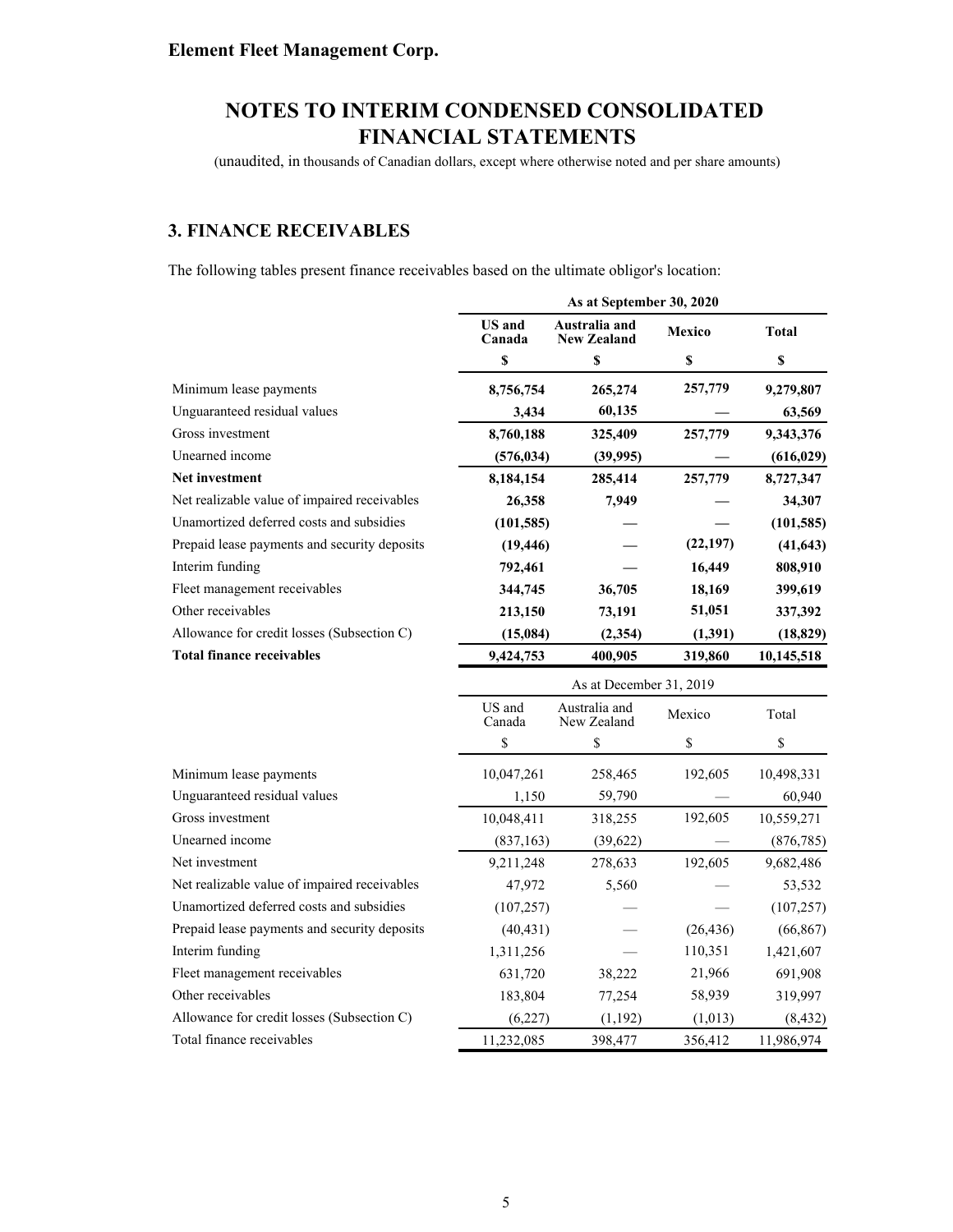(unaudited, in thousands of Canadian dollars, except where otherwise noted and per share amounts)

### **A) Delinquency status of net investment in finance receivables**

The following table presents the delinquency status of the net investment in finance receivables, by contract balance:

|                      |           | As at September 30, 2020 |           | As at December 31, 2019 |
|----------------------|-----------|--------------------------|-----------|-------------------------|
|                      |           | $\frac{0}{0}$            |           | $\%$                    |
| 31-60 days past due  | 8,545     | 0.10                     | 8,410     | 0.09                    |
| 61-90 days past due  | 1,536     | 0.02                     | 3,433     | 0.04                    |
| 91-120 days past due | 425       | 0.00                     | 3.024     | 0.03                    |
| Total past due       | 10,506    | 0.12                     | 14.867    | 0.16                    |
| Current              | 8,716,841 | 99.88                    | 9,667,619 | 99.84                   |
| Total net investment | 8,727,347 | 100.00                   | 9,682,486 | 100.00                  |

### **B) Interest rate characteristics of net investment in finance lease receivables and loan receivables**

|                                                     | As at September 30, 2020 |          | As at December 31, 2019 |          |  |
|-----------------------------------------------------|--------------------------|----------|-------------------------|----------|--|
|                                                     | <b>Leases</b>            | Loans    | Leases                  | Loans    |  |
| Net investment                                      | \$8,629,162<br>S.        | 98.185   | \$9.579.674             | 102.812  |  |
| Weighted average fixed interest rate                | 4.69 $%$                 | 8.82%    | 4.76%                   | $9.09\%$ |  |
| Weighted average floating interest rate             | 2.76%                    | 5.88 $%$ | $4.33\%$                | 6.48 $%$ |  |
| Percentage of portfolio with fixed<br>interest rate | 46.02 $\%$               | 99.91 %  | $46.29\%$               | 98.49 %  |  |

### **C) Allowance for credit losses**

In accordance with IFRS 9, *Financial Instruments*, the Company applies the expected credit loss ("ECL") model to loans that are financially healthy with no sign of increased credit risk (Stage 1), leases and loans that have an increased credit risk when compared to origination but are not credit impaired (Stage 2 or Performing), and impaired leases and loans (Stage 3 or Impaired) at the end of each reporting period. The ECL model requires consideration of many different factors in making an assessment of the Company's credit risk on its leases and loans and includes forward-looking macroeconomic information such as changes in Gross Domestic Product ("GDP") and its effect on the probability of default ("PD") and forecast used vehicle market and its impact on loss given default ("LGD"). The Company continues to monitor its inputs to the model to ensure it appropriately reflects current market conditions in light of the global outbreak of COVID-19 and information available to the Company as at September 30, 2020.

PD represents the likelihood that a lease or loan will not be repaid and will go into default. The Company evaluates its credit risk exposure broadly in line with Standard & Poor's and Moody's ratings outlined below and will adjust internal classifications based on additional information the Company has available to it at the time of the assessment. In conjunction with the Company's evaluation of PD as of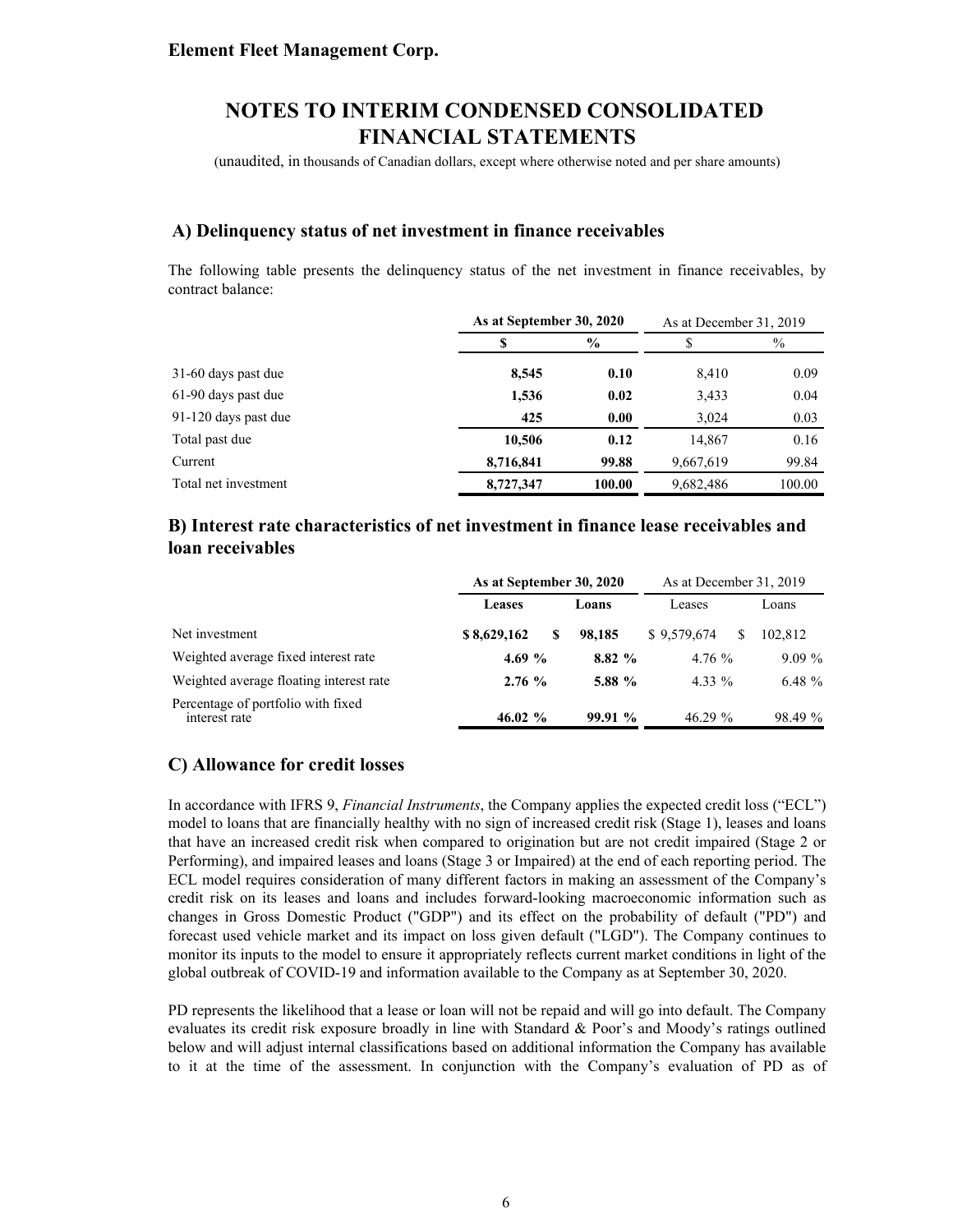### **NOTES TO INTERIM CONDENSED CONSOLIDATED FINANCIAL STATEMENTS**

(unaudited, in thousands of Canadian dollars, except where otherwise noted and per share amounts)

September 30, 2020, and consistent with the ECL model, the Company reviewed its classifications and updated its internal assessment of PD based on current information.

LGD is the amount that may not be recovered in the event of a default and is modeled on historical information. The Company's lease and loan portfolio is secured by the underlying assets and, in the event of an obligor bankruptcy, leases are typically affirmed, resulting in continued collection of lease payments. Further, all the vehicles in a client portfolio are cross-collateralized, such that the surplus collateral on (usually older) vehicles can be used to offset under-collateralized positions (usually newer vehicles), such that the net full value of the lease and loan would be recovered. As a result, the Company is often able to recover 100% of the net investment. Additionally, used vehicle pricing continued to see improvements during the three-months ended September 30, 2020 driving a decrease in the LGD as at September 30, 2020. The Company expects that the used vehicle market will continue to hold its values in the aftermath of the pandemic as drivers of vehicles keep their cars for longer periods of time (or purchase used vehicles instead of new vehicles), reducing the supply in the used car market and increasing prices. The Company does not believe the strength seen in the second and third quarters of 2020 is short lived, although some short term volatility can be expected.

Based on the Company's review of its inputs to the model during the third quarter of 2020, there were positive changes to the PD profiles and positive improvements to the LGD indicating favorability in the allowance for credit losses. The Company also considered forward-looking macroeconomic information in light of COVID-19 such as projected changes in GDP and the impact potential downward trends in GDP would have on the Company's lease and loan portfolio. The Company has also evaluated multiple scenarios related to COVID-19, including expected time periods of market slow-down and recovery. Given the continued uncertainty of the pandemic and based on forward-looking macroeconomic expectations as offset only slightly by the favorable used vehicle market, the Company maintained a relatively consistent allowance for credit losses of \$18,829 at September 30, 2020.

The Company's evaluation of the above inputs to its model resulted in a (recovery of)/provision for credit losses of \$(876) and \$12,236 for the three- and nine-month periods ended September 30, 2020.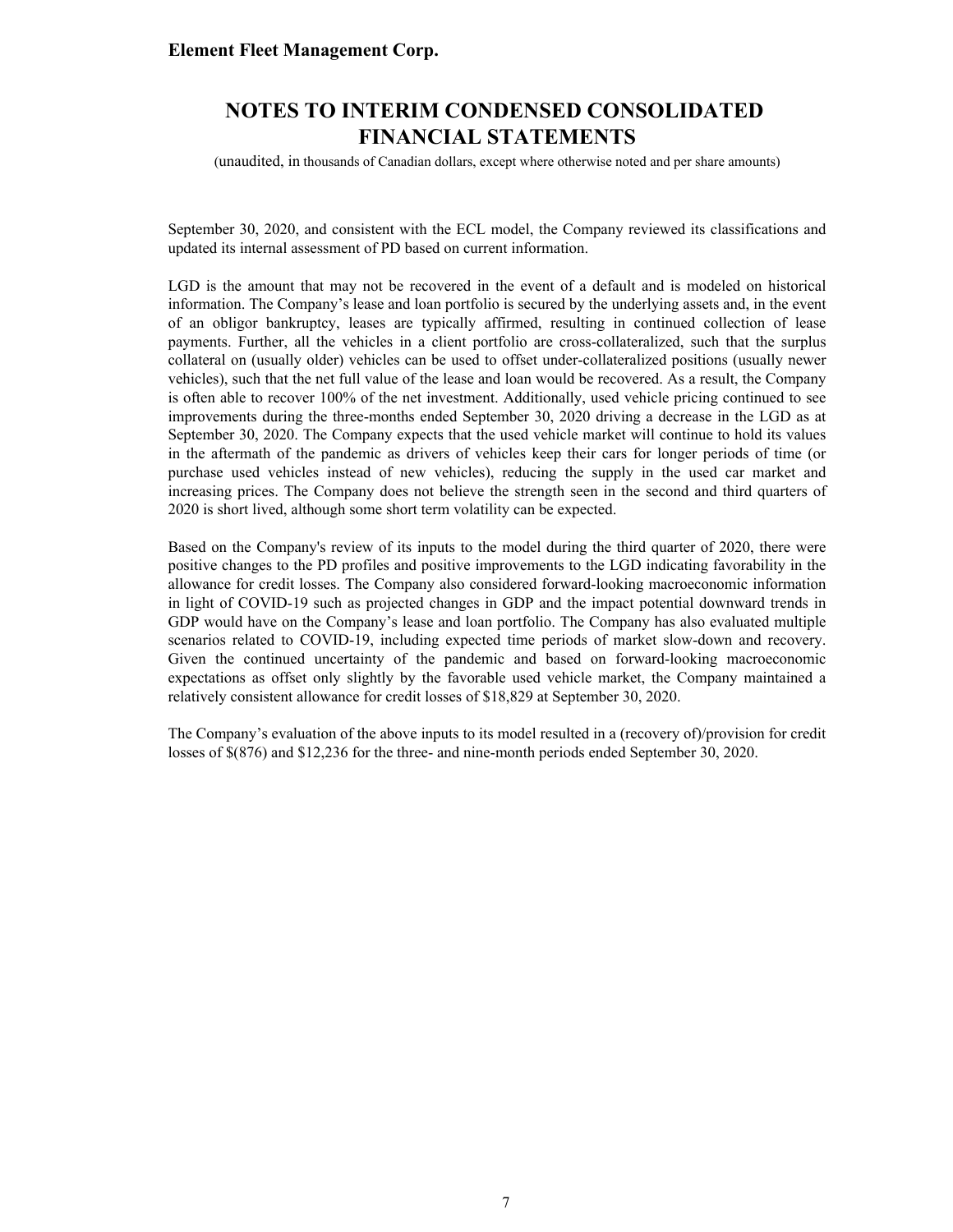(unaudited, in thousands of Canadian dollars, except where otherwise noted and per share amounts)

| <b>Finance leases</b>                                          |         | Performing |                           | <b>Impaired</b> | <b>Total</b> |
|----------------------------------------------------------------|---------|------------|---------------------------|-----------------|--------------|
|                                                                |         |            | $\boldsymbol{s}$          | $\mathbf S$     | \$           |
| Balance as at January 1, 2020                                  |         |            | 7,537                     | 535             | 8,072        |
| Transfer to Performing                                         |         |            | 493                       | (493)           |              |
| Transfer to Impaired                                           |         |            | (294)                     | 294             |              |
| Lease originations                                             |         |            | 12,291                    |                 | 12,291       |
| Changes in models and inputs, derecognition, and<br>repayments |         |            | (41)                      | (8)             | (49)         |
| <b>Total</b>                                                   |         |            | 19,986                    | 328             | 20,314       |
| Charge-offs, net of recoveries                                 |         |            | (1, 165)                  | 6               | (1, 159)     |
| Foreign exchange                                               |         |            | (368)                     | 8               | (360)        |
| Balance as at September 30, 2020                               |         |            | 18,453                    | 342             | 18,795       |
| Fleet management receivables                                   |         |            | Performing                | Impaired        | <b>Total</b> |
|                                                                |         |            | $\boldsymbol{\mathsf{s}}$ | \$              | \$           |
| Balance as at January 1, 2020                                  |         |            | 50                        | 9               | 59           |
| Provision for credit losses                                    |         |            | 39                        | 44              | 83           |
| Charge-offs, net of recoveries                                 |         |            | (63)                      | (48)            | (111)        |
| Foreign exchange                                               |         |            | $\mathbf{2}$              |                 | $\mathbf{2}$ |
| Balance as at September 30, 2020                               |         |            | 28                        | 5               | 33           |
| Loans                                                          | Stage 1 |            | Stage 2                   | Stage 3         | <b>Total</b> |
|                                                                | \$      |            | \$                        | \$              | S            |
| Balance as at January 1, 2020                                  |         | 4          | 266                       | 31              | 301          |
| Changes in models and inputs,<br>derecognition, and repayments |         | (3)        | (61)                      | (25)            | (89)         |
| <b>Total</b>                                                   |         | 1          | 205                       | 6               | 212          |
| Charge-offs, net of recoveries                                 |         |            | (207)                     | (6)             | (213)        |
| Foreign exchange                                               |         |            | 2                         |                 | 2            |
| <b>Balance as at September 30, 2020</b>                        |         | 1          |                           |                 | 1            |

An analysis of the Company's allowance for credit losses under IFRS 9 is as follows: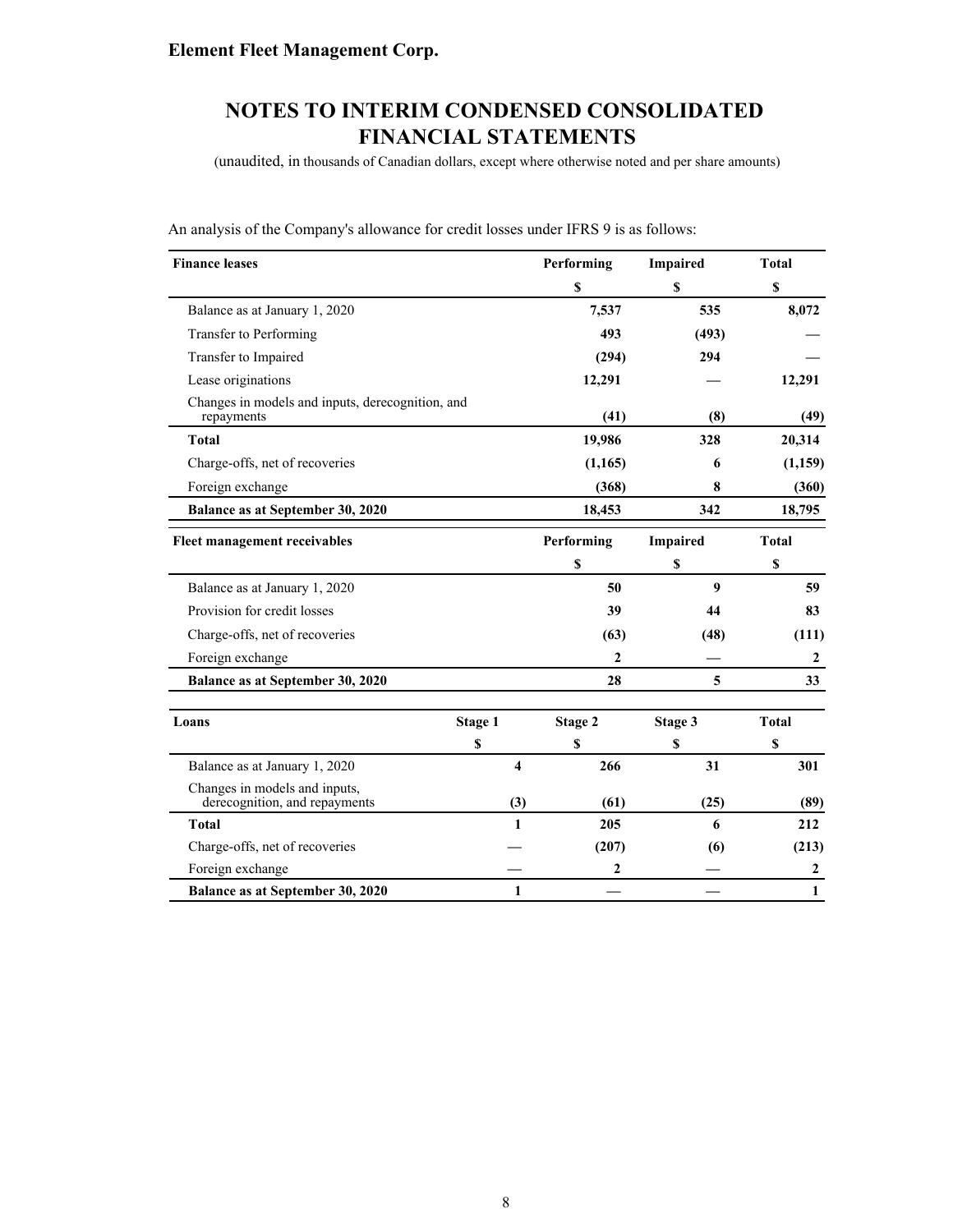(unaudited, in thousands of Canadian dollars, except where otherwise noted and per share amounts)

| Finance leases                                                 |         |                | Performing     | Impaired | Total   |
|----------------------------------------------------------------|---------|----------------|----------------|----------|---------|
|                                                                |         |                | \$             | \$       | \$      |
| Balance as at January 1, 2019                                  |         |                | 8,556          | 322      | 8,878   |
| Transfer to Performing                                         |         |                | 82             | (82)     |         |
| Transfer to Impaired                                           |         |                | (698)          | 698      |         |
| Lease originations                                             |         |                | 9,276          |          | 9,276   |
| Changes in models and inputs, derecognition, and<br>repayments |         |                | (6,922)        | (397)    | (7,319) |
| Total                                                          |         |                | 10,294         | 541      | 10,835  |
| Charge-offs, net of recoveries                                 |         |                | (2,023)        |          | (2,023) |
| Foreign exchange                                               |         |                | (734)          | (6)      | (740)   |
| Balance as at December 31, 2019                                |         |                | 7,537          | 535      | 8,072   |
| Fleet management receivables                                   |         |                | Performing     | Impaired | Total   |
|                                                                |         |                | \$             | \$       | \$      |
| Balance as at January 1, 2019                                  |         |                | 19             | 12       | 31      |
| Provision for credit losses                                    |         |                | $\overline{2}$ | 123      | 125     |
| Charge-offs, net of recoveries                                 |         |                | 31             | (126)    | (95)    |
| Foreign exchange                                               |         |                | (2)            |          | (2)     |
| Balance as at December 31, 2019                                |         |                | 50             | 9        | 59      |
| Loans                                                          | Stage 1 |                | Stage 2        | Stage 3  | Total   |
|                                                                | \$      |                | \$             | \$       | \$      |
| Balance as at January 1, 2019                                  |         | 3              | 207            | 213      | 423     |
| Changes in models and inputs,<br>derecognition, and repayments |         | 3              | 166            | (169)    |         |
| Total                                                          |         | 6              | 373            | 44       | 423     |
| Charge-offs, net of recoveries                                 |         |                | (109)          |          | (109)   |
| Foreign exchange                                               |         | (2)            | 2              | (13)     | (13)    |
| Balance as at December 31, 2019                                |         | $\overline{4}$ | 266            | 31       | 301     |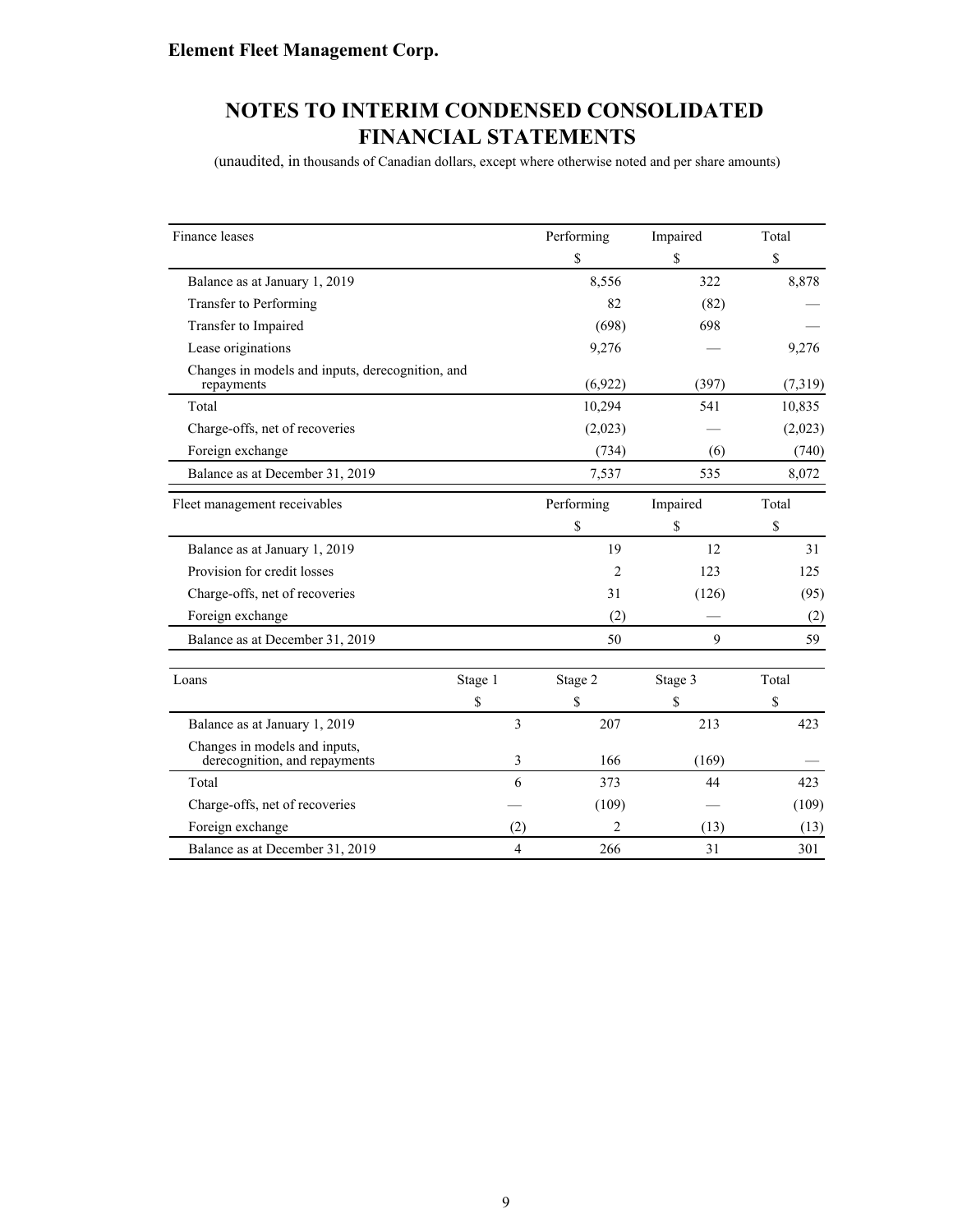(unaudited, in thousands of Canadian dollars, except where otherwise noted and per share amounts)

A summary view of the Company's allowance for credit losses is as follows:

|                                                                            | Nine-month period<br>ended | Year ended        |
|----------------------------------------------------------------------------|----------------------------|-------------------|
| <b>Allowance for credit losses</b>                                         | <b>September 30, 2020</b>  | December 31, 2019 |
|                                                                            | \$                         | S                 |
| Allowance for credit losses, beginning of the period                       | 8,432                      | 9,332             |
| Provision for credit losses                                                | 12,236                     | 2,082             |
| Charge-offs, net of recoveries                                             | (1, 483)                   | (2,227)           |
| Impact of foreign exchange rates                                           | (356)                      | (755)             |
| Allowance for credit losses, end of the period                             | 18,829                     | 8,432             |
| Allowance as a percentage of total finance receivables before<br>allowance | $0.19\%$                   | $0.07\%$          |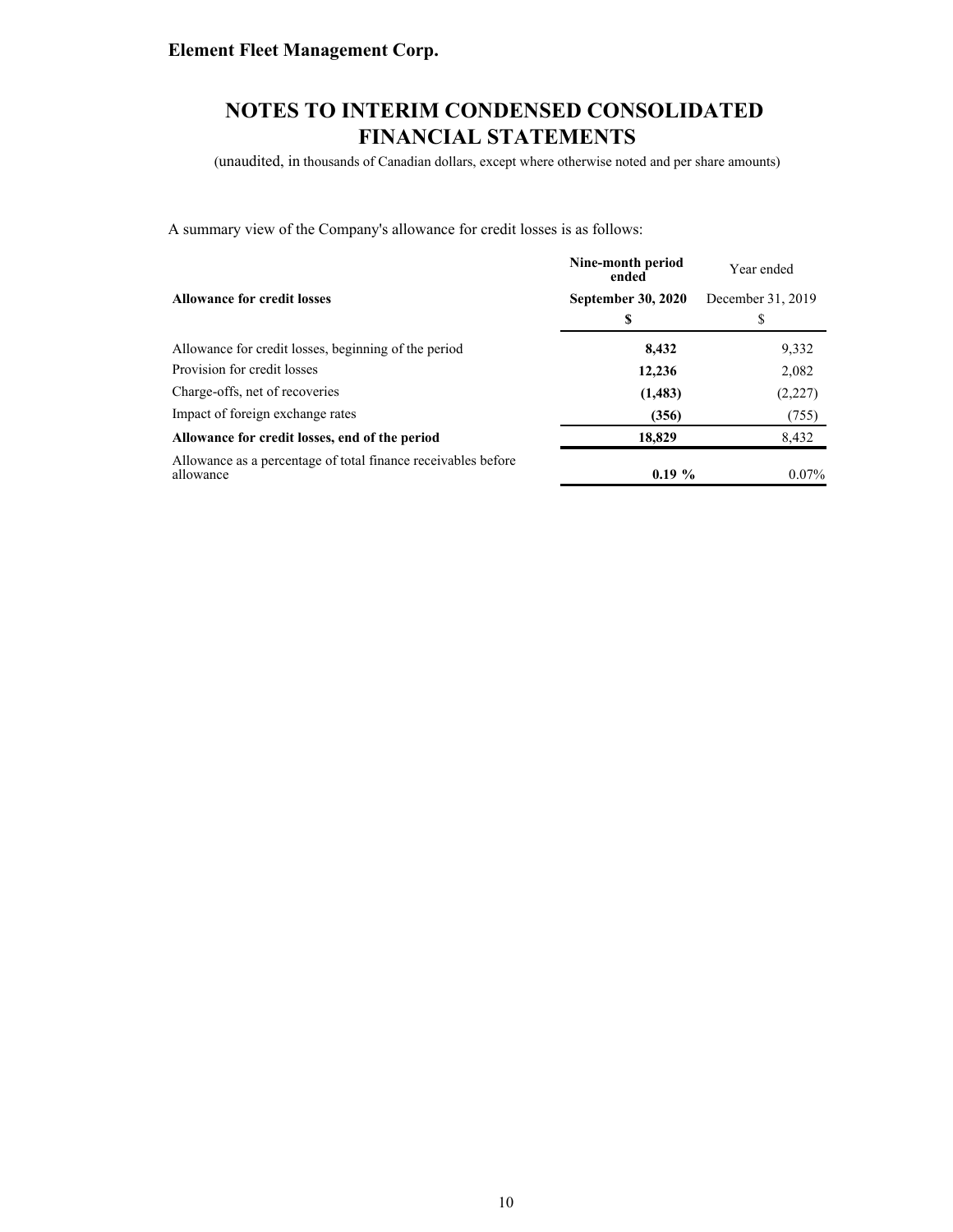(unaudited, in thousands of Canadian dollars, except where otherwise noted and per share amounts)

### **D) Credit risk exposure**

The following table sets out the credit risk exposure for loans, finance leases and fleet management service receivables, and the impaired values and allowances for credit losses recorded as at September 30, 2020:

| <b>Finance leases</b>        |         | Performing | <b>Impaired</b> | <b>Total</b> |
|------------------------------|---------|------------|-----------------|--------------|
|                              |         | \$         | \$              | \$           |
| Internal risk rating grade   |         |            |                 |              |
| Low                          |         | 5,242,158  |                 | 5,242,158    |
| Medium                       |         | 3,053,381  |                 | 3,053,381    |
| High                         |         | 333,623    |                 | 333,623      |
| Other finance receivables    |         | 337,392    |                 | 337,392      |
| Impaired                     |         |            | 34,214          | 34,214       |
|                              |         | 8,966,554  | 34,214          | 9,000,768    |
| Allowance for credit losses  |         | (18, 453)  | (342)           | (18,795)     |
| Net carrying value           |         | 8,948,101  | 33,872          | 8,981,973    |
|                              |         |            |                 |              |
| Fleet management receivables |         | Performing | <b>Impaired</b> | <b>Total</b> |
|                              |         | \$         | \$              | \$           |
| Fleet management receivables |         | 398,110    | 1,509           | 399,619      |
| Allowance for credit losses  |         | (28)       | (5)             | (33)         |
| Net carrying value           |         | 398,082    | 1,504           | 399,586      |
| Loans                        | Stage 1 | Stage 2    | Stage 3         | <b>Total</b> |
|                              | \$      | \$         | \$              | \$           |
| Internal risk rating grade   |         |            |                 |              |
| Low                          |         | 5,358      |                 | 5,358        |
| Medium                       | 6,441   | 85,035     |                 | 91,476       |
| High                         |         | 1,351      |                 | 1,351        |
| Impaired                     |         |            | 93              | 93           |
|                              | 6,441   | 91,744     | 93              | 98,278       |
| Allowance for credit losses  | (1)     |            |                 | (1)          |
| Net carrying value           | 6,440   | 91,744     | 93              | 98,277       |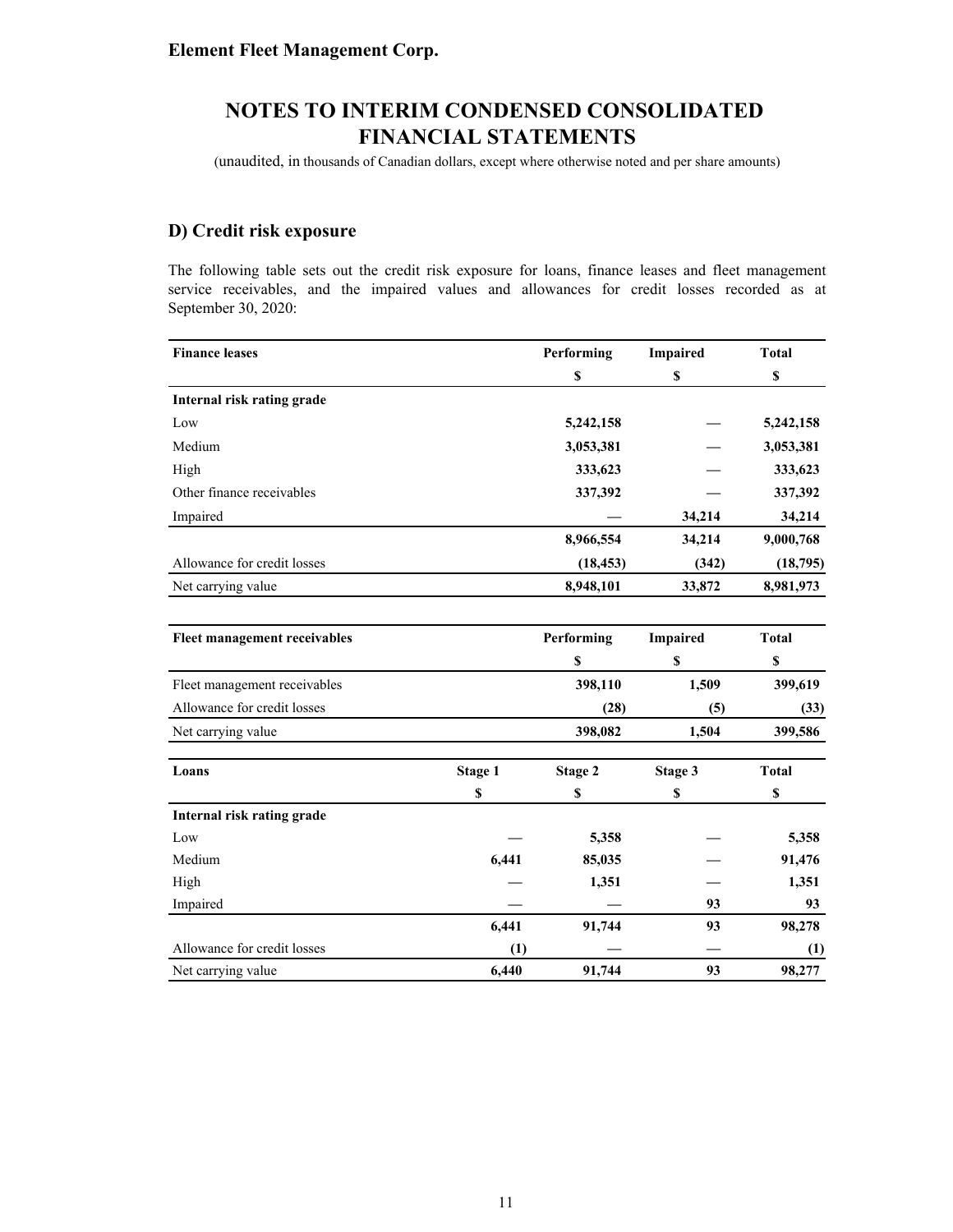(unaudited, in thousands of Canadian dollars, except where otherwise noted and per share amounts)

The following table sets out the credit risk exposure for loans, finance leases and fleet management service receivables, and the impaired values and allowances for credit losses recorded as at December 31, 2019:

| Finance leases               |         | Performing | Impaired | Total     |
|------------------------------|---------|------------|----------|-----------|
|                              |         | \$         | \$       | \$        |
| Internal risk rating grade   |         |            |          |           |
| Low                          |         | 5,877,562  |          | 5,877,562 |
| Medium                       |         | 3,538,895  |          | 3,538,895 |
| High                         |         | 163,217    |          | 163,217   |
| Other finance receivables    |         | 319,997    |          | 319,997   |
| Impaired                     |         |            | 52,870   | 52,870    |
|                              |         | 9,899,671  | 52,870   | 9,952,541 |
| Allowance for credit losses  |         | (7, 537)   | (535)    | (8,072)   |
| Net carrying value           |         | 9,892,134  | 52,335   | 9,944,469 |
|                              |         |            |          |           |
| Fleet management receivables |         | Performing | Impaired | Total     |
|                              |         | \$         | \$       | \$        |
| Fleet management receivables |         | 688,266    | 3,642    | 691,908   |
| Allowance for credit losses  |         | (50)       | (9)      | (59)      |
| Net carrying value           |         | 688,216    | 3,633    | 691,849   |
| Loans                        | Stage 1 | Stage 2    | Stage 3  | Total     |
|                              | \$      | \$         | \$       | \$        |
| Internal risk rating grade   |         |            |          |           |
| Low                          | 6       | 17,799     |          | 17,805    |
| Medium                       | 15,106  | 67,629     |          | 82,735    |
| High                         |         | 2,248      | 24       | 2,272     |
| Impaired                     |         |            | 662      | 662       |
|                              | 15,112  | 87,676     | 686      | 103,474   |
| Allowance for credit losses  | (4)     | (266)      | (31)     | (301)     |
| Net carrying value           | 15,108  | 87,410     | 655      | 103,173   |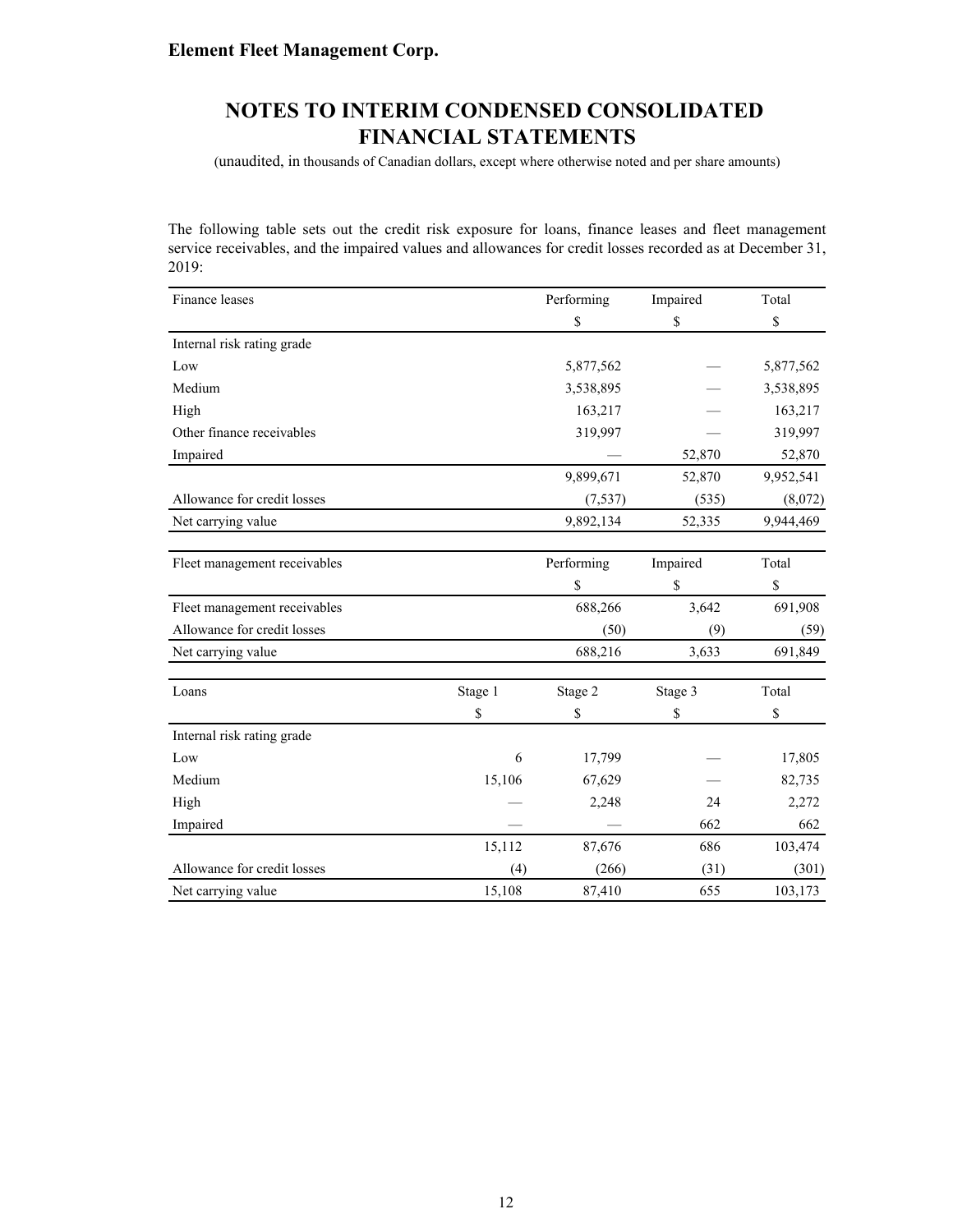(unaudited, in thousands of Canadian dollars, except where otherwise noted and per share amounts)

The Company's internal risk rating grades broadly align to external ratings as follows:

| Internal risk rating grade | <b>Standard &amp; Poor's</b> | Moody's        |
|----------------------------|------------------------------|----------------|
| Low risk                   | AAA to BBB-                  | Aaa to Baa3    |
| Medium risk                | $BB+$ to $B-$                | Bal to B3      |
| High risk                  | $CCC+$ and below             | Caa1 and below |
| Impaired receivables       | Default                      | Default        |

### **4. EQUIPMENT UNDER OPERATING LEASES**

The Company acts as a lessor in connection with operating leases and recognizes the leased assets in its unaudited interim condensed consolidated statements of financial position. The lease payments received are recognized in income as rental revenue.

|                          | As at September<br>30, 2020 | As at December<br>31, 2019 |
|--------------------------|-----------------------------|----------------------------|
|                          |                             |                            |
| Cost                     | 2,863,903                   | 3,155,540                  |
| Accumulated depreciation | 841,032                     | 1,054,173                  |
| Net carrying amount      | 2,022,871                   | 2,101,367                  |

### **5. 19TH CAPITAL**

On October 19, 2018, the Company purchased the equity interest held by its joint venture partner for \$5,220, (USD \$4,000) thereby obtaining 100% ownership and control over 19<sup>th</sup> Capital. At the time of acquisition,  $19<sup>th</sup>$  Capital was no longer treated as a joint venture and the assets and liabilities of  $19<sup>th</sup>$ Capital were recorded on the Company's consolidated statement of financial position as a wholly owned subsidiary at the acquisition-date fair value.

During the fourth quarter of 2019, the Company recorded a \$260,000 impairment charge on its truck portfolio as a result of its evaluation of the carrying value of the assets compared to the current market conditions at that time. At December 31, 2019,  $19<sup>th</sup>$  Capital assets subject to impairment considerations (total assets excluding cash, deferred tax assets and right-of-use ("ROU") assets related to the Company's leases in which it is a lessee) were \$133,000, which was comprised primarily of equipment under operating leases, with third-party debt of \$122,000.

During the first quarter of 2020, the Company continued to shift its efforts to accelerate the run-off of  $19<sup>th</sup>$  Capital, including ramping-up the pace of liquidation of the entity's assets, immediately reducing the scale of  $19<sup>th</sup>$  Capital operations and engaging with third-party lenders. At March 31, 2020,  $19<sup>th</sup>$  Capital assets (excluding cash, deferred tax assets and ROU assets) were \$122,000, which was comprised primarily of equipment under operating leases, with third-party debt of \$99,000.

On May 1, 2020, the Company sold the equipment under operating leases and certain other assets of  $19<sup>th</sup>$ Capital for \$63,283 resulting in a pre-tax loss on sale of \$52,442. Prior to the sale and during the second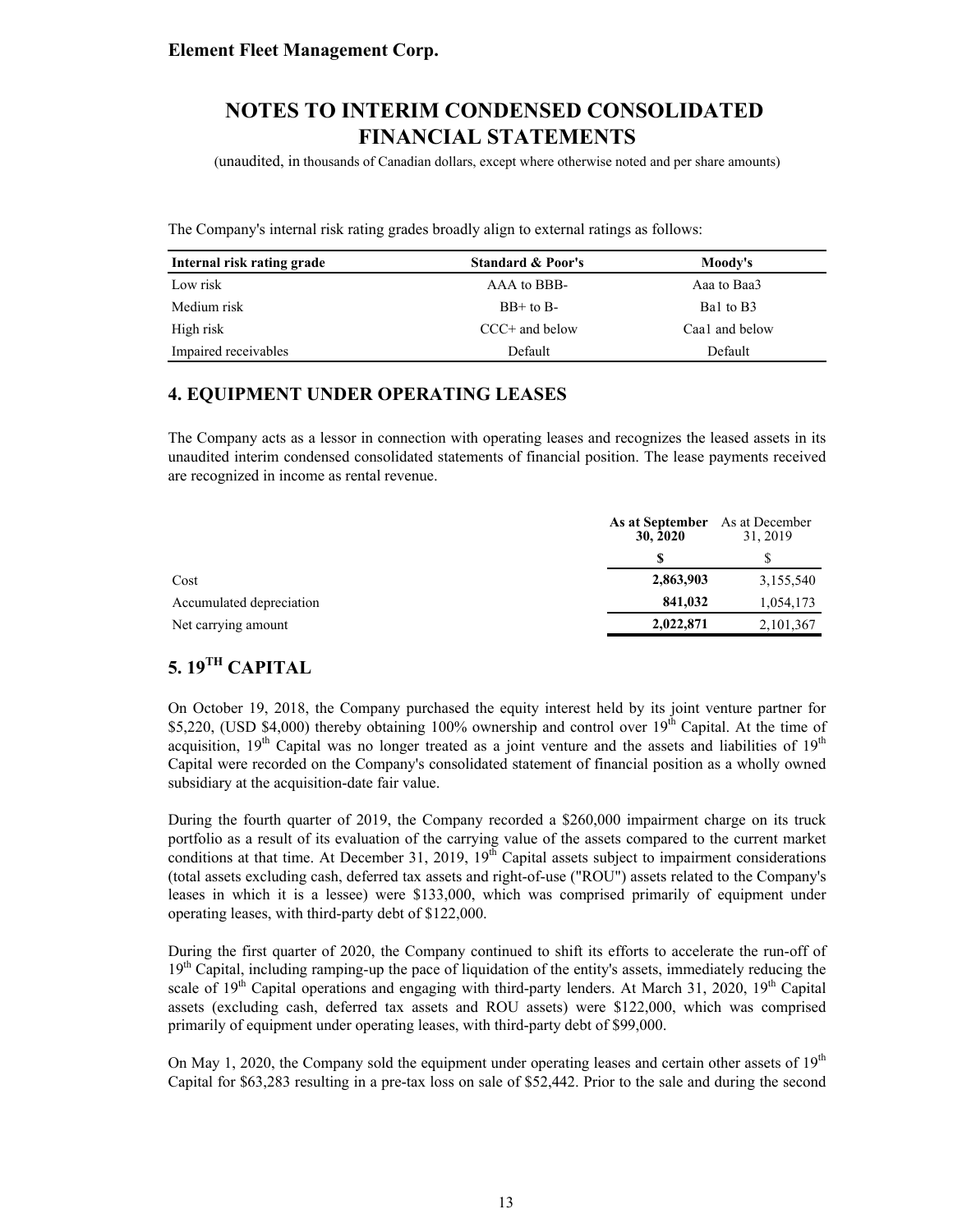### **NOTES TO INTERIM CONDENSED CONSOLIDATED FINANCIAL STATEMENTS**

(unaudited, in thousands of Canadian dollars, except where otherwise noted and per share amounts)

quarter of 2020, the Company settled all third-party debt at a discount resulting in a pre-tax gain on the settlement of debt of \$38,580. The net pre-tax loss on the sale and settlement of debt is \$13,862 which is recorded in the Company's results of operations for the nine-month period ended September 30, 2020.

In conjunction with the sale, the Company entered into a transition services agreement whereby the Company performs certain administrative or overhead functions subsequent to the sale through August 1, 2020, in exchange for a fee. The reimbursement of the expenses associated with the transition services agreement is included as a reduction of general and administrative expenses in the unaudited interim condensed consolidated financial statements. The Company will have no continuing involvement in the operations, results or cash flows of  $19<sup>th</sup>$  Capital.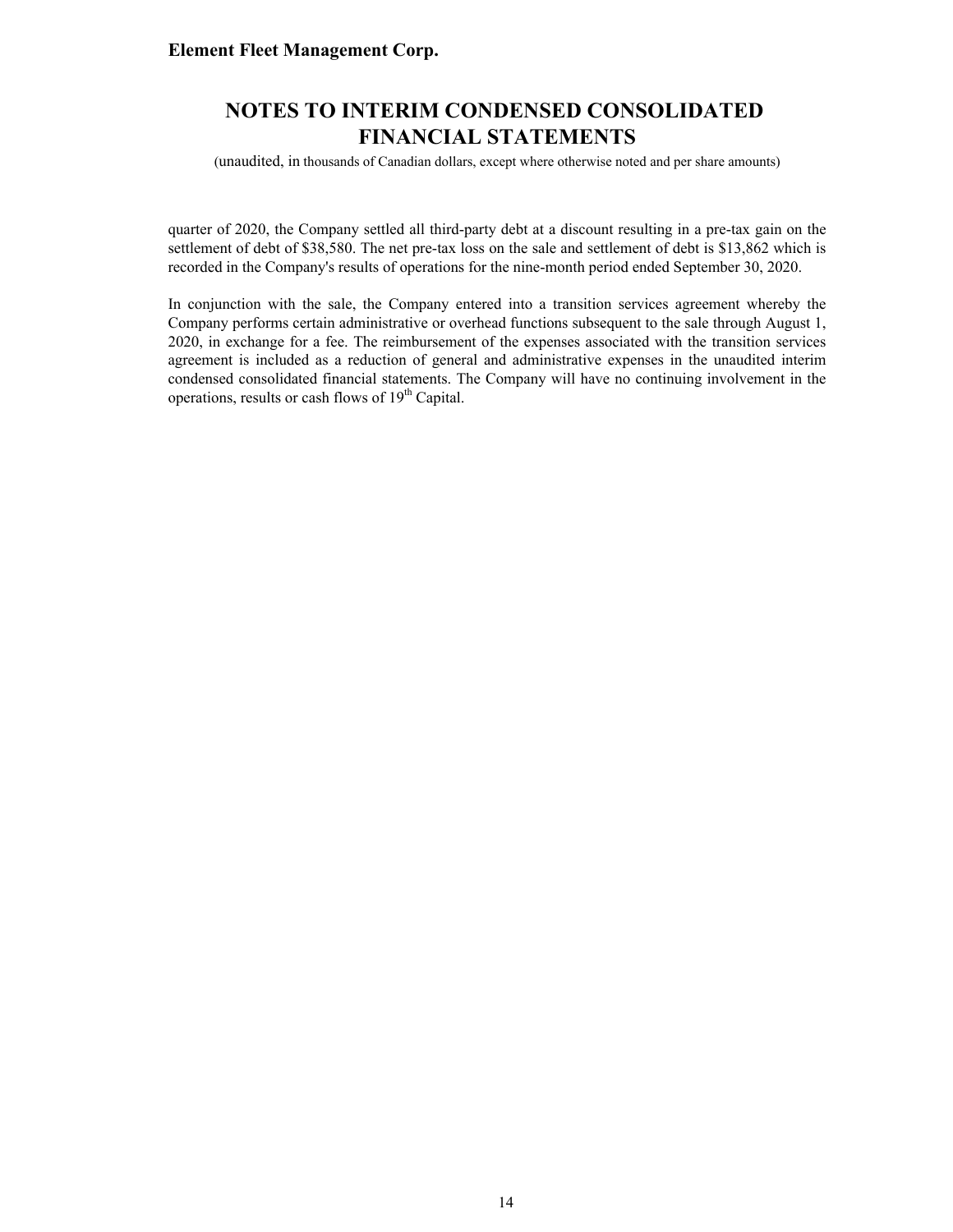(unaudited, in thousands of Canadian dollars, except where otherwise noted and per share amounts)

### **6. BORROWINGS**

The Company's outstanding borrowings were as follows:

|                                                                | As at September 30, 2020            |                                                                      |                                                                                       |                           |  |  |
|----------------------------------------------------------------|-------------------------------------|----------------------------------------------------------------------|---------------------------------------------------------------------------------------|---------------------------|--|--|
|                                                                | <b>Balance</b><br>outstanding<br>\$ | Weighted<br>average<br>interest rate <sup>(1)</sup><br>$\frac{6}{9}$ | <b>Pledged finance</b><br>receivables and<br>equipment under<br>operating leases<br>S | <b>Cash reserves</b><br>S |  |  |
| Revolving term notes in amortization                           | 4,815,178                           | 2.23                                                                 | 4,838,100                                                                             | 54,319                    |  |  |
| Variable funding notes                                         | 4,006,545                           | 1.33                                                                 | 4,197,066                                                                             | 56,103                    |  |  |
| Other                                                          | 44,970                              | 4.52                                                                 | 44,520                                                                                |                           |  |  |
| Vehicle management asset-backed debt                           | 8,866,693                           | 1.83                                                                 | 9,079,686                                                                             | 110,422                   |  |  |
| Revolving senior credit facilities <sup><math>(2)</math></sup> | 1,354,470                           | 1.54                                                                 |                                                                                       |                           |  |  |
| Senior notes                                                   | 532,840                             | 3.85                                                                 |                                                                                       |                           |  |  |
|                                                                | 10,754,003                          | 1.90                                                                 | 9,079,686                                                                             | 110,422                   |  |  |
| Deferred financing costs                                       | (37, 882)                           |                                                                      |                                                                                       |                           |  |  |
| Hedge accounting fair value adjustments                        | 19,164                              |                                                                      |                                                                                       |                           |  |  |
| <b>Total borrowings</b>                                        | 10,735,285                          |                                                                      |                                                                                       |                           |  |  |

|                                                                |                        | As at December 31, 2019                             |                                                                           |               |  |  |
|----------------------------------------------------------------|------------------------|-----------------------------------------------------|---------------------------------------------------------------------------|---------------|--|--|
|                                                                | Balance<br>outstanding | Weighted<br>average<br>interest rate <sup>(1)</sup> | Pledged finance<br>receivables and<br>equipment under<br>operating leases | Cash reserves |  |  |
|                                                                | \$                     | $\frac{0}{0}$                                       |                                                                           | \$            |  |  |
| Revolving term notes in amortization                           | 5,697,575              | 2.67                                                | 6, 133, 104                                                               | 58,685        |  |  |
| Variable funding notes                                         | 4,363,677              | 2.63                                                | 4,634,651                                                                 | 53,623        |  |  |
| Other                                                          | 169,485                | 4.87                                                | 175,019                                                                   |               |  |  |
| Vehicle management asset-backed debt                           | 10,230,737             | 2.69                                                | 10,942,774                                                                | 112,308       |  |  |
| Revolving senior credit facilities <sup><math>(2)</math></sup> | 1,703,507              | 2.79                                                |                                                                           |               |  |  |
|                                                                | 11,934,244             | 2.70                                                | 10,942,774                                                                | 112,308       |  |  |
| Deferred financing costs                                       | (48, 804)              |                                                     |                                                                           |               |  |  |
| Hedge accounting fair value adjustments                        | 7,421                  |                                                     |                                                                           |               |  |  |
| Total borrowings                                               | 11,892,861             |                                                     |                                                                           |               |  |  |

1. Represents the weighted average stated interest rate of outstanding debt at period-end, and excludes amortization of deferred financing costs, premiums or discounts, stand-by fees and the effects of hedging.

2. Prior to December 11, 2019, the revolving senior credit facilities are secured by a general security agreement in favor of the lenders in respect of all property. The senior credit facilities are unsecured as of the December 11, 2019 amendment.

The Company was in compliance with all financial and reporting covenants with all of its lenders at September 30, 2020.

#### **Vehicle management asset-backed debt**

As at September 30, 2020, the Company had available capacity in variable rate borrowings and other of \$3,654,326 (December 31, 2019 – \$3,872,777) under its vehicle management asset-backed debt facilities.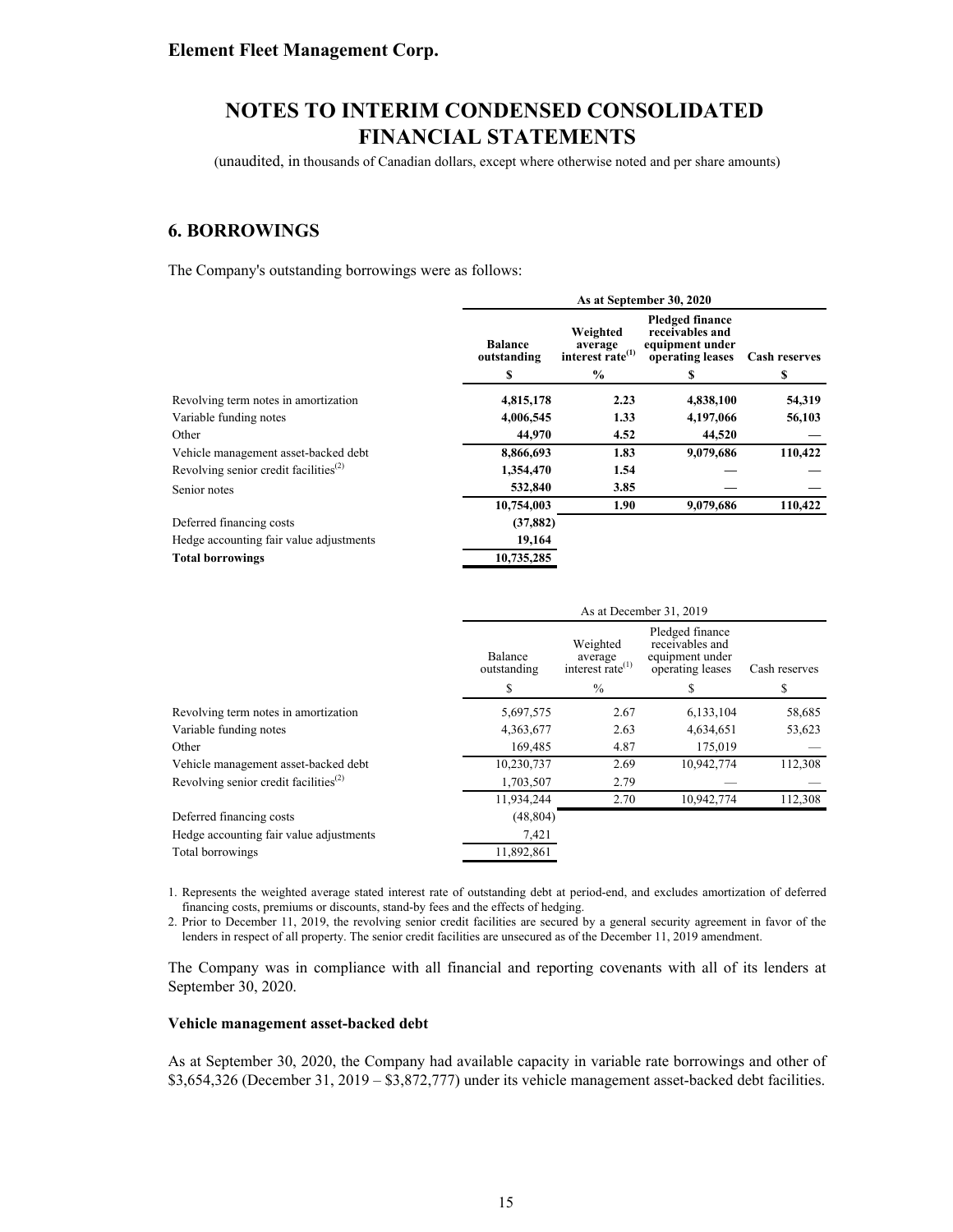(unaudited, in thousands of Canadian dollars, except where otherwise noted and per share amounts)

During the nine-month period ended September 30, 2020, the Company issued \$999,075 (USD \$750,000) of revolving term notes. The proceeds from this issuance were used to pay down variable funding notes.

#### **Revolving senior credit facilities**

As at September 30, 2020, the Company had access to an additional \$2,108,990 (December 31, 2019 - \$1,672,593) of available financing from the revolving senior credit facilities.

#### **Senior notes**

During the three-month period ended June 30, 2020, the Company issued \$532,840 (USD \$400,000) in aggregate principal amount of 3.85% senior unsecured notes due June 15, 2025. The senior unsecured notes were priced at \$99.985 per \$100 principal amount for an effective yield of 3.853%. Interest is paid semi-annually in arrears on June 15 and December 15, commencing on December 15, 2020.

#### **Restricted funds**

As at September 30, 2020, restricted funds include (i) cash reserves of \$110,422 (December 31, 2019 - \$112,308), which represent collateral for secured borrowing arrangements; (ii) cash accumulated in the collection account of \$352,361 (December 31, 2019 - \$321,820), which represents repayments received on assets financed pursuant to the secured borrowing facilities, which are subsequently remitted back to the facilities on specific dates; and (iii) cash of \$25,467 (December 31, 2019 - nil) provided to counterparties as collateral against derivatives liabilities.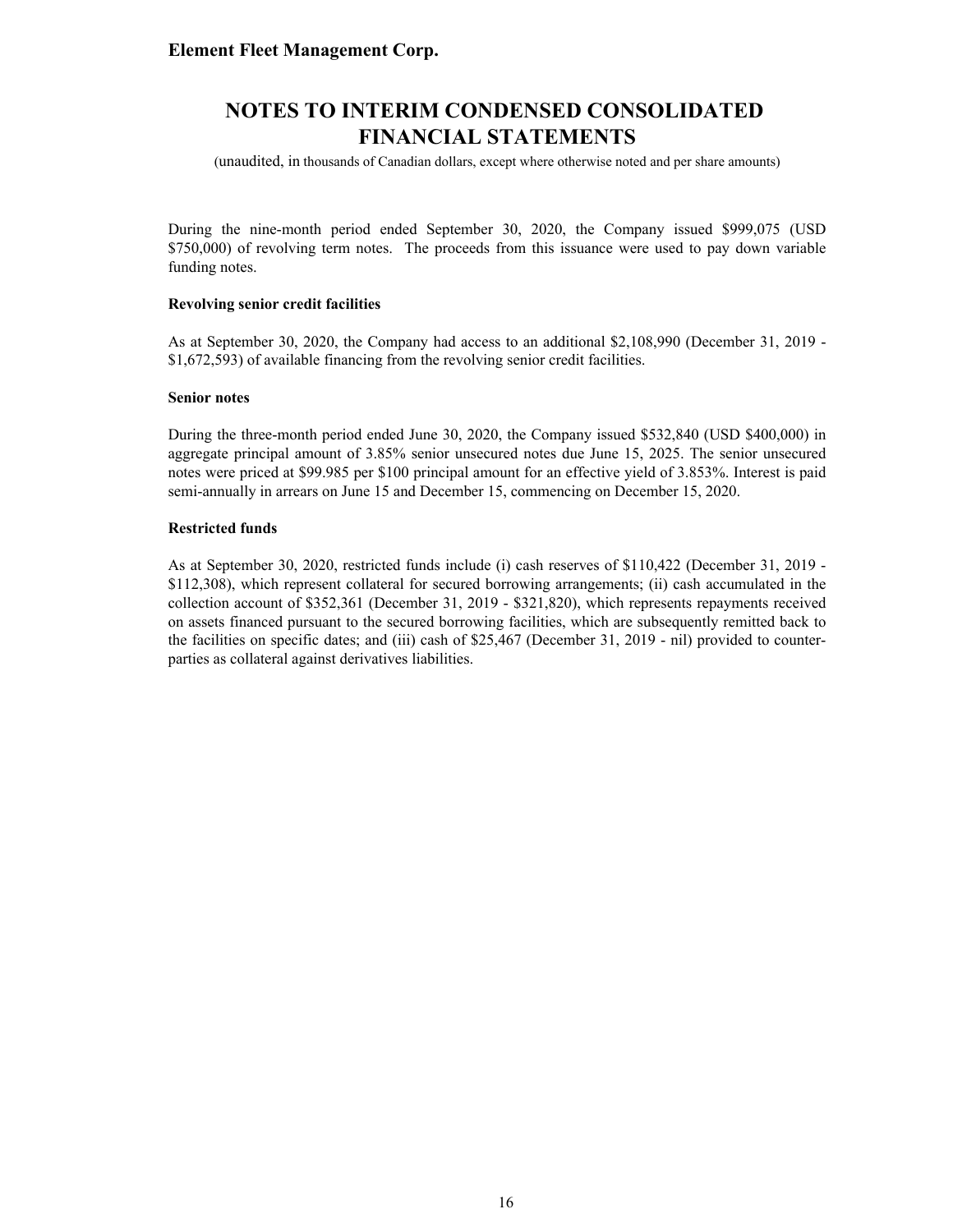(unaudited, in thousands of Canadian dollars, except where otherwise noted and per share amounts)

### **7. CONVERTIBLE DEBENTURES**

Convertible debentures consist of:

|                   |                        | As at September 30, 2020                  |                                        |                         |                          |                 |                                 |  |  |
|-------------------|------------------------|-------------------------------------------|----------------------------------------|-------------------------|--------------------------|-----------------|---------------------------------|--|--|
| <b>Issue Date</b> | Final<br>maturity date | Conversion<br>price per<br>share $^{(1)}$ | <b>Interest</b><br>rate <sup>(2)</sup> | Face<br>value           | <b>Deferred</b><br>costs | <b>Discount</b> | <b>Net</b><br>carrying<br>value |  |  |
|                   |                        | \$                                        | $\frac{0}{0}$                          | \$                      | \$                       | S               | \$                              |  |  |
| April 5, 2019     | June 30, 2024          | 12.05                                     | 4.250                                  | 172,500                 | (4, 863)                 | (14, 524)       | 153,113                         |  |  |
|                   |                        |                                           |                                        | As at December 31, 2019 |                          |                 |                                 |  |  |
| <b>Issue Date</b> | Final maturity<br>date | Conversion<br>price per<br>share          | Interest<br>rate $^{(2)}$              | Face<br>value           | Deferred<br>costs        | Discount        | Net<br>carrying<br>value        |  |  |
|                   |                        | \$                                        | $\frac{0}{0}$                          | \$                      | \$                       | \$              | \$                              |  |  |
| May 29, 2015      | June 30, 2020          | 17.19                                     | 4.250                                  | 567,200                 | (2,252)                  | (2,914)         | 562,034                         |  |  |
| April 5, 2019     | June 30, 2024          | 12.05                                     | 4.250                                  | 172,500                 | (5, 732)                 | (17,011)        | 149,757                         |  |  |
|                   |                        |                                           |                                        | 739,700                 | (7,984)                  | (19, 925)       | 711,791                         |  |  |

1. There was no change to the conversion price from the date of issuance for the April 5, 2019 issuance.

2. Stated interest rate on principal face value.

#### **May 29, 2015 Issuance**

On June 30, 2020, the \$567,200 4.25% extendible convertible unsecured subordinated debentures matured and were repaid in full, including accrued interest, by the Company, on June 29, 2020, in accordance with the Trust Indenture.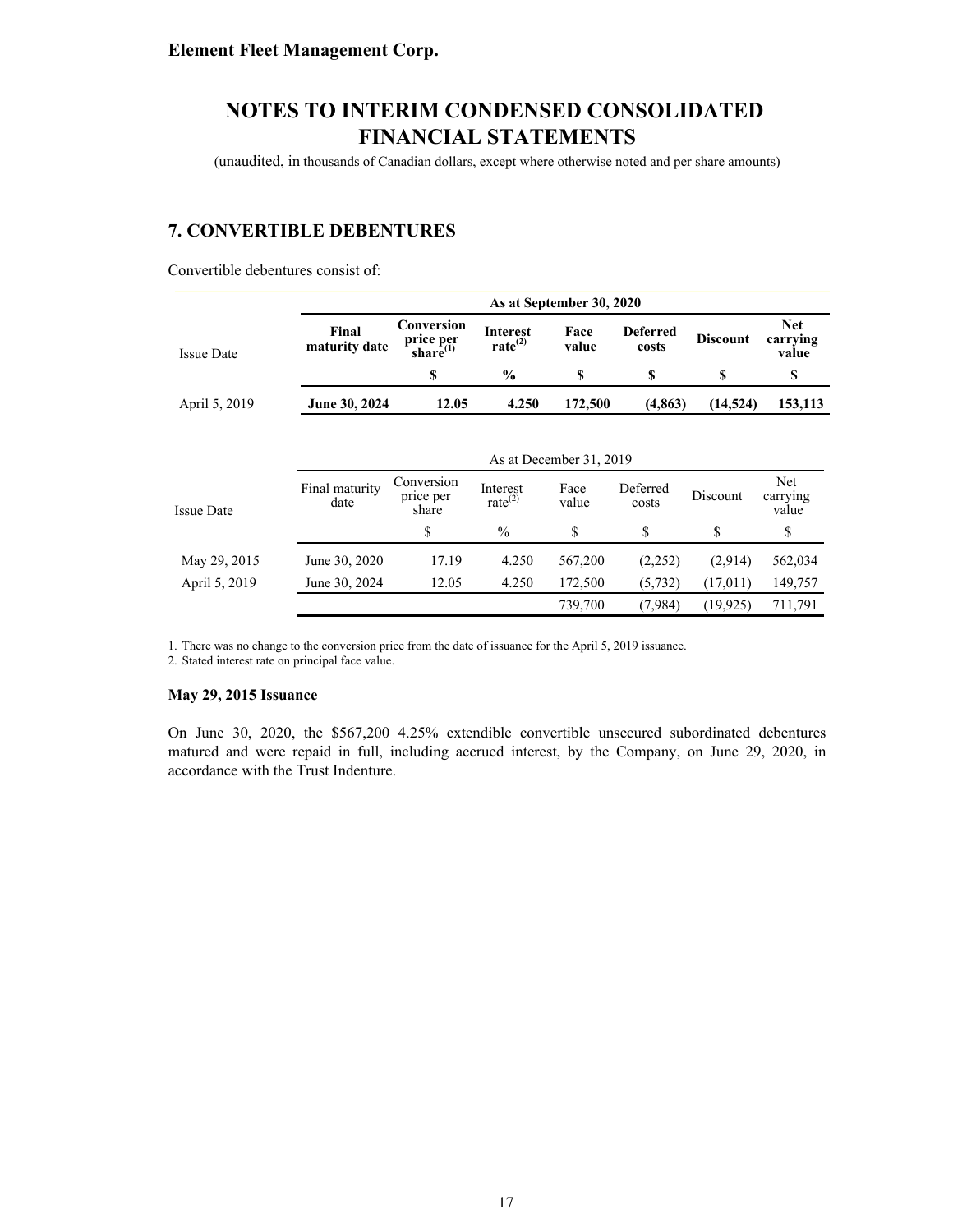(unaudited, in thousands of Canadian dollars, except where otherwise noted and per share amounts)

### **8. SHARE CAPITAL**

The Company is currently authorized to issue (i) an unlimited number of common shares without nominal or par value and (ii) an unlimited number of preferred shares, issuable in series.

|                                    | <b>Common shares</b> |           |  |
|------------------------------------|----------------------|-----------|--|
|                                    | <b>Shares</b>        | Amount    |  |
|                                    | #                    | \$        |  |
| Balance, December 31, 2018         | 433,204,448          | 3,092,010 |  |
| Share issuance                     | 1,655,960            | 19,037    |  |
| Exercise of options                | 1,648,709            | 16,667    |  |
| <b>Balance, December 31, 2019</b>  | 436,509,117          | 3,127,714 |  |
| Share issuance                     | 1,164,435            | 12,171    |  |
| Exercise of options                | 1,551,523            | 21,050    |  |
| <b>Balance, September 30, 2020</b> | 439,225,075          | 3,160,935 |  |

#### **Issuance of common shares**

On October 1, 2018, Element announced the adoption of a dividend reinvestment plan ("DRIP"). The DRIP provides eligible shareholders an opportunity to reinvest their eligible cash dividends for additional common shares at a discount of 2% to the prevailing market price of the common shares on the TSX, which discount may be changed or eliminated by the Board of Element from time to time. To be eligible to participate in the DRIP, shareholders must be resident in Canada. Shareholders residing outside of Canada are not eligible to participate in the DRIP. During the three- and nine-month periods ended September 30, 2020, the Company issued 601,483 and 1,164,435 common shares under the DRIP (threeand nine-month periods ended September 30, 2019 - 295,321 and 788,058 common shares).

#### **Common share dividends**

During the three- and nine-month periods ended September 30, 2020, the Company declared \$19,882 and \$59,427, respectively, in common share dividends, or \$0.045 and \$0.136, respectively, per common share (three- and nine-month periods ended September 30, 2019 - \$19,497 and \$58,459, respectively, in common shares, or \$0.045 and \$0.134, respectively, per common share).

As at September 30, 2020, the accrued common share dividends were \$19,882 (December 31, 2019 – \$19,738).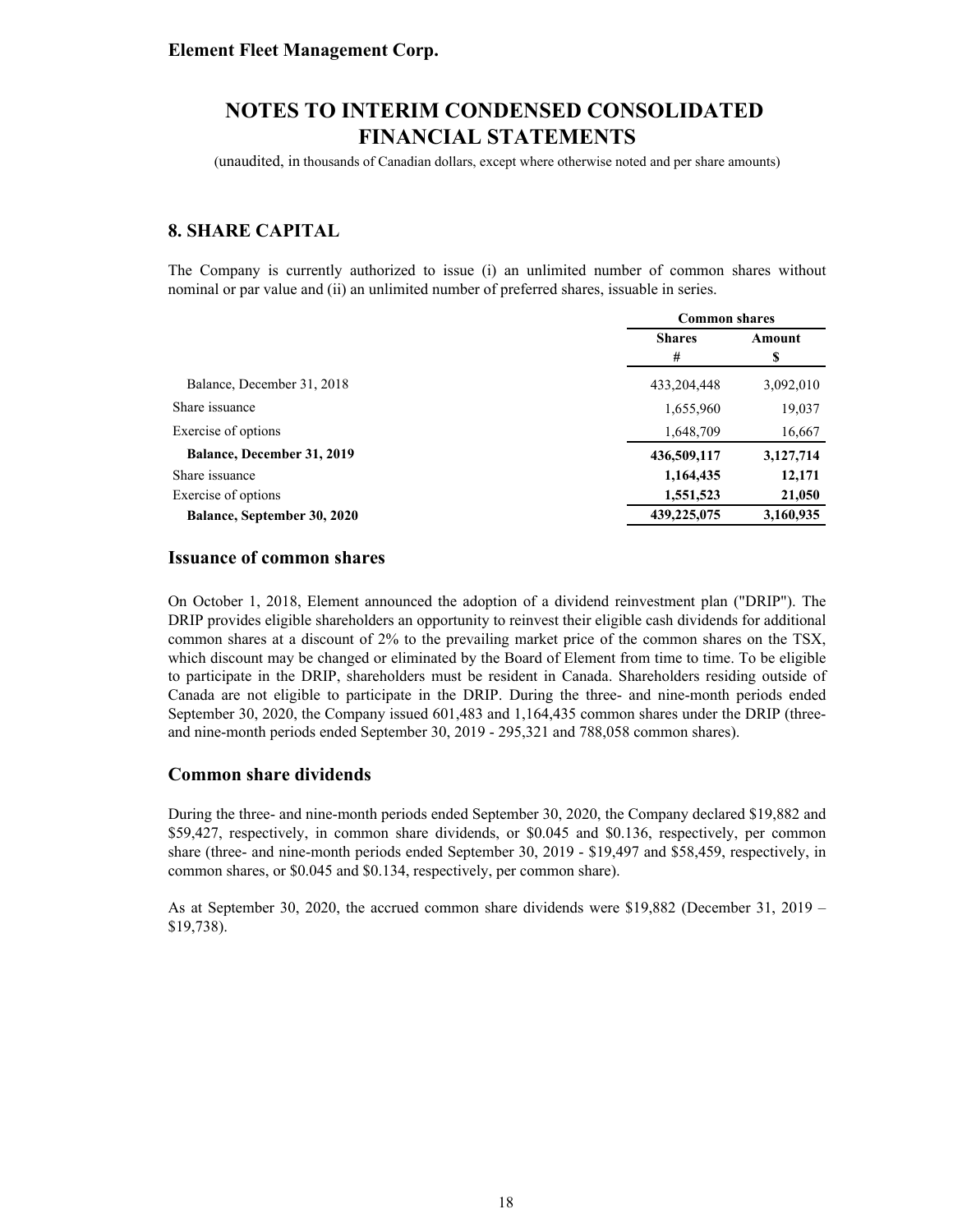(unaudited, in thousands of Canadian dollars, except where otherwise noted and per share amounts)

### **Preferred shares**

The Company's cumulative 5-Year rate reset Preferred Shares series as at September 30, 2020 consist of the following:

| <b>Series</b> | <b>Issue date</b>    | Interest rate     | <b>Gross</b> | After tax transaction costs Net proceeds |         | <b>Shares</b> |
|---------------|----------------------|-------------------|--------------|------------------------------------------|---------|---------------|
|               |                      | $\frac{0}{0}$     |              | S                                        |         | #             |
| A             | December 17, 2013    | 6.93 <sup>1</sup> | 115,000      | 4,625                                    | 110,375 | 4,600,000     |
|               | <b>March 7, 2014</b> | $6.21^{2}$        | 128,160      | 3.416                                    | 124,744 | 5,126,400     |
| E             | June 18, 2014        | $5.903^3$         | 133,048      | 3,054                                    | 129,994 | 5.321,900     |
|               | May 5, 2017          | 5.75              | 150.000      | 3.244                                    | 146,756 | 6,000,000     |

1. On December, 20, 2018, Preferred Shares Series A dividend rate was reset from 6.60% to 6.93%.

2. On June 21, 2019, Preferred Shares Series C dividend rate was reset from 6.50% to 6.21%.

3. On September 19, 2019, Preferred Shares Series E dividend rate was reset from 6.40% to 5.903%.

### **Series G Preferred Shares Redemption**

On September 30, 2020, the Company redeemed all of its 6,900,000 Series G Preferred Shares for a redemption price equal to \$25.00 per share for a total of \$172,500 together with all accrued and unpaid dividends.

#### **Preferred share dividends**

During the three- and nine-month periods ended September 30, 2020, the Company declared \$10,906 and \$32,717 in preferred share dividends, respectively (three- and nine-month periods ended September 30, 2019 – \$11,071 an \$33,399, respectively).

As at September 30, 2020, the accrued preferred share dividends were \$89 (December 31, 2019 – \$120).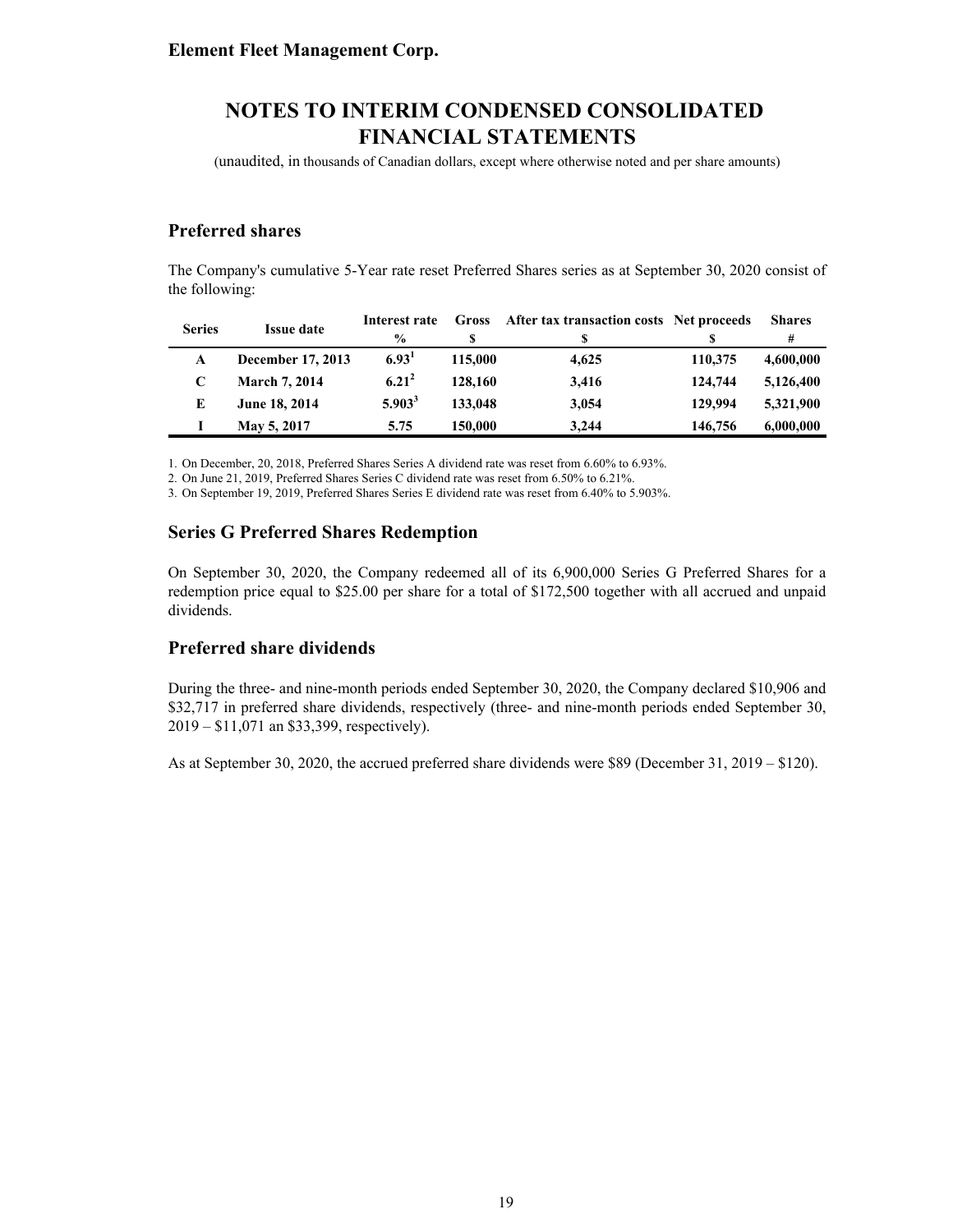(unaudited, in thousands of Canadian dollars, except where otherwise noted and per share amounts)

### **9. SHARE-BASED COMPENSATION**

Share-based compensation expense consists of the following:

|                                        | Three-month period ended    |       | Nine-month period ended     |        |
|----------------------------------------|-----------------------------|-------|-----------------------------|--------|
|                                        | September 30, September 30, |       | September 30, September 30, |        |
|                                        | 2020                        | 2019  | 2020                        | 2019   |
|                                        | \$                          | \$    | \$                          | \$     |
| (a) Stock options                      | 3                           | 535   | 625                         | 2,393  |
| (b) Deferred share units               | 511                         | 496   | 1,387                       | 1,301  |
| (c) Performance share units            | 2,249                       | 641   | 6,805                       | 548    |
| (d) Restricted share units             | 2,828                       | 3,494 | 6,638                       | 11,504 |
|                                        | 5,591                       | 5,166 | 15,455                      | 15,746 |
| Allocated as:                          |                             |       |                             |        |
| Share-based compensation               | 5,591                       | 4,360 | 15,455                      | 14,940 |
| Restructuring and transformation costs |                             | 806   |                             | 806    |
|                                        | 5,591                       | 5,166 | 15,455                      | 15,746 |

#### **(a) Stock options**

The changes in the number of stock options during the periods were as follows:

|                                 | Number of<br>options | Weighted<br>average exercise<br>price |  |
|---------------------------------|----------------------|---------------------------------------|--|
|                                 | #                    | \$                                    |  |
| Outstanding, December 31, 2018  | 25,328,610           | 10.01                                 |  |
| Forfeited                       | (679, 657)           | 11.13                                 |  |
| Expired                         | (4,977,529)          | 11.58                                 |  |
| Exercised $^{(1)}$              | (3,258,991)          |                                       |  |
| Outstanding, December 31, 2019  | 16,412,433           | 10.26                                 |  |
| Forfeited                       | (62, 984)            | 8.69                                  |  |
| Expired                         | (1,366,387)          | 12.02                                 |  |
| Exercised $^{(1)}$              | (1,836,528)          | 9.47                                  |  |
| Outstanding, September 30, 2020 | 13,146,534           |                                       |  |

1. Weighted average share price of options exercised during the nine-month period ended September 30, 2020 was \$11.91 (year ended December 31, 2019 – \$8.61).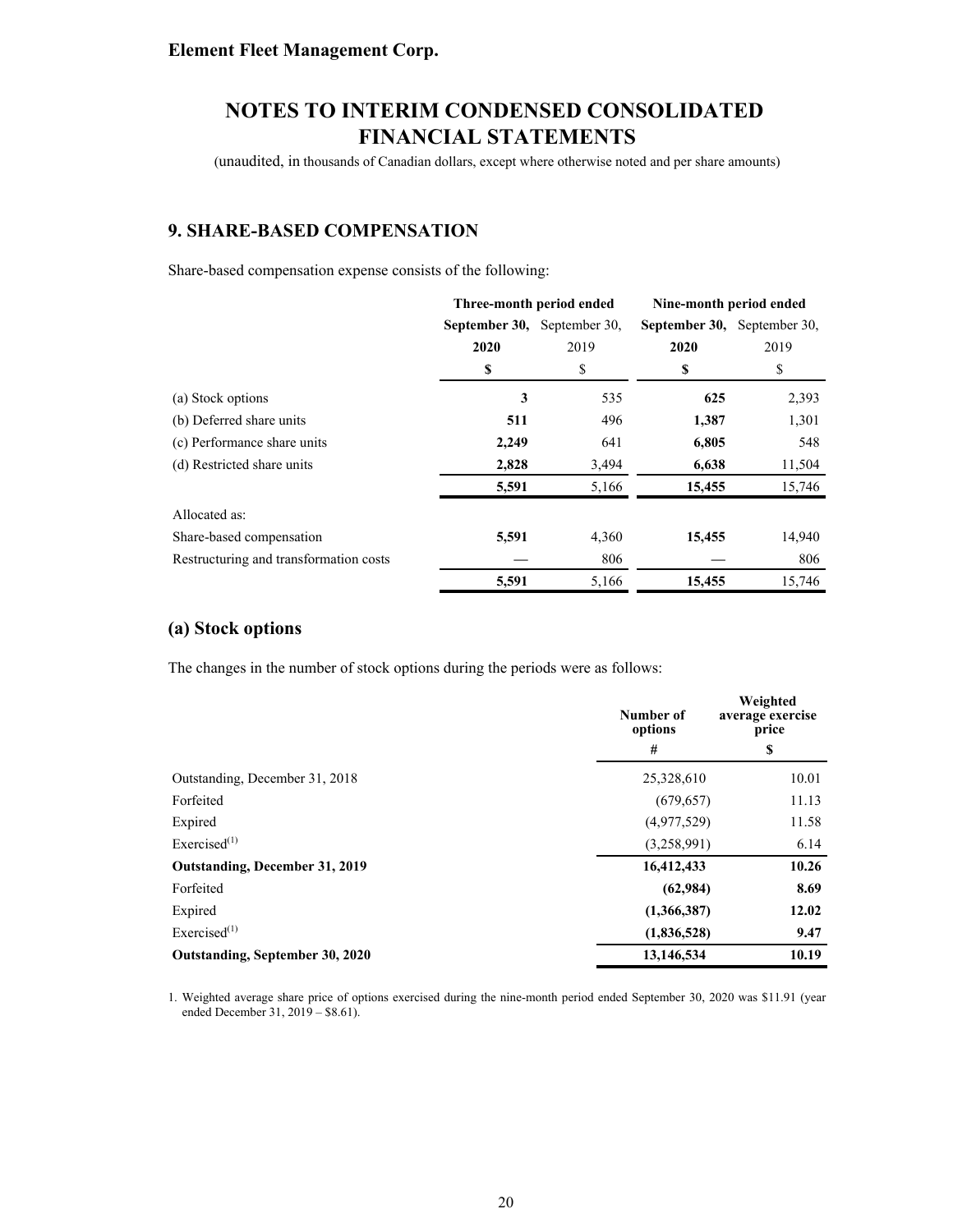(unaudited, in thousands of Canadian dollars, except where otherwise noted and per share amounts)

### **(b) Deferred share units, performance share units and restricted share units**

|                                       | <b>Deferred</b><br>share units | Performance<br>share units | <b>Restricted</b><br>share units |
|---------------------------------------|--------------------------------|----------------------------|----------------------------------|
|                                       | #                              | #                          | #                                |
| Outstanding, December 31, 2018        | 781,637                        | 382,339                    | 2,103,733                        |
| Granted                               | 216.964                        | 1,125,467                  | 899,248                          |
| Forfeited                             |                                |                            | (88, 477)                        |
| Redeemed                              | (315,898)                      |                            | (1,017,564)                      |
| <b>Outstanding, December 31, 2019</b> | 682,703                        | 1,507,806                  | 1,896,940                        |
| Granted                               | 139,476                        | 561,981                    | 730,093                          |
| Forfeited                             |                                | (1,388)                    | (84,160)                         |
| Redeemed                              | (124, 880)                     | (168, 571)                 | (909, 573)                       |
| Outstanding, September 30, 2020       | 697,299                        | 1,899,828                  | 1,633,300                        |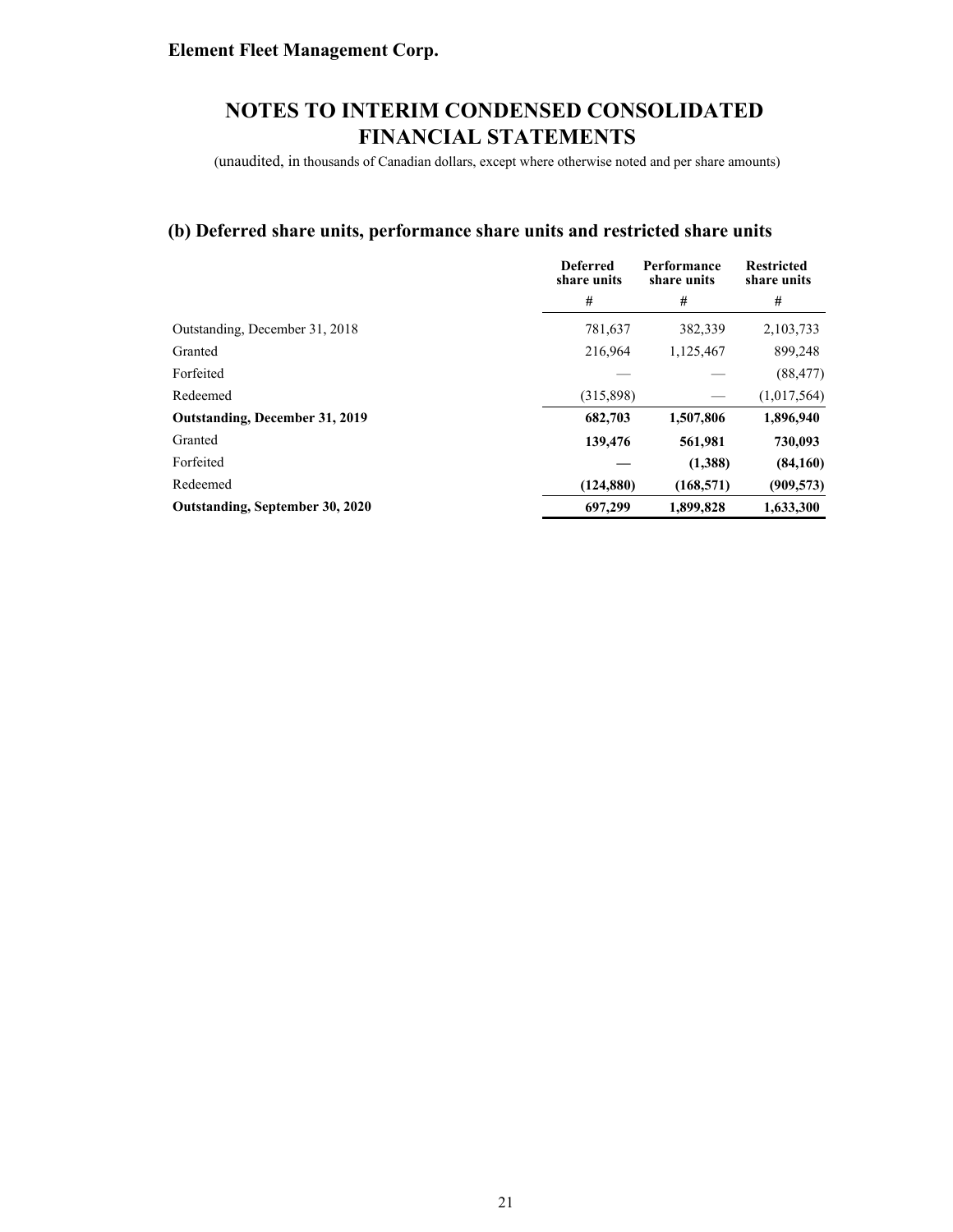(unaudited, in thousands of Canadian dollars, except where otherwise noted and per share amounts)

### **10. REVENUE**

Set out below is the disaggregation of the Company's revenue before interest expense.

|                                                  | Three-month period ended |               | Nine-month period ended |               |  |
|--------------------------------------------------|--------------------------|---------------|-------------------------|---------------|--|
|                                                  | September 30,            | September 30, | September 30,           | September 30, |  |
|                                                  | 2020                     | 2019          | 2020                    | 2019          |  |
|                                                  | \$                       | \$            | \$                      | \$            |  |
| <b>Major service lines</b>                       |                          |               |                         |               |  |
| Interest income, net                             | 122,100                  | 157,633       | 403,490                 | 491,916       |  |
| Rental revenue                                   | 143,139                  | 169,891       | 445,891                 | 519,762       |  |
| Gain on sale of equipment under operating leases | 16,242                   | 13,379        | 35,942                  | 39,649        |  |
| Depreciation of equipment under operating leases | (104,908)                | (118, 767)    | (319,099)               | (360, 893)    |  |
| Financing revenue before interest expense        | 176,573                  | 222,136       | 566,224                 | 690,434       |  |
| Other service revenue, net                       | 98,119                   | 96,740        | 287,601                 | 286,340       |  |
| Vehicle sales and end of contract fees           | 26,615                   | 25,441        | 77,495                  | 78,251        |  |
| Service and other revenue, net                   | 124,734                  | 122,181       | 365,096                 | 364,591       |  |
| Syndication revenue, net                         | 15,246                   | 23,084        | 51,666                  | 62,039        |  |
| Net revenue before interest expense              | 316,553                  | 367,401       | 982,986                 | 1,117,064     |  |
| Primary geographical markets                     |                          |               |                         |               |  |
| US and Canada                                    | 235,476                  | 292,949       | 758,939                 | 906,225       |  |
| Australia and New Zealand                        | 50,000                   | 45,356        | 135,207                 | 136,272       |  |
| Mexico                                           | 31,077                   | 29,096        | 88,840                  | 74,567        |  |
| Net revenue before interest expense              | 316,553                  | 367,401       | 982,986                 | 1,117,064     |  |
| Timing of revenue recognition                    |                          |               |                         |               |  |
| Revenue earned at a point in time                | 110,417                  | 108,241       | 313,214                 | 321,272       |  |
| Revenue earned over time                         | 206,136                  | 259,160       | 669,772                 | 795,792       |  |
| Net revenue before interest expense              | 316,553                  | 367,401       | 982,986                 | 1,117,064     |  |

Revenue earned at a point in time includes gain on sale of equipment under operating leases, commissions from repairs due to accidents, fuel, title and registration fees, syndication revenue, and vendor commissions. Revenue earned over time includes interest income and rental revenue, fleet maintenance and accident management fees, and telematics fees.

#### **(A) Contract balances**

|                 | As at September<br>30, 2020 | As at December 31.<br>2019 |
|-----------------|-----------------------------|----------------------------|
|                 |                             |                            |
| Contract assets | 16.992                      | 23.404                     |

Contract assets represent the costs the Company incurs to enter into service contracts with customers including certain commissions. Contract assets are recorded in the unamortized deferred costs and subsidies line within note 3. During the three- and nine-month periods ended September 30, 2020, the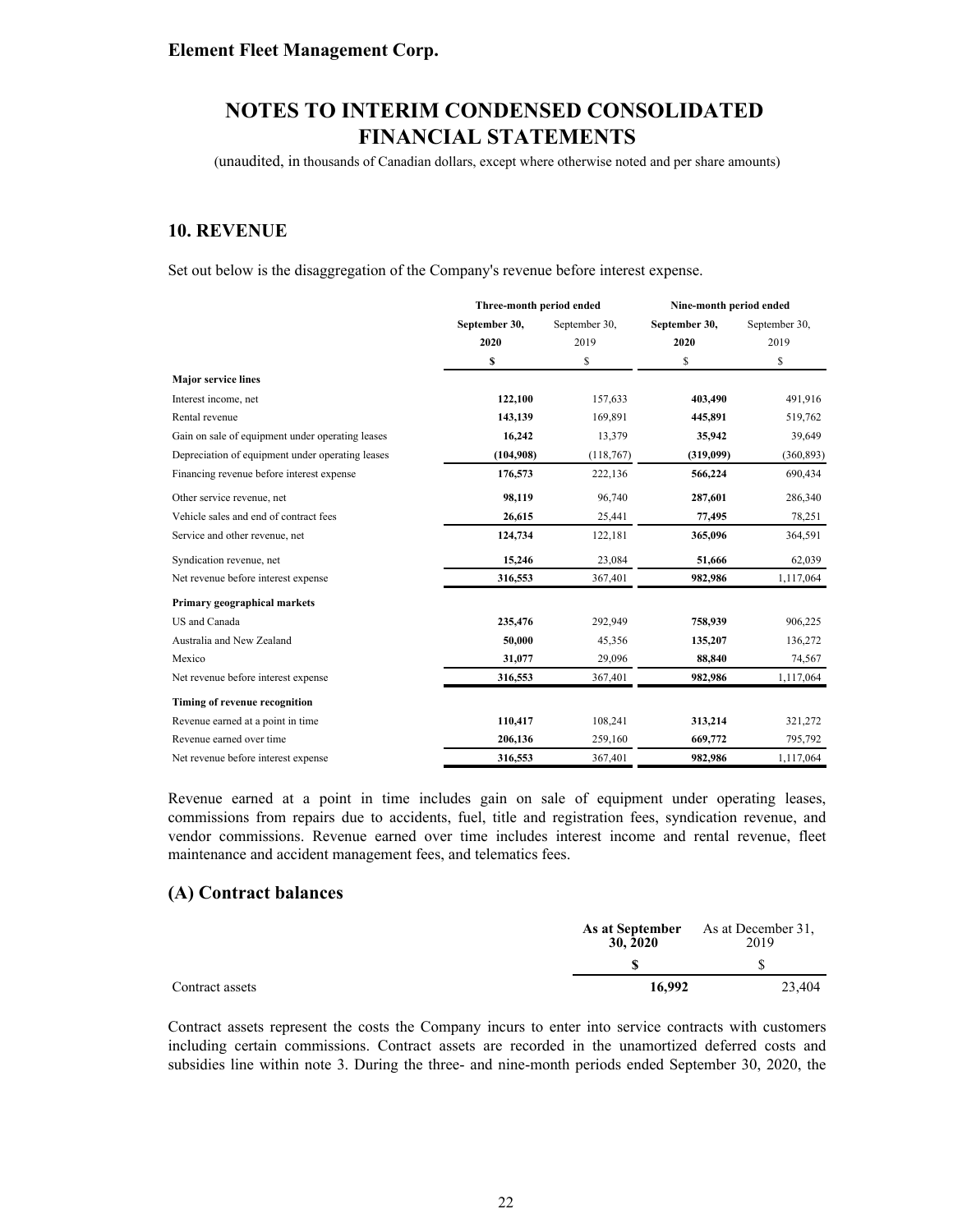(unaudited, in thousands of Canadian dollars, except where otherwise noted and per share amounts)

Company has recorded \$2,268 and \$7,156, respectively, of amortization on its service contract assets (three- and nine-month periods ended September 30, 2019 - \$2,719 and \$7,617, respectively).

#### **B) Performance obligations**

*Fixed-fee Service Contracts.* The Company provides separately priced and contracted service contracts to its fleet clients that range from fuel cards, accident management services, and maintenance services. These service contracts generally have open-ended terms and can be in place as long as the client uses the underlying vehicle that is being serviced. Fees are billed monthly and revenue is recognized over the term of the agreement proportionally over the passage of time.

### **11. INCOME TAXES**

The Company calculates the period income tax expense using the tax rate that would be applicable to the expected total annual earnings. IAS 34 requires this annual tax rate to be reviewed each quarter and applied to the profits earned to date.

The effective income tax rate was 19.8% and 15.4% for the three- and nine-month periods ended September 30, 2020, respectively (three- and nine-month periods ended September 30, 2019 - 9.4% and 17.0%, respectively). The year to date effective tax rate is slightly lower than prior years reflecting yearover-year variances in pre-tax net income and other tax related adjustments.

### **12. EARNINGS PER SHARE**

Basic earnings per share is as follow:

|                                                                            | Three-month period ended |               | Nine-month period ended |               |  |
|----------------------------------------------------------------------------|--------------------------|---------------|-------------------------|---------------|--|
|                                                                            | September 30,            | September 30, | September 30,           | September 30, |  |
|                                                                            | 2020                     | 2019          | 2020                    | 2019          |  |
|                                                                            | S                        | \$            | S                       | ъ             |  |
| Net income attributable to shareholders                                    | 70,778                   | 70,145        | 208,730                 | 214,679       |  |
| Cumulative dividends on preferred shares                                   | (10, 875)                | (11,071)      | (32,687)                | (33,399)      |  |
| Net income available to common shareholders                                | 59,903                   | 59,074        | 176,043                 | 181,280       |  |
| Weighted average number of common shares<br>outstanding $-$ basic (number) | 438,841,859              | 435,139,827   | 437,996,862             | 434,487,190   |  |
| Basic earnings per share                                                   | 0.14S<br>S               | 0.14          | 0.40                    | 0.42          |  |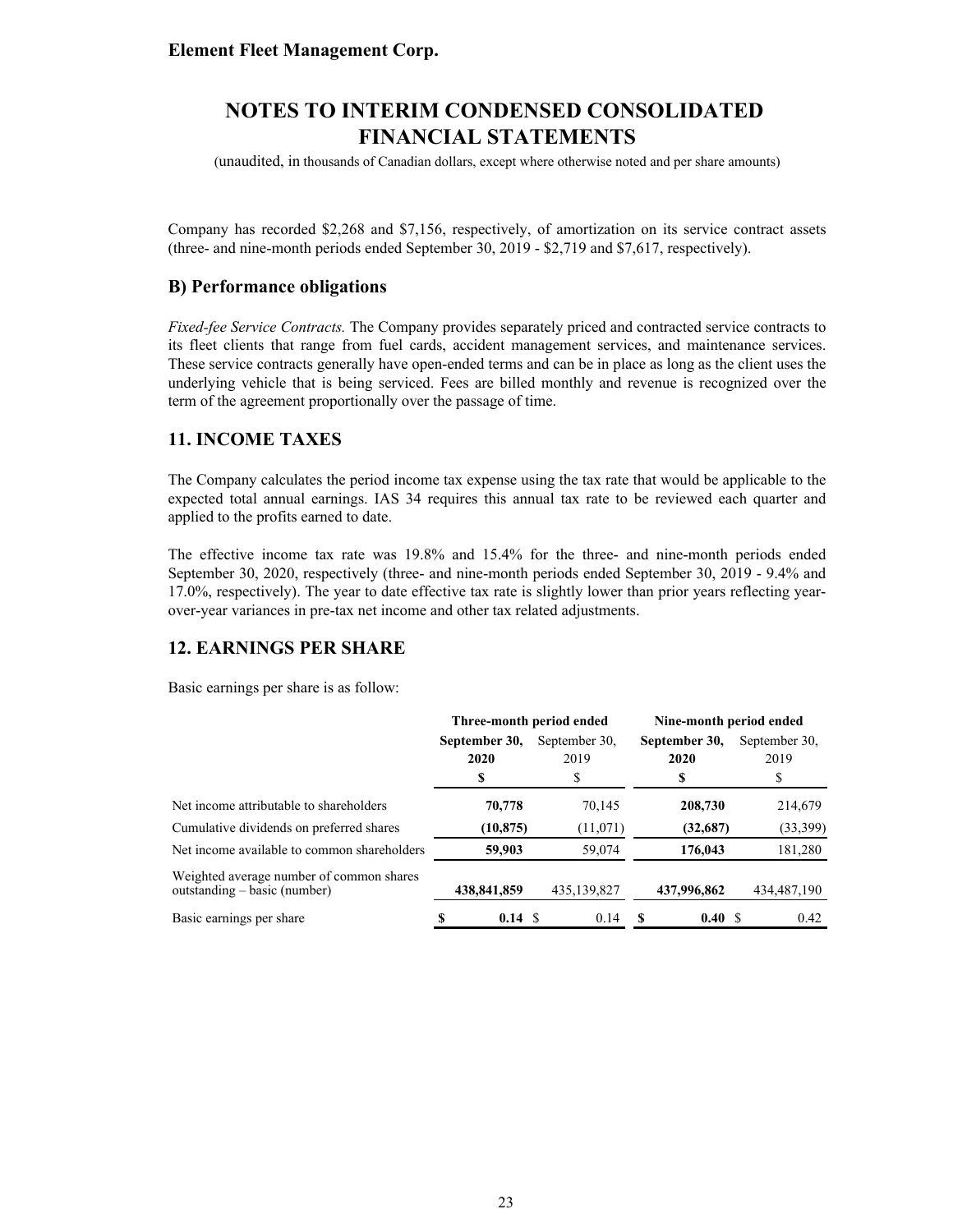(unaudited, in thousands of Canadian dollars, except where otherwise noted and per share amounts)

Diluted earnings per share is as follows for the three- and nine-month periods ended September 30:

|                                                                                         | Three-month period ended |               | Nine-month period ended |               |  |
|-----------------------------------------------------------------------------------------|--------------------------|---------------|-------------------------|---------------|--|
|                                                                                         | September 30,            | September 30, |                         | September 30. |  |
|                                                                                         | 2020                     | 2019          | 2020                    | 2019          |  |
|                                                                                         | S                        | \$            | \$                      | S             |  |
| Net income available to common shareholders<br>adjusted for the effects of dilution     | 61,608                   | 60,625        | 181,430                 | 184,378       |  |
| Weighted average number of common shares<br>outstanding – basic (number) <sup>(1)</sup> | 438,841,859              | 435,139,827   | 437,996,862             | 434,487,190   |  |
| Convertible debentures (number)                                                         | 14,315,353               | 14,381,556    | 14,315,353              | 14,381,556    |  |
| Dilutive stock options and warrants (number)                                            | 1,497,772                | 1,047,427     | 1,487,215               | 647,822       |  |
| Weighted average number of common shares<br>outstanding – diluted (number)              | 454,654,984              | 450,568,810   | 453,799,430             | 449,516,568   |  |
| Diluted earnings per share                                                              | 0.14S                    | 0.13          | 0.40 S<br>S             | 0.41          |  |

1. Prior year weighted average number of common shares outstanding has been adjusted for the impact of the issuance of shares under the DRIP by 5,902 and 5,473 shares for the three- and nine-month periods ended September 30, 2019, respectively.

Instruments outstanding as at September 30, 2020 that could potentially dilute basic earnings per share in the future, but were not included in the calculation of diluted earnings per share because they were antidilutive, included 7,534,573 and 7,534,573 stock options for the three- and nine-month periods ended September 30, 2020, respectively (three- and nine-month periods ended September 30, 2019, 10,795,603 and 10,795,603 stock options, respectively).

In addition, the 2015 convertible debenture (note 7) was excluded from the diluted earnings per share calculation for the three- and nine-month periods ended September 30, 2019 as it was anti-dilutive.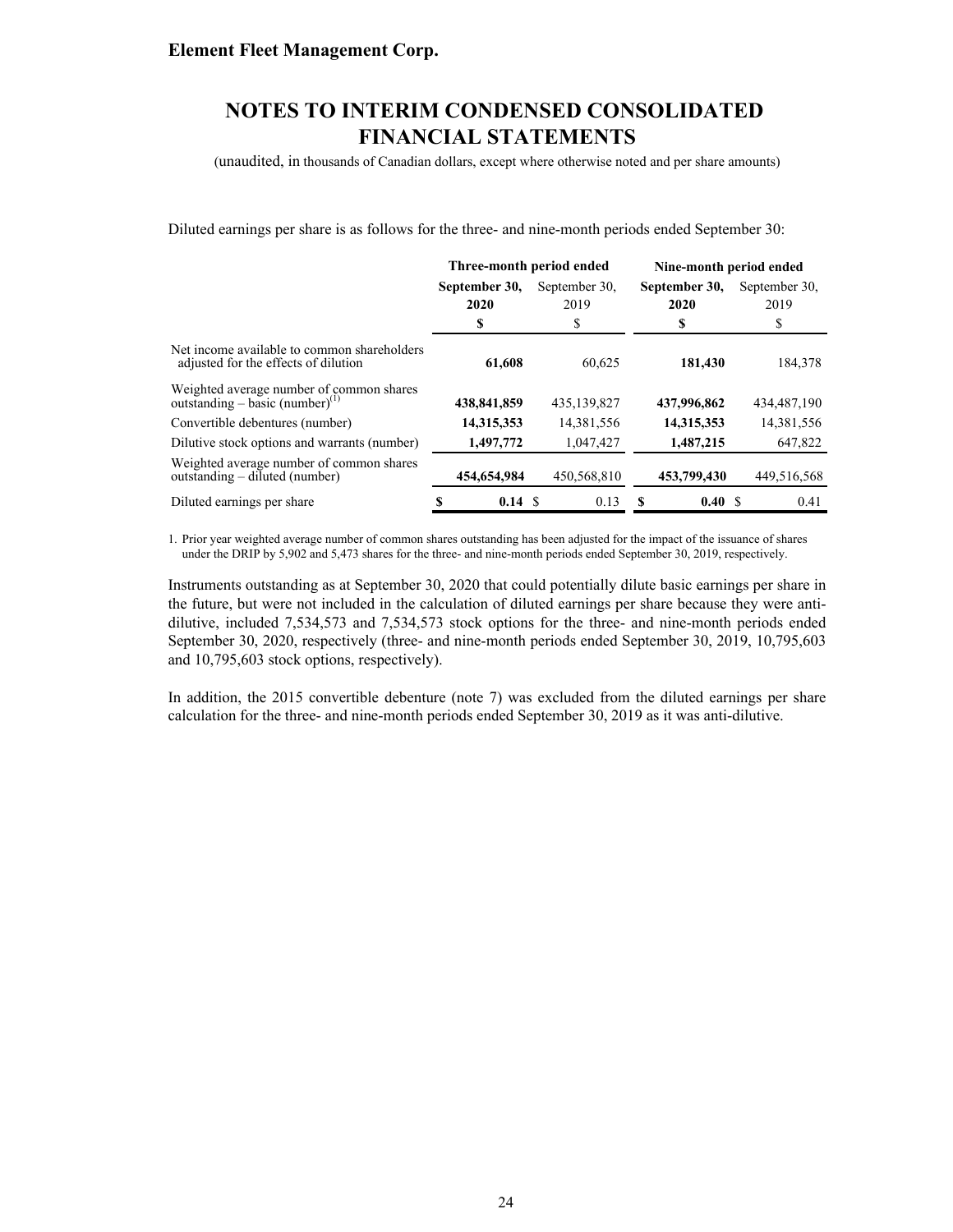(unaudited, in thousands of Canadian dollars, except where otherwise noted and per share amounts)

### **13. CAPITALIZATION**

The Company's objectives when managing capital are to ensure sufficient liquidity to support its financial objectives and strategic plans, to ensure its financial covenants are met and to maximize shareholder value. Element's funding activities are well diversified by facility, geography, investor, and lender and include both secured and unsecured sources.

The Company's capitalization is as follows, as at:

| As at                                   | September 30,<br>2020 | December 31,<br>2019 |
|-----------------------------------------|-----------------------|----------------------|
| (in \$000's)                            | \$                    | \$                   |
| Cash                                    | 75,633                | 24,224               |
| Unsecured debt                          |                       |                      |
| Senior credit facilities                | 1,354,470             | 1,703,507            |
| 4.250% Convertible Debentures due 2020  |                       | 562,034              |
| 4.250% Convertible Debentures due 2024  | 153,113               | 149,757              |
| 3.850% Senior Notes due 2025            | 532,840               |                      |
| Vehicle Management Asset-Backed Debt    |                       |                      |
| Revolving term notes in amortization    | 4,815,178             | 5,697,575            |
| Variable funding notes                  | 4,006,545             | 4,363,677            |
| Other                                   | 44,970                | 169,485              |
| Deferred financing costs                | (37, 882)             | (48, 804)            |
| Hedge accounting fair value adjustments | 19,164                | 7,421                |
| <b>Total debt</b>                       | 10,888,398            | 12,604,652           |
| Shareholders' equity                    |                       |                      |
| Common share capital                    | 3,160,935             | 3,127,714            |
| Preferred share capital                 | 511,869               | 680,412              |
| Other                                   | 61,753                | 4,519                |
| <b>Total Shareholders' Equity</b>       | 3,734,557             | 3,812,645            |
| <b>Total Capitalization</b>             | 14,622,955            | 16,417,297           |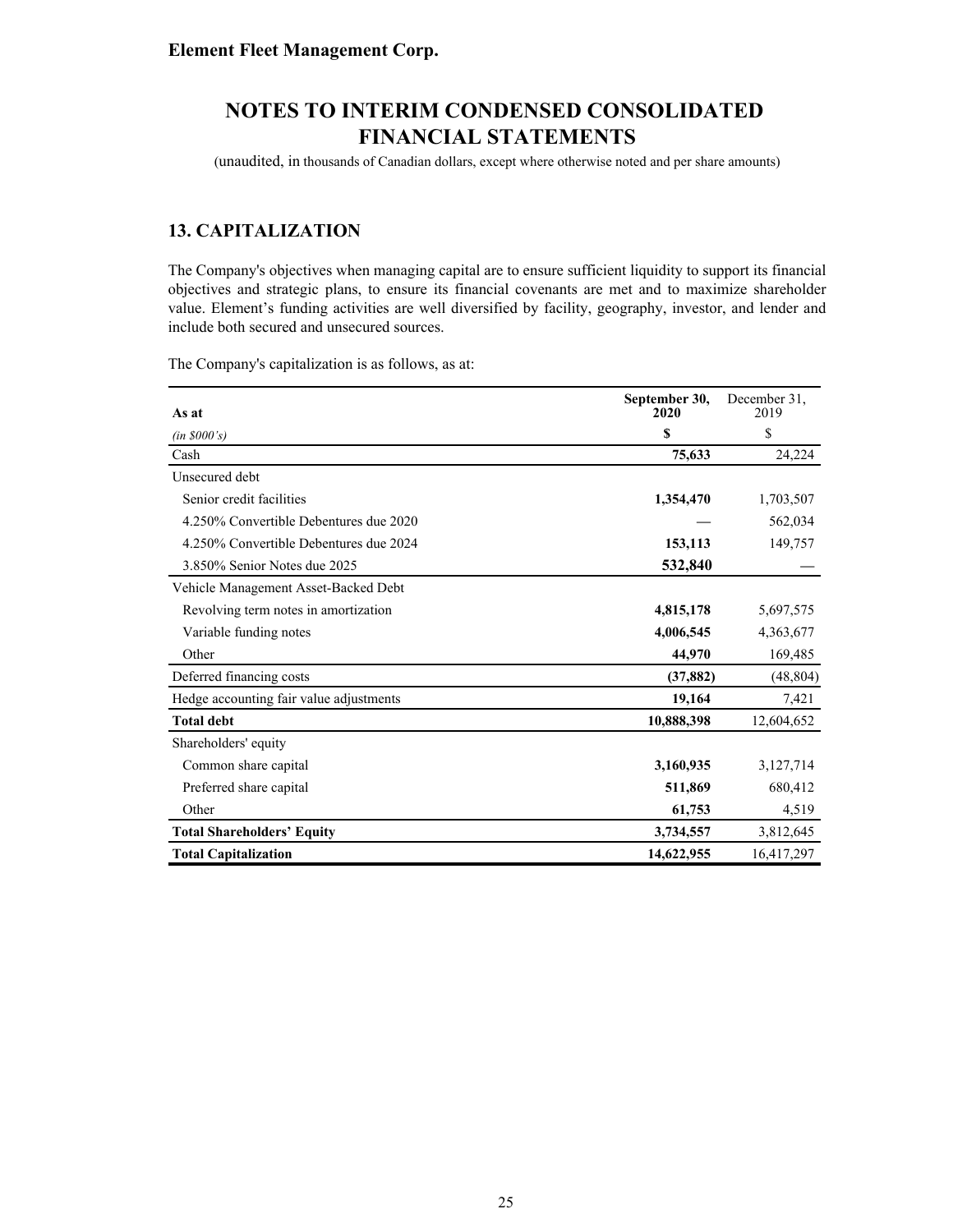(unaudited, in thousands of Canadian dollars, except where otherwise noted and per share amounts)

### **14. GEOGRAPHIC INFORMATION**

The Company primarily operates in the US and Canada, Australia and New Zealand, and Mexico.

Selected geographic assets are as follows:

|                                                   | As at September 30, 2020 |                                 |           | As at December 31, 2019 |                  |                                 |           |            |
|---------------------------------------------------|--------------------------|---------------------------------|-----------|-------------------------|------------------|---------------------------------|-----------|------------|
|                                                   | <b>US</b> and<br>Canada  | Australia<br>and New<br>Zealand | Mexico    | Total                   | US and<br>Canada | Australia<br>and New<br>Zealand | Mexico    | Total      |
|                                                   | S                        | \$                              | \$        | S                       | S                | \$                              | \$        | S          |
| <b>Select assets</b>                              |                          |                                 |           |                         |                  |                                 |           |            |
| Finance receivables                               | 9,424,753                | 400.905                         | 319,860   | 10.145.518              | 11.232.085       | 398.477                         | 356.412   | 11,986,974 |
| Equipment under operating<br>leases               | 47,562                   | 1,277,937                       | 697.372   | 2.022.871               | 174.912          | 1,273,173                       | 653,282   | 2,101,367  |
| Goodwill and intangible assets                    | 2,067,534                | 31,282                          | 1,708     | 2,100,524               | 2,008,079        | 30,537                          | 644       | 2,039,260  |
| Property, equipment and<br>leasehold improvements | 92,474                   | 17,818                          | 11,686    | 121,978                 | 111,163          | 21,937                          | 8,526     | 141,626    |
|                                                   | 11,632,323               | 1,727,942                       | 1.030.626 | 14,390,891              | 13,526,239       | 1.724.124                       | 1,018,864 | 16,269,227 |

Geographic selected assets are based on the location of the assets.

#### **15. LEASES**

The Company leases its office space and certain office equipment. The Company accounts for the lease components (fixed payments including rent and variable payments that depend on an index or rate) separately from the non-lease components (e.g. common-area maintenance costs).

Most leases include one or more options to renew, with renewal terms that can extend the lease term from one to 10 years or more. The exercise of lease renewal options is at the sole discretion of the Company. The depreciable life of assets and leasehold improvements are limited by the expected lease term, unless there is a transfer of title or purchase option reasonably certain of exercise. Certain of the Company's leases include rental payments adjusted periodically for inflation. The Company's lease agreements do not contain any material residual value guarantees or material restrictive covenants.

Management evaluates all facilities to ensure the Company's footprint continues to support business activities, employees and client needs. In support of this and to align with the Company's growth strategy, the Company closed certain facilities in the US, Canada, Australia and New Zealand during the three-months ended September 30, 2020. As a result, the Company recorded an impairment charge of \$4,113 through Transformation on the right of use, property, plant, and equipment assets at the closed facilities. The remaining lease liability for the closed facilities was \$3,797 as at September 30, 2020.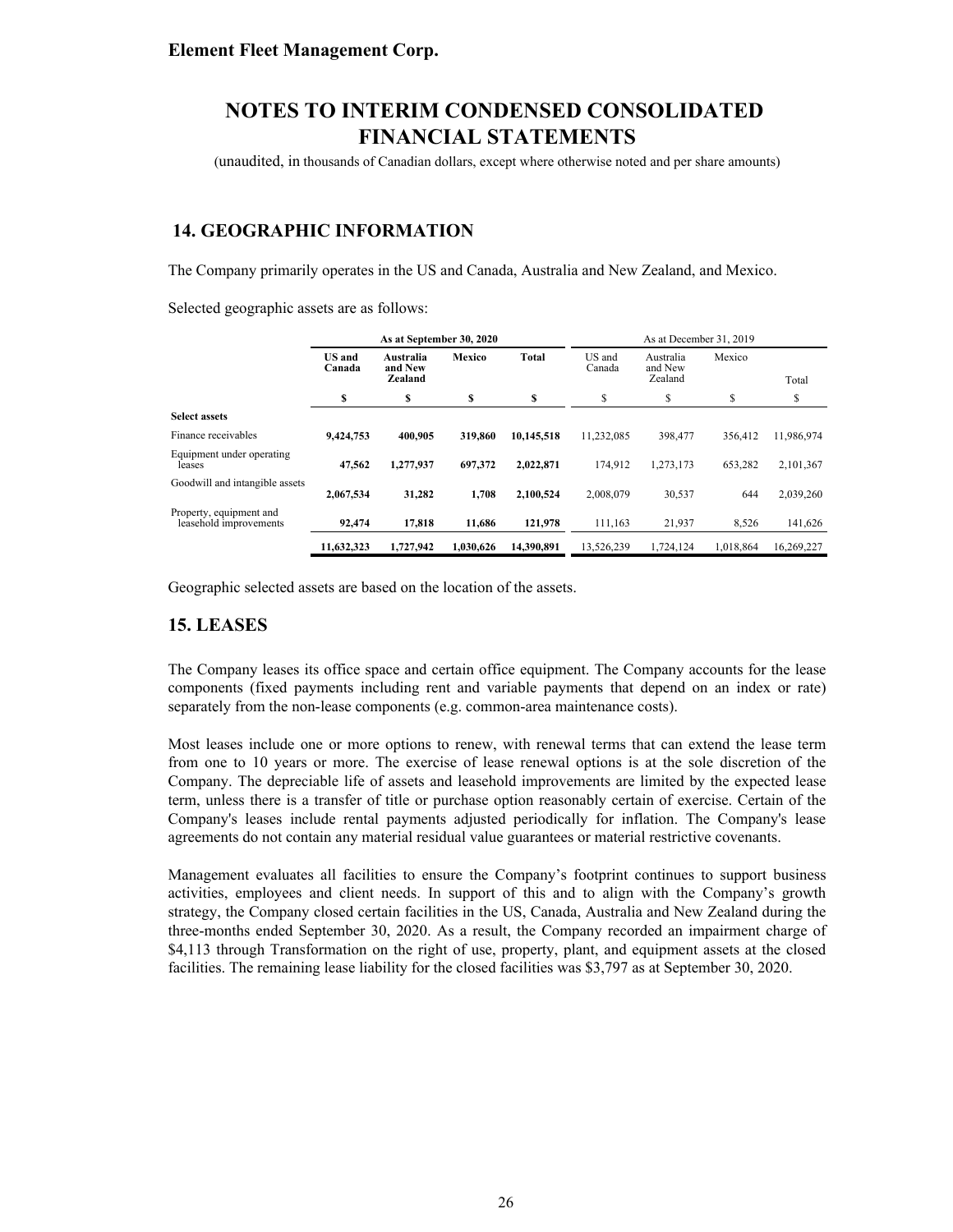(unaudited, in thousands of Canadian dollars, except where otherwise noted and per share amounts)

|                    |                                                                               | As at<br>September 30,<br>2020 | As at<br>December 31,<br>2019 |
|--------------------|-------------------------------------------------------------------------------|--------------------------------|-------------------------------|
|                    |                                                                               |                                | S                             |
| <b>Assets</b>      | <b>Classification</b>                                                         |                                |                               |
|                    | Right-of-use assets Buildings, net of accumulated depreciation <sup>(1)</sup> | 84,196                         | 95,354                        |
| <b>Liabilities</b> | <b>Classification</b>                                                         |                                |                               |
| Lease liabilities  | Accounts payable and accrued liabilities                                      | 92,078                         | 97.439                        |

1. As at September 30, 2020, right-of-use assets are recorded net of accumulated amortization of \$25,372 (December 31, 2019 - \$12,910).

**Three-month period ended Nine-month period ended**

| Lease cost                           | <b>Classification</b>            | 2020<br>\$ | 2019<br>\$ | September 30, September 30, September 30, September 30,<br><b>2020</b><br>\$ | 2019<br>\$ |
|--------------------------------------|----------------------------------|------------|------------|------------------------------------------------------------------------------|------------|
| Amortization of leased assets        | Depreciation and<br>amortization | 3,255      | 3,311      | 10,466                                                                       | 9,883      |
| Interest on lease liabilities        | Interest expense                 | 712        | 651        | 2,197                                                                        | 1,871      |
| Net lease cost                       |                                  | 3,967      | 3,962      | 12,663                                                                       | 11,754     |
| <b>Maturity of lease liabilities</b> |                                  |            |            | As at September 30, 2020<br>\$                                               |            |
| 2020                                 |                                  |            |            |                                                                              | 2,726      |
| 2021                                 |                                  |            |            |                                                                              | 11,491     |
| 2022                                 |                                  |            |            |                                                                              | 11,765     |
| 2023                                 |                                  |            |            |                                                                              | 10,664     |
| 2024                                 |                                  |            |            |                                                                              | 6,801      |
| Thereafter                           |                                  |            |            |                                                                              | 48,631     |

| Lease Term and Discount Rate                  | As at September<br>30, 2020 | As at December<br>31.2019 |
|-----------------------------------------------|-----------------------------|---------------------------|
| Weighted-average remaining lease term (years) | 11.7                        | 11.5                      |
| Weighted-average discount rate                | $3.03\%$                    | $3.09\%$                  |

### **16. FAIR VALUE OF FINANCIAL INSTRUMENTS**

Fair value is defined as the price that would be received to sell an asset, or paid to transfer a liability, between market participants in an orderly transaction in the principal market at the measurement date under current market conditions (i.e., the exit price). The determination of fair value requires judgment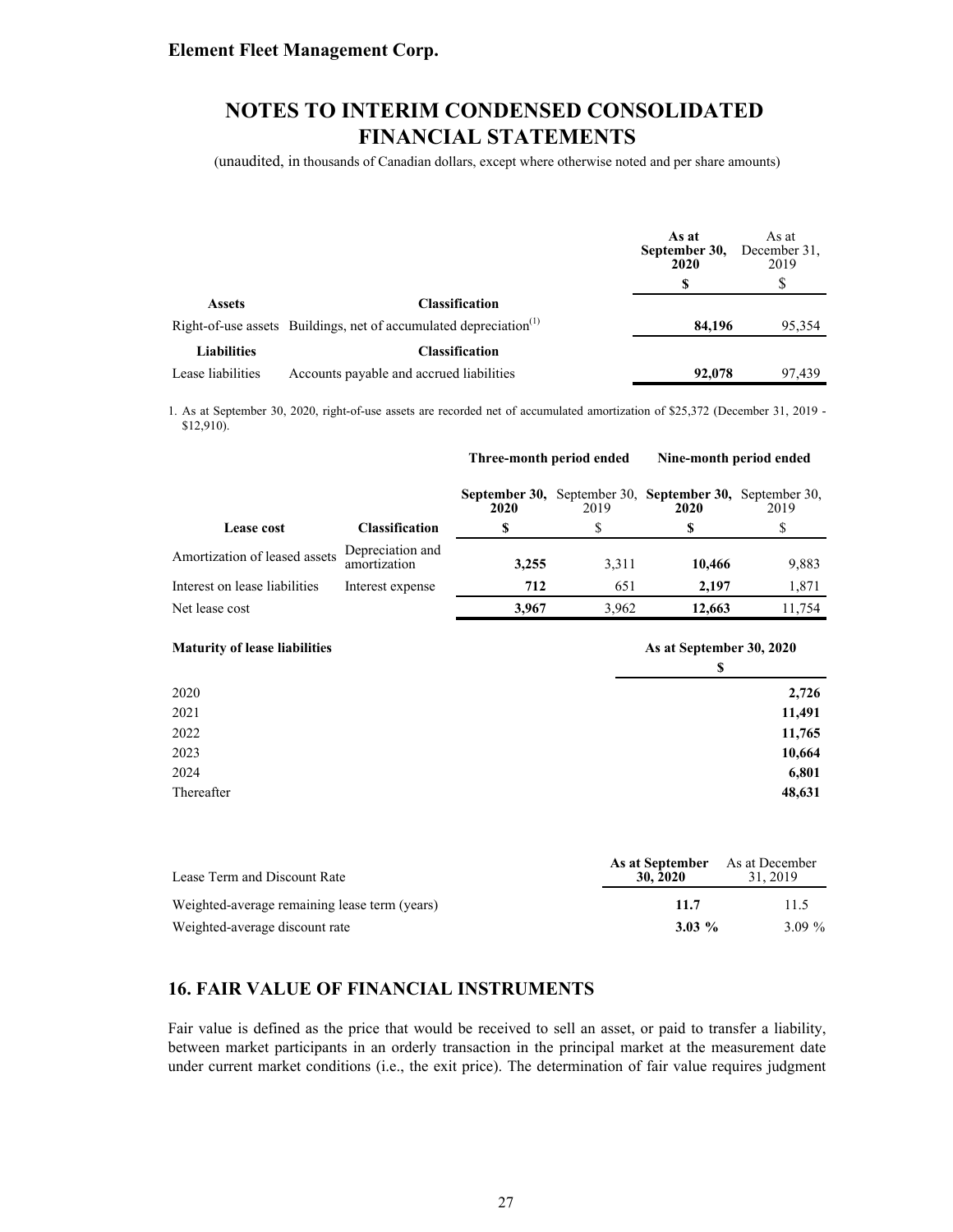(unaudited, in thousands of Canadian dollars, except where otherwise noted and per share amounts)

and is based on market information, where available and appropriate. Fair value measurements are categorized into three levels within a fair value hierarchy (Level 1, 2, or 3) based on the valuation inputs used in measuring the fair value, as outlined below.

- Level 1 Unadjusted quoted market prices in active markets for identical assets or liabilities the Company can access at the measurement date. Bid prices, ask prices or prices within the bid and ask, which are the most representative of the fair value, are used as appropriate to measure fair value. Fair value is best evidenced by an independent quoted market price for the same instrument in an active market. An active market is one where transactions are occurring with sufficient frequency and volume to provide quoted prices on an ongoing basis.
- Level 2 Quoted prices for identical assets or liabilities in markets that are inactive or observable market quotes for similar instruments, or use of valuation techniques where all significant inputs are observable. Inactive markets may be characterized by a significant decline in the volume and level of observed trading activity or through large or erratic bid/offer spreads. In instances where traded markets do not exist or are not considered sufficiently active, we measure fair value using valuation models.
- Level 3 Non-observable or indicative prices or use of valuation techniques where one or more significant inputs are non-observable.

#### **Valuation methods and assumptions**

#### **Finance lease receivables, finance loan receivables, and borrowings on finance receivables**

The assertion that the carrying value of the finance receivables and borrowings approximates fair value requires the use of estimates and significant judgment. The finance receivables securing the borrowings were credit scored based on an internal model that is not used in market transactions. They comprise a large number of transactions with commercial clients in different businesses, are secured by liens on various types of equipment and may be guaranteed by third parties and cross collateralized. The fair value of any receivable would be affected by a potential buyer's assessment of the transaction's credit quality, collateral value, guarantees, payment history, yield, term, documents and other legal matters, and other subjective considerations. Value received in a fair market sale transaction would be based on the terms of the sale, the buyer's views of the economic and industry conditions, the Company's and the buyer's tax considerations, and other factors.

#### **Convertible debentures**

The debt component of convertible debentures is recorded at fair value on initial recognition and subsequently carried at amortized cost. The fair market value of the debt component is calculated by discounting the stream of remaining payments at 5.50%, which represents the rate of interest prevailing for instruments of similar terms and risks without the conversion feature.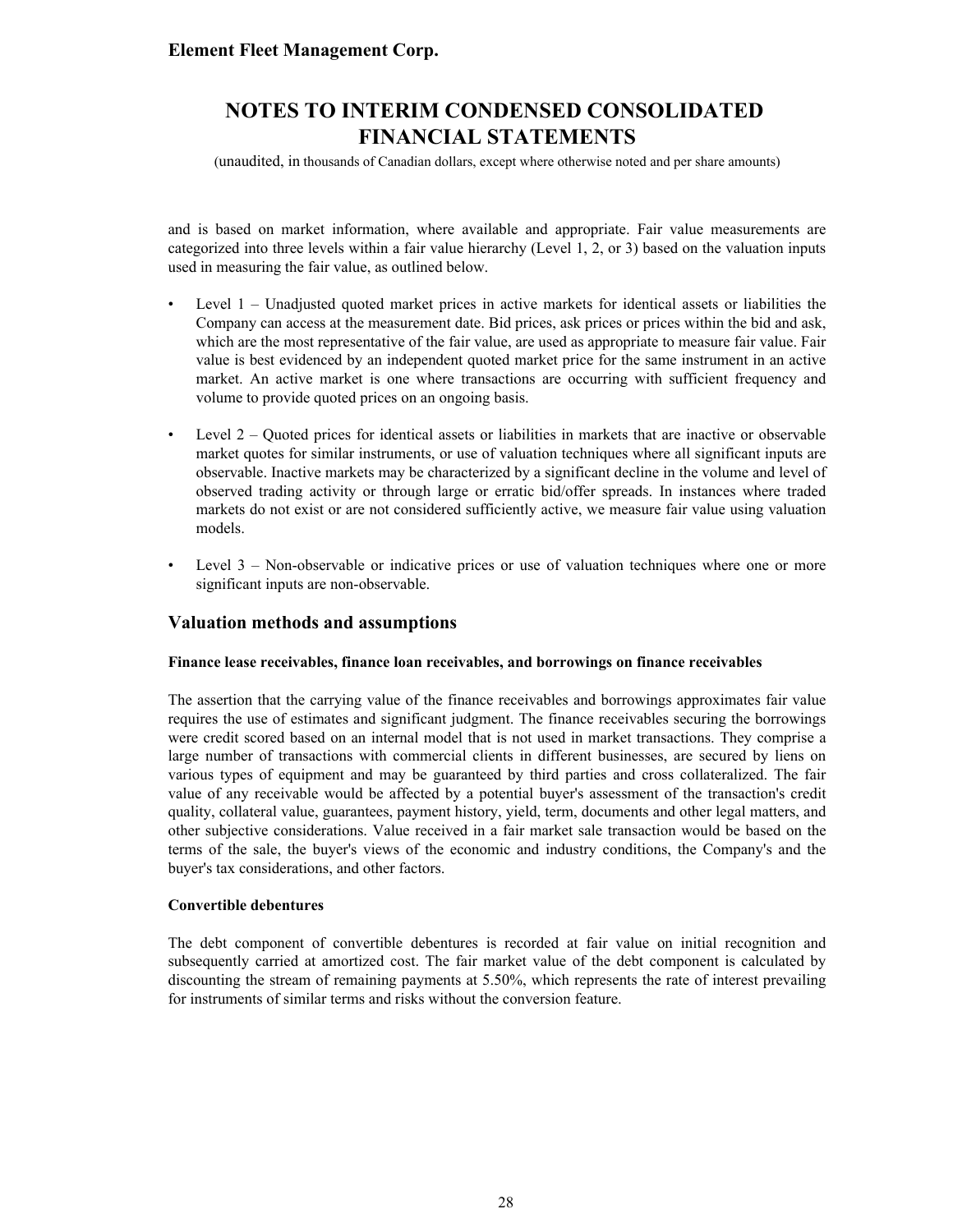(unaudited, in thousands of Canadian dollars, except where otherwise noted and per share amounts)

#### **Derivatives**

The fair values of derivatives are determined by the derivative counterparty using the related interest rate swap curves, foreign exchange forward values, intrinsic values and/or the Company's stock price for the total return swaps.

#### **Investments**

The fair value through profit and loss ("FVTPL") investments are valued based on bids received in the private market or using valuation techniques and/or inputs that are based on unobservable market data.

#### **Accounts receivable, accounts payable, and accrued liabilities**

The carrying value of the accounts receivable, accounts payable, and accrued liabilities approximates their fair value.

The tables below summarize the Company's fair value measurement hierarchy for its financial assets and financial liabilities. There were no transfers between Level 2 and Level 3 during the years presented and there were no significant changes in valuation techniques or the range of significant non-observable inputs used in measuring the Company's Level 3 financial assets and liabilities during the year.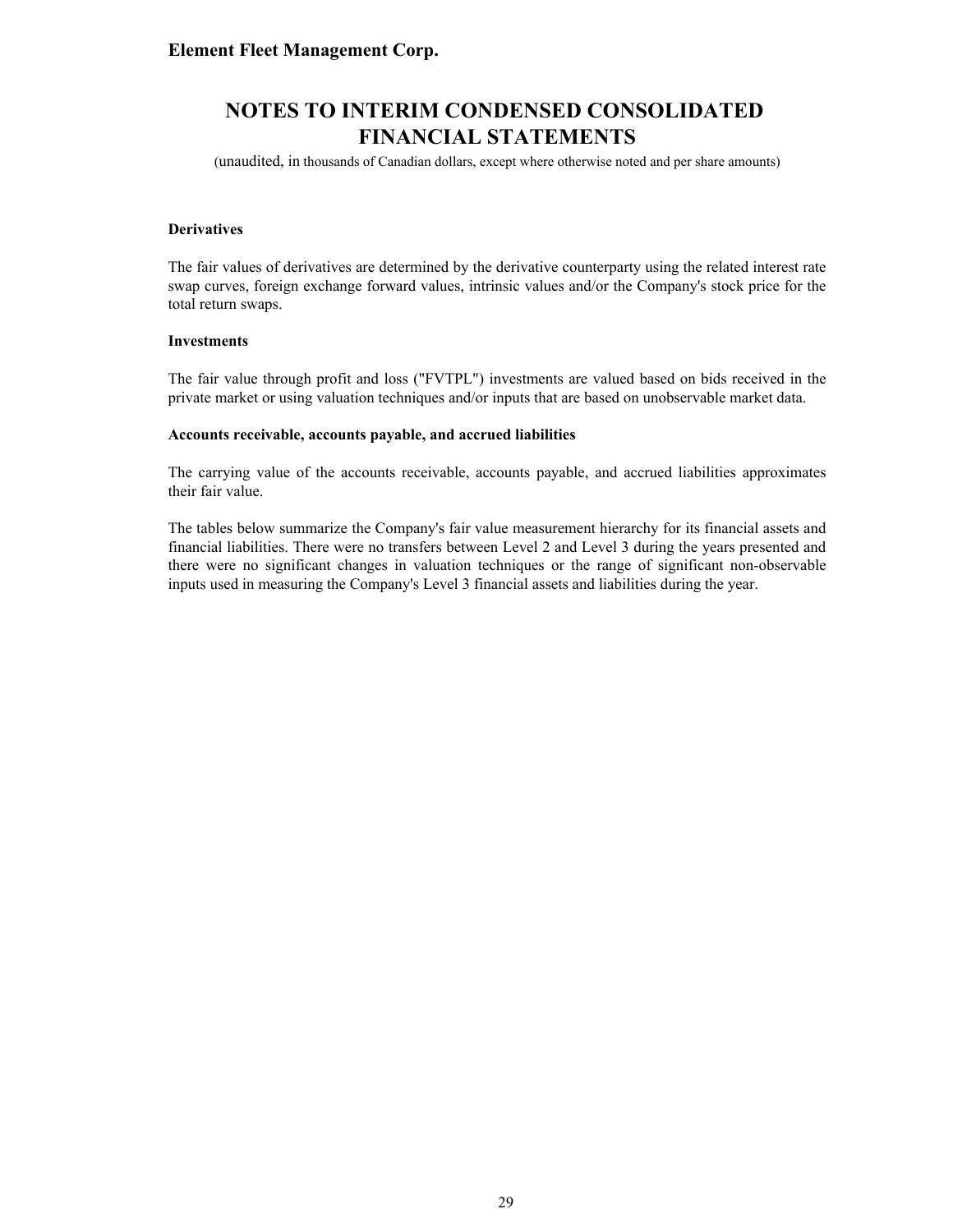(unaudited, in thousands of Canadian dollars, except where otherwise noted and per share amounts)

|                                             |                   |                                  | As at September 30, 2020       |                                     |              |
|---------------------------------------------|-------------------|----------------------------------|--------------------------------|-------------------------------------|--------------|
|                                             |                   | Level 1                          | Level 2                        | Level 3                             |              |
|                                             | Carrying<br>value | <b>Ouoted</b><br>market<br>price | Observable<br>market<br>inputs | Non-<br>observable<br>market inputs | <b>Total</b> |
|                                             | \$                | \$                               | \$                             | \$                                  | \$           |
| <b>Financial assets</b>                     |                   |                                  |                                |                                     |              |
| Assets not carried at fair value            |                   |                                  |                                |                                     |              |
| Cash                                        | 75,633            | 75,633                           |                                |                                     | 75,633       |
| Finance lease receivables                   | 10,047,333        |                                  |                                | 10,047,333                          | 10,047,333   |
| Finance loans receivables                   | 98,185            |                                  |                                | 98,185                              | 98,185       |
| Accounts receivable and other assets        | 192,477           |                                  |                                | 192,477                             | 192,477      |
| Assets held at fair value                   |                   |                                  |                                |                                     |              |
| Derivative financial assets                 |                   |                                  |                                |                                     |              |
| Interest rate swaps                         | 62,712            |                                  | 62,712                         |                                     | 62,712       |
| Interest rate caps                          | 80                |                                  | 80                             |                                     | 80           |
| Equity swaps                                | 873               |                                  | 873                            |                                     | 873          |
| Investments classified as FVTPL             | 6,322             |                                  |                                | 6,322                               | 6,322        |
| <b>Total financial assets</b>               | 10,483,615        | 75,633                           | 63,665                         | 10,344,317                          | 10,483,615   |
| <b>Financial liabilities</b>                |                   |                                  |                                |                                     |              |
| Liabilities not carried at fair value       |                   |                                  |                                |                                     |              |
| Accounts payable and accrued<br>liabilities | 911,719           |                                  |                                | 911,719                             | 911,719      |
| Borrowings on finance receivables           | 10,735,285        |                                  |                                | 10,735,285                          | 10,735,285   |
| Convertible debentures                      | 153,113           |                                  | 164,568                        |                                     | 164,568      |
| Liabilities held at fair value              |                   |                                  |                                |                                     |              |
| Derivative financial liabilities            |                   |                                  |                                |                                     |              |
| Interest rate swaps                         | 88,962            |                                  | 88,962                         |                                     | 88,962       |
| <b>Total financial liabilities</b>          | 11,889,079        |                                  | 253,530                        | 11,647,004                          | 11,900,534   |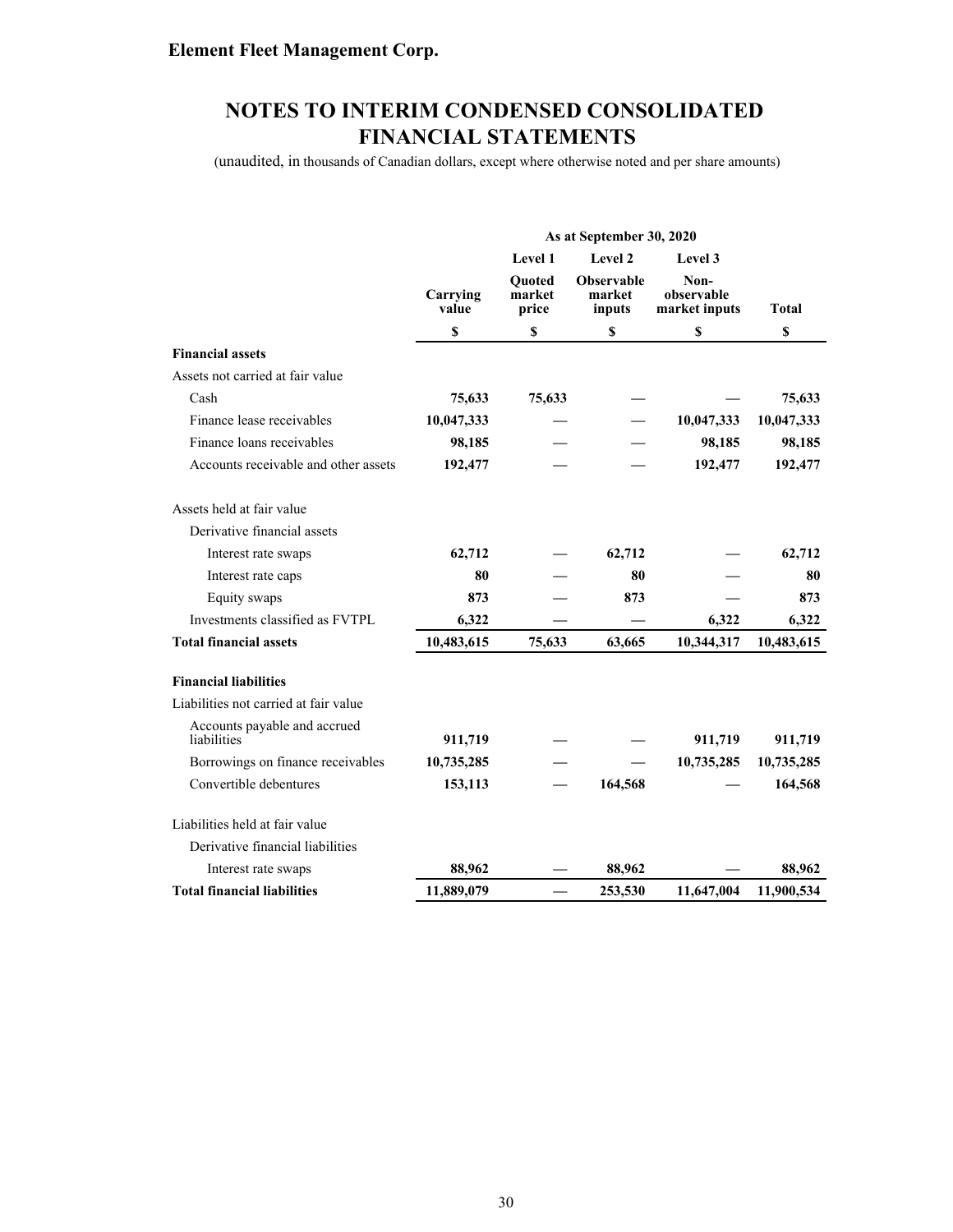(unaudited, in thousands of Canadian dollars, except where otherwise noted and per share amounts)

|                                             | As at December 31, 2019       |                           |                                |                                     |            |
|---------------------------------------------|-------------------------------|---------------------------|--------------------------------|-------------------------------------|------------|
|                                             | Level 1<br>Level 2<br>Level 3 |                           |                                |                                     |            |
|                                             | Carrying<br>value             | Ouoted<br>market<br>price | Observable<br>market<br>inputs | Non-<br>observable<br>market inputs | Total      |
|                                             | \$                            | \$                        | \$                             | \$                                  | \$         |
| <b>Financial assets</b>                     |                               |                           |                                |                                     |            |
| Assets not carried at fair value            |                               |                           |                                |                                     |            |
| Cash                                        | 24,224                        | 24,224                    |                                |                                     | 24,224     |
| Finance lease receivables                   | 11,884,162                    |                           |                                | 11,884,162                          | 11,884,162 |
| Finance loans receivables                   | 102,812                       |                           |                                | 102,812                             | 102,812    |
| Accounts receivable and other assets        | 203,834                       |                           |                                | 203,834                             | 203,834    |
| Assets held at fair value                   |                               |                           |                                |                                     |            |
| Derivative financial assets                 |                               |                           |                                |                                     |            |
| Interest rate swaps                         | 40,555                        |                           | 40,555                         |                                     | 40,555     |
| Interest rate caps                          | 327                           |                           | 327                            |                                     | 327        |
| <b>Equity Swaps</b>                         | 514                           |                           | 514                            |                                     | 514        |
| Investments classified as FVTPL             | 6,266                         |                           |                                | 6,266                               | 6,266      |
| <b>Total financial assets</b>               | 12,262,694                    | 24,224                    | 41,396                         | 12,197,074                          | 12,262,694 |
| <b>Financial liabilities</b>                |                               |                           |                                |                                     |            |
| Liabilities not carried at fair value       |                               |                           |                                |                                     |            |
| Accounts payable and accrued<br>liabilities | 924,936                       |                           |                                | 924,936                             | 924,936    |
| Borrowings on finance receivables           | 11,892,861                    |                           |                                | 11,892,861                          | 11,892,861 |
| Convertible debentures                      | 711,791                       |                           | 737,917                        |                                     | 737,917    |
| Liabilities held at fair value              |                               |                           |                                |                                     |            |
| Derivative financial liabilities            |                               |                           |                                |                                     |            |
| Interest rate swaps                         | 39,145                        |                           | 39,145                         |                                     | 39,145     |
| <b>Total financial liabilities</b>          | 13,568,733                    |                           | 777,062                        | 12,817,797                          | 13,594,859 |

### **17. RESTRUCTURING AND TRANSFORMATION**

During the three- and nine-month periods ended September 30, 2020, the Company recorded transformation expenses of \$24,213 and \$57,871, respectively (three- and nine-month periods ended September 30, 2019 - \$34,055 and \$62,742, respectively). All amounts have been incurred and paid or expect to be paid by the end of the fourth quarter of 2020 with the exception of accrued operating expenses on closed facilities for \$2,603, included in professional fees and other, which will be paid out over the remaining term of the lease.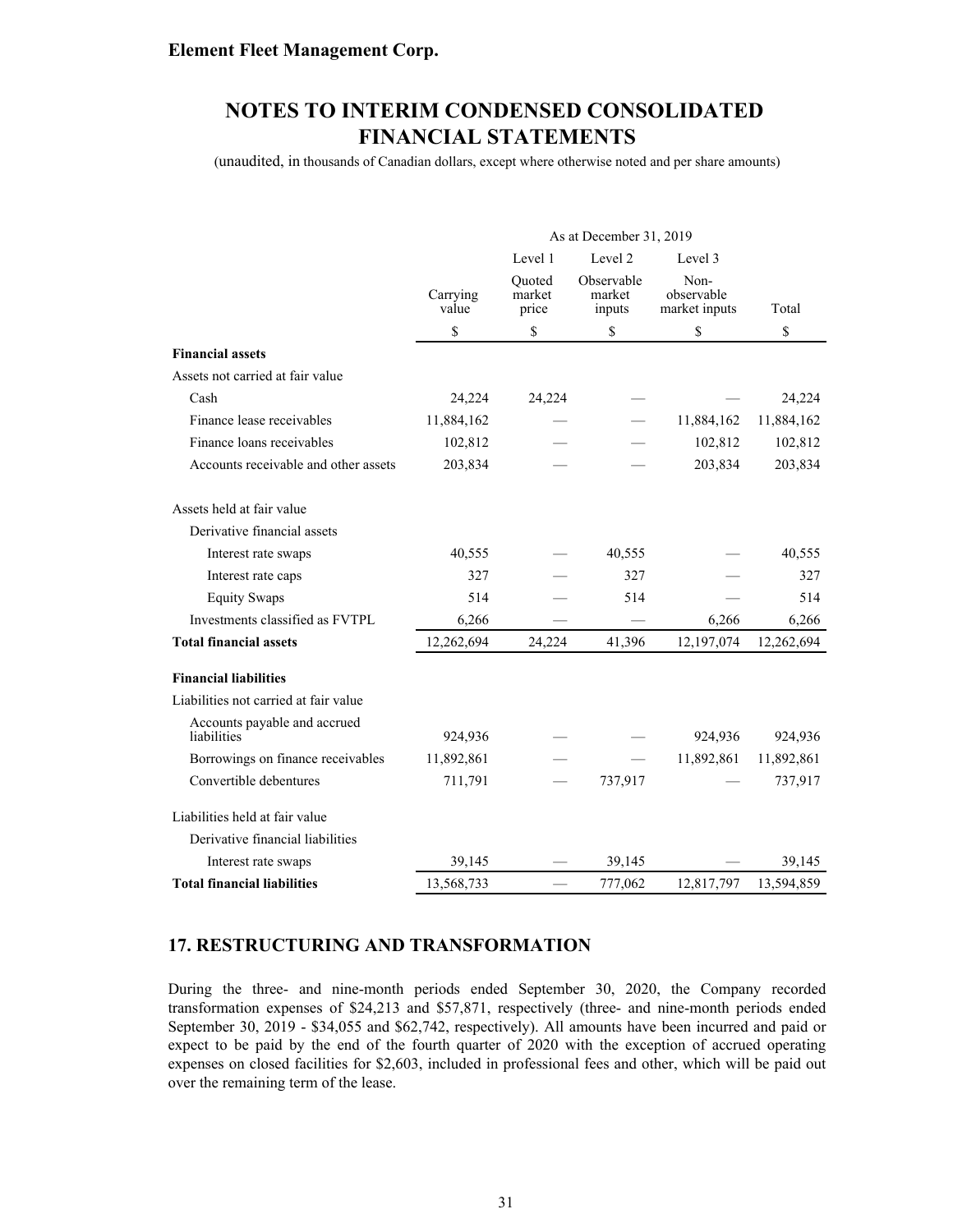(unaudited, in thousands of Canadian dollars, except where otherwise noted and per share amounts)

Transformation and restructuring expenses during the three- and nine-month periods ended September 30:

|                             |                       | Three-month period ended |                                     | Nine-month period ended |  |
|-----------------------------|-----------------------|--------------------------|-------------------------------------|-------------------------|--|
|                             | September 30,<br>2020 | 2019                     | September 30, September 30,<br>2020 | September 30.<br>2019   |  |
| Nature of expenses          |                       |                          |                                     |                         |  |
| Severances                  | 8,576                 | 4.990                    | 14.347                              | 9,533                   |  |
| Professional fees and other | 15,637                | 29,065                   | 43,524                              | 53,209                  |  |
| Total                       | 24,213                | 34,055                   | 57,871                              | 62,742                  |  |

Remaining un-paid liabilities related to transformation expenses.

|                             | As at September<br>30, 2020 | As at December<br>31, 2019 |  |
|-----------------------------|-----------------------------|----------------------------|--|
| <b>Nature of expenses</b>   | S                           |                            |  |
| Severances                  | 6,935                       | 5,883                      |  |
| Professional fees and other | 16,293                      | 15,111                     |  |
| Employee bonuses            |                             | 14,220                     |  |
| <b>Total</b>                | 23,228                      | 35,214                     |  |

### **18. SYNDICATIONS**

The following represents the detail of the Company's syndicated assets.

|                                 |                                          | As at September As at December<br>30, 2020 | 31, 2019 |  |
|---------------------------------|------------------------------------------|--------------------------------------------|----------|--|
|                                 | <b>Classification</b>                    |                                            |          |  |
| Provision for early termination | Accounts payable and accrued liabilities | 11.980                                     | 5,779    |  |
| Deferred servicing fee          | Finance receivables                      | 900                                        | 1.181    |  |

|                                        |                                                   | Three-month period ended |                       | Nine-month period ended      |                       |
|----------------------------------------|---------------------------------------------------|--------------------------|-----------------------|------------------------------|-----------------------|
|                                        |                                                   | September<br>30, 2020    | September 30.<br>2019 | <b>September</b><br>30, 2020 | September 30.<br>2019 |
|                                        | <b>Classification</b>                             |                          |                       |                              |                       |
|                                        | Syndication revenue, net Syndication revenue, net | 15,246                   | 23,084                | 51,666                       | 62,039                |
| Net book value of assets<br>syndicated | n/a                                               | 600,442                  | 693.971               | 2.192.614                    | 1,934,459             |